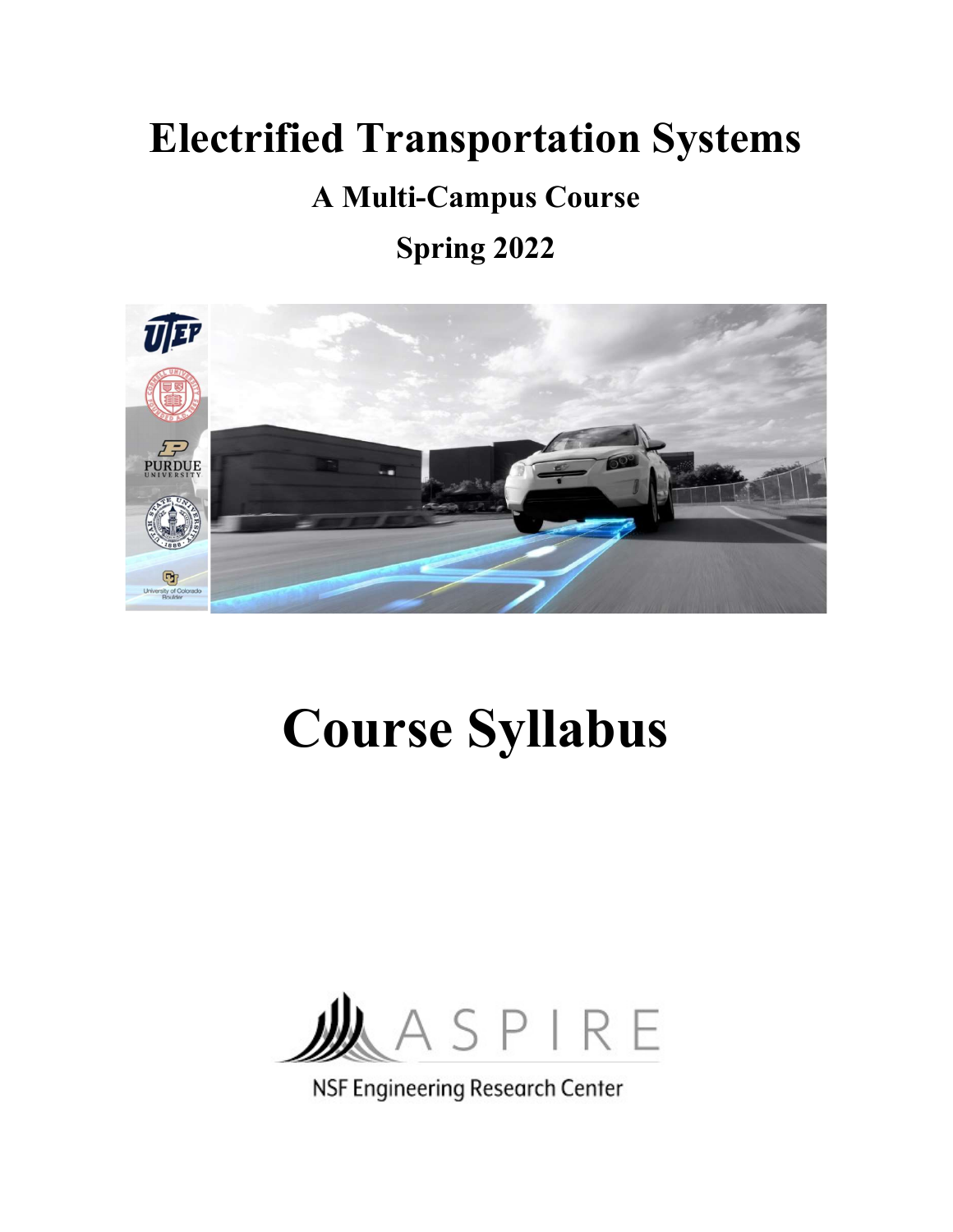#### ASPIRE – Electrified Transportation Systems Class Time: TR 4:30 -6:00 PM (Mountain Time)

Introduction: Vehicles drive the nation's economy by transporting over 11 billion tons of freight and travel over 3 trillion miles per year. Transportation accounts for 50% of air pollution and 70% of petroleum use in the U.S. and claims 20% of household incomes. Looking to the future, electrification offers zero tailpipe emissions and reduced energy consumption. At 50% adoption, an electrified transportation system would cut the use of oil by 6 million barrels per day. It could also cut lifecycle ownership costs in half and reduce vehicle fuel costs by \$150 billion per year. Realizing these transformations depends strongly on how EVs are charged.

Electrified Transportation System (ETS) operates at the nexus of several critical industries (such as Transportation, Power, and Information Technology) that have historically operated independently, and the existing overlap among them has little to no strategic coordination. A coherent understanding of these complex interactions is required to capture and harness convergence across these industries and scientific communities and to reshape forever the future.

The vision of the Advancing Sustainability through Powered Infrastructure for Roadway Electrification Engineering Research Center (ASPIRE ERC) funded by the National Science Foundation (NSF) is a sustainable and equitable future for transportation with widespread electrification of the roadway for all classes of passenger cars to heavy-duty trucks. This will be accomplished through seamless integration of wireless and wired charging solutions and co-optimized grid and vehicle networks that bring power to where vehicles operate, both parked and in motion. Achieving this vision requires entirely new lines of thinking on how city, highway, and electric grid infrastructure are designed, how vehicles and operators interact with those systems, and how to integrate private sector partners and public resources.

The goal of this course is to provide a survey of a large number of areas of knowledge needed to implement successfully ETS as a first step to convey competencies in the concepts of  $(1)$  systems of systems,  $(2)$  transdisciplinarity, and (3) leadership. All senior-level or graduate students in the engineering field or areas relevant to ASPIRE are welcomed to this course.

**Schedule:** Tentative schedule of the lectures is included in Appendix A. We will use a seminar approach in this course. Lectures are delivered by subject matter experts through webinars. We have recruited about two dozen renowned experts that will lecture on their topics of expertise. Essentially, from the first week of the class until the end, you will spend about 75 minutes learning from and engaging with each expert.

**Deliverables:** You will choose a specific topic to understand deeply, document thoroughly, and teach effectively to others based on a "deep dive" in the existing literature. There are no exams in this class. The final deliverables by the end of the semester are the following items about your assigned topic:

- 1. A PowerPoint presentation to teach to others on the topic of your choice
- 2. A report similar to a chapter of a book

#### As in any other aspect of ASPIRE, we encourage multi-disciplinary, multi-campus joint projects.

PowerPoint Presentation ( $1<sup>st</sup>$  draft due April 15 and final draft due May 15): The last three weeks of the class are dedicated to your presentations. The duration of the presentation should be about 15 minutes. Your instructor will review the presentation and will provide feedback to you to improve it before delivering it. Your presentation should follow the sections of your report discussed below. The grading of PowerPoint is based on the following criteria:

- Completeness and appropriateness of the preliminary presentation submitted before April 15.
- Your classmates' impressions based on the criteria detailed in Table 1. Based on the feedback provided by the faculty and students you will modify and finalize (but not present) your PowerPoint presentation.
- Quality of your final presentation submitted by May 15.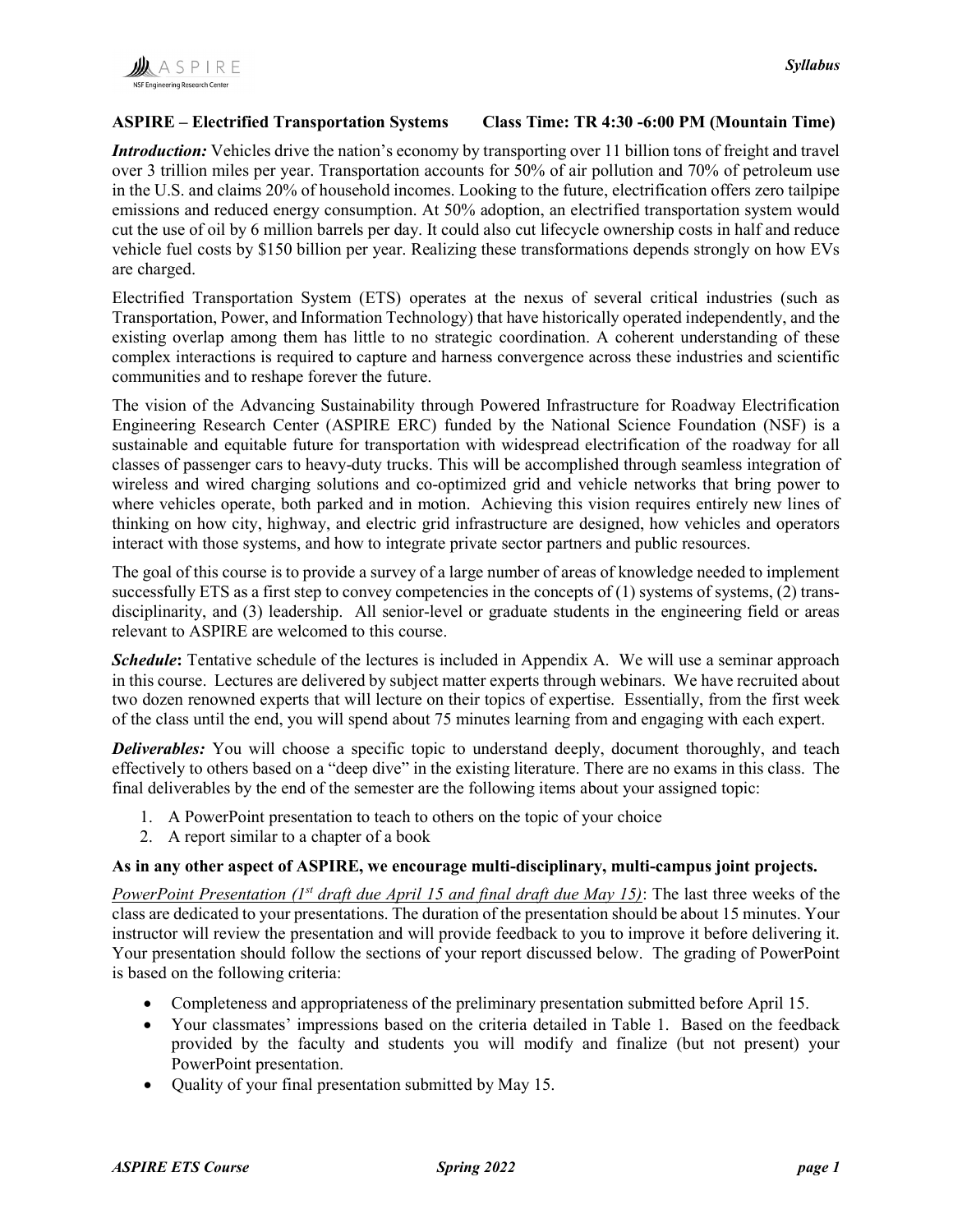

| Grade          |                                                                                                                    |                                                                                                               |                                                                                                                                                 |
|----------------|--------------------------------------------------------------------------------------------------------------------|---------------------------------------------------------------------------------------------------------------|-------------------------------------------------------------------------------------------------------------------------------------------------|
| Content        | Shows a full understanding of                                                                                      | Shows a good understanding                                                                                    | Does not seem to understand                                                                                                                     |
|                | the topic.                                                                                                         | of parts of the topic.                                                                                        | the topic very well.                                                                                                                            |
| Comprehension  | Can accurately answer almost                                                                                       | Can accurately answer a few                                                                                   | Unable to accurately answer                                                                                                                     |
|                | all questions posed about the                                                                                      | questions posed about the                                                                                     | questions posed about the                                                                                                                       |
|                | topic.                                                                                                             | topic.                                                                                                        | topic.                                                                                                                                          |
| Enthusiasm     | Facial expressions and body<br>language generate a strong<br>interest and enthusiasm about<br>the topic in others. | Facial expressions and body<br>language are used to try to<br>generate enthusiasm but seem<br>somewhat faked. | facial<br>little use of<br>Very<br>expressions or body language.<br>Did<br>generate<br>much<br>not<br>interest in the topic being<br>presented. |
| Preparedness   | Completely<br>and<br>prepared<br>have rehearsed.                                                                   | Somewhat prepared, but clear<br>that rehearsal was lacking.                                                   | Do not seem at all prepared to<br>present.                                                                                                      |
| Stays on Topic | Stays on topic all (100%) the                                                                                      | Stays on the topic some (90%-                                                                                 | It was hard to tell what the                                                                                                                    |
|                | time.                                                                                                              | $75\%$ ) of the time.                                                                                         | topic was.                                                                                                                                      |

#### Table 1 – Criteria for Evaluating Presentations

Project Report  $(I^{st}$  draft due April 15, final draft due May 15): The project report is a comprehensive explanation of the topic that is assigned to you. The paper should contain the following sections.

- Title Page
- Table of Content
- List of Figures
- List of Tables
- Introduction
- Review and Analysis of Literature
- Gaps in the State of the Art
- Future Trends
- References
- Bibliography

The format to follow is provided in Appendix B. The text should be carefully written and the tables and figures should be of the highest quality. Your instructor of the record will review your draft report and will provide feedback on how to improve the report. We will follow the timetable in Table 2 for this deliverable. The grading of the report is based on the following criteria:

- Timeliness and comprehensiveness of your intermediate deliverables.
- Completeness and appropriateness of the preliminary draft submitted by April 15.
- The quality of your final report submitted by May 15.

Homework: The homework problems consists of the following two parts:

- Summarizing the presentation provided by each speaker in an organized manner in two pages or less in the form included in Appendix D.
- Summarizing the paper provided by each speaker in an organized manner in the form included in Appendix E.

The homework problems have to be typed and should be submitted electronically before 11:59 PM on Sunday the following week. Please use complete sentences in preparing your homework problems. There is no partial credit for incoherent or incomplete homework problems.

Grading: Handing in homework on time and class participation will count a maximum of 40% toward your grade. The PowerPoint presentation will count as 20% of your grade. The final report will count as 40% of your grade.

Class Attendance: Students are expected to attend all class periods. Those who fail to attend class regularly are inviting scholastic difficulty and, with the approval of the Dean of the College of Engineering, may be dropped from the course with a grade of F for repeated (5 or more) unexcused absences.

Cell Phones and Laptops: It is disrespectful and to be on social media or doing your homework during the lectures. For that reason and although some of you use your laptops to take notes, the use of laptops during the lectures is not permitted. Please turn off your cell phones during class lectures.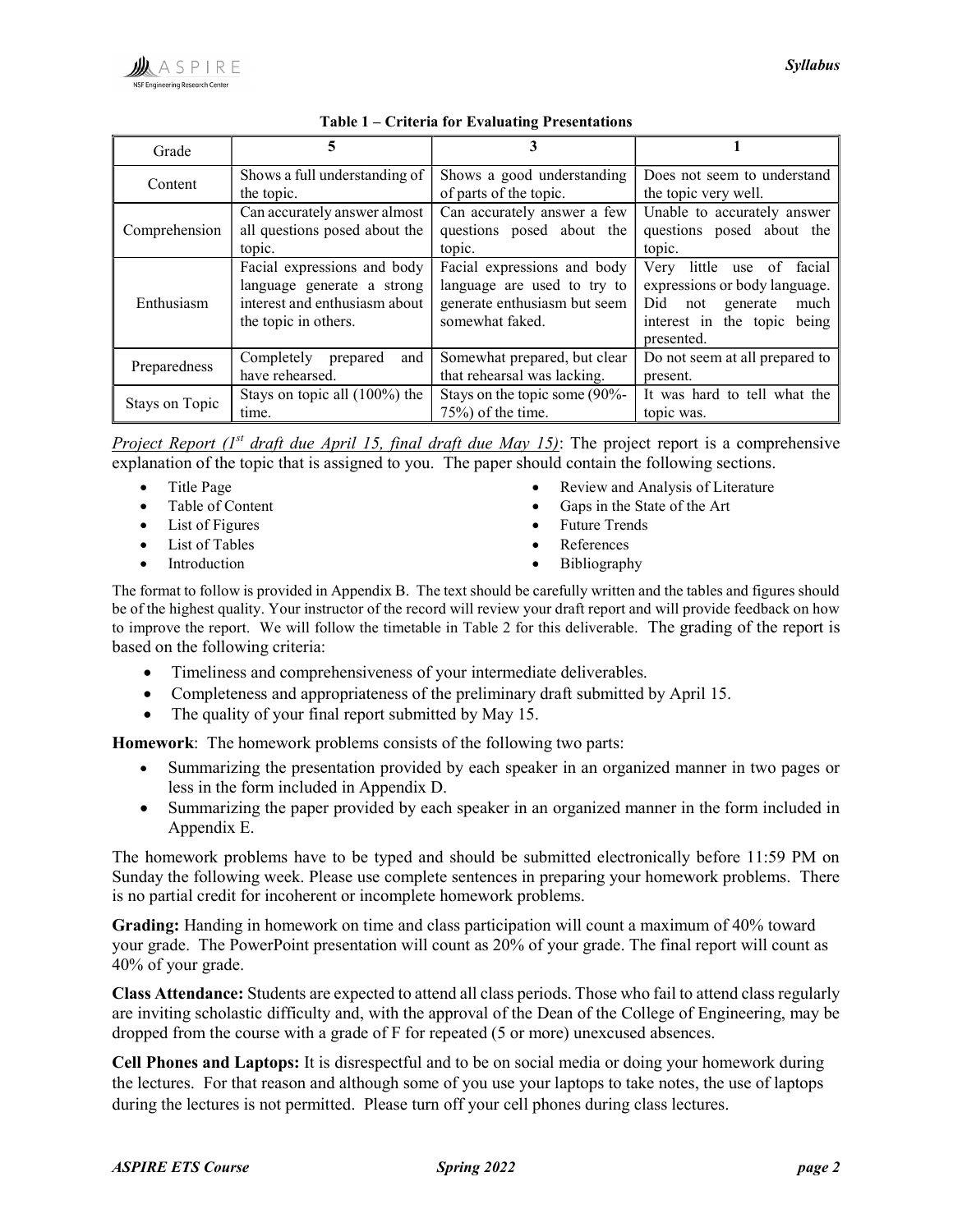

| Week                                         | <b>Tuesday</b>                                                                                                                                                                                        | Thursday                                                                                                                                                                                                                                                                        |
|----------------------------------------------|-------------------------------------------------------------------------------------------------------------------------------------------------------------------------------------------------------|---------------------------------------------------------------------------------------------------------------------------------------------------------------------------------------------------------------------------------------------------------------------------------|
| $\Omega$<br>1/10                             | Try to choose a topic                                                                                                                                                                                 |                                                                                                                                                                                                                                                                                 |
| -1<br>1/17                                   | Try to put multi-disciplinary/ multi-institutional team together, if you wish                                                                                                                         |                                                                                                                                                                                                                                                                                 |
| 2<br>1/24                                    | Choose your topic                                                                                                                                                                                     |                                                                                                                                                                                                                                                                                 |
| 3<br>1/31                                    | Provide 10 keywords for literature search                                                                                                                                                             | Conduct literature search at a minimum using TRID,<br>Google Scholar, and other sources                                                                                                                                                                                         |
| 4<br>2/7                                     | • Download and organize abstracts from your<br>search.<br>• Download the papers and save them<br>electronically in a folder.<br>• Use interlibrary loans to obtain those that<br>you cannot download. | • Provide a document that contains the list of references in<br>the format discussed in Appendix C.<br>• Include at least ten unique papers, three theses or<br>dissertations, and ten other sources. At least half of the<br>documents should be from the year 2010 and later. |
| 5<br>2/14<br>6<br>2/21                       | C.                                                                                                                                                                                                    | Start reading, extracting relevant information, and organizing your papers in the format shown in Appendix                                                                                                                                                                      |
| $\overline{7}$<br>2/28                       | Organize your literature search in an organize fashion (see Appendix C as an example)                                                                                                                 |                                                                                                                                                                                                                                                                                 |
| $8*$<br>3/7<br>9*<br>3/14<br>$10*$<br>$3/21$ | Start working on your report and presentation                                                                                                                                                         |                                                                                                                                                                                                                                                                                 |
| 11<br>3/28                                   | Deliver "Introduction" and "Review and Analysis of Literature" sections of your report.                                                                                                               |                                                                                                                                                                                                                                                                                 |
| 12<br>4/4                                    | Deliver "Gaps in the State of the Art," and "Future Trends" sections of your report                                                                                                                   |                                                                                                                                                                                                                                                                                 |
| 13<br>4/11                                   | Deliver your PowerPoint Presentation and Draft Report                                                                                                                                                 |                                                                                                                                                                                                                                                                                 |
| 14<br>4/18<br>15<br>4/25                     | Work on finalizing your report and prepare for your presentations                                                                                                                                     |                                                                                                                                                                                                                                                                                 |
| 16<br>5/2                                    | Work on finalizing your three deliverables                                                                                                                                                            |                                                                                                                                                                                                                                                                                 |
| 17<br>5/9                                    | Deliver all your deliverables and celebrate that we are all done!!                                                                                                                                    |                                                                                                                                                                                                                                                                                 |

#### Table  $2$  – Timetable for Delivery of Deliverables<sup>1</sup>

Policy on Cheating: Students are expected to be above reproach in all scholastic activities. Students who engage in scholastic dishonesty are subject to disciplinary penalties, including the possibility of failure in the course and dismissal from the university. Scholastic dishonesty includes but is not limited to cheating, plagiarism, collusion, the submission for credit any work or materials that are attributable in whole or in part to another person, taking an examination for another person, any act designed to give an unfair advantage to a student, or the attempt to commit such acts (Regents' Rules and Regulations, Part One,

l

<sup>&</sup>lt;sup>1</sup> https://library.sacredheart.edu/c.php?g=29803&p=185901 may be a good source of information before starting your work.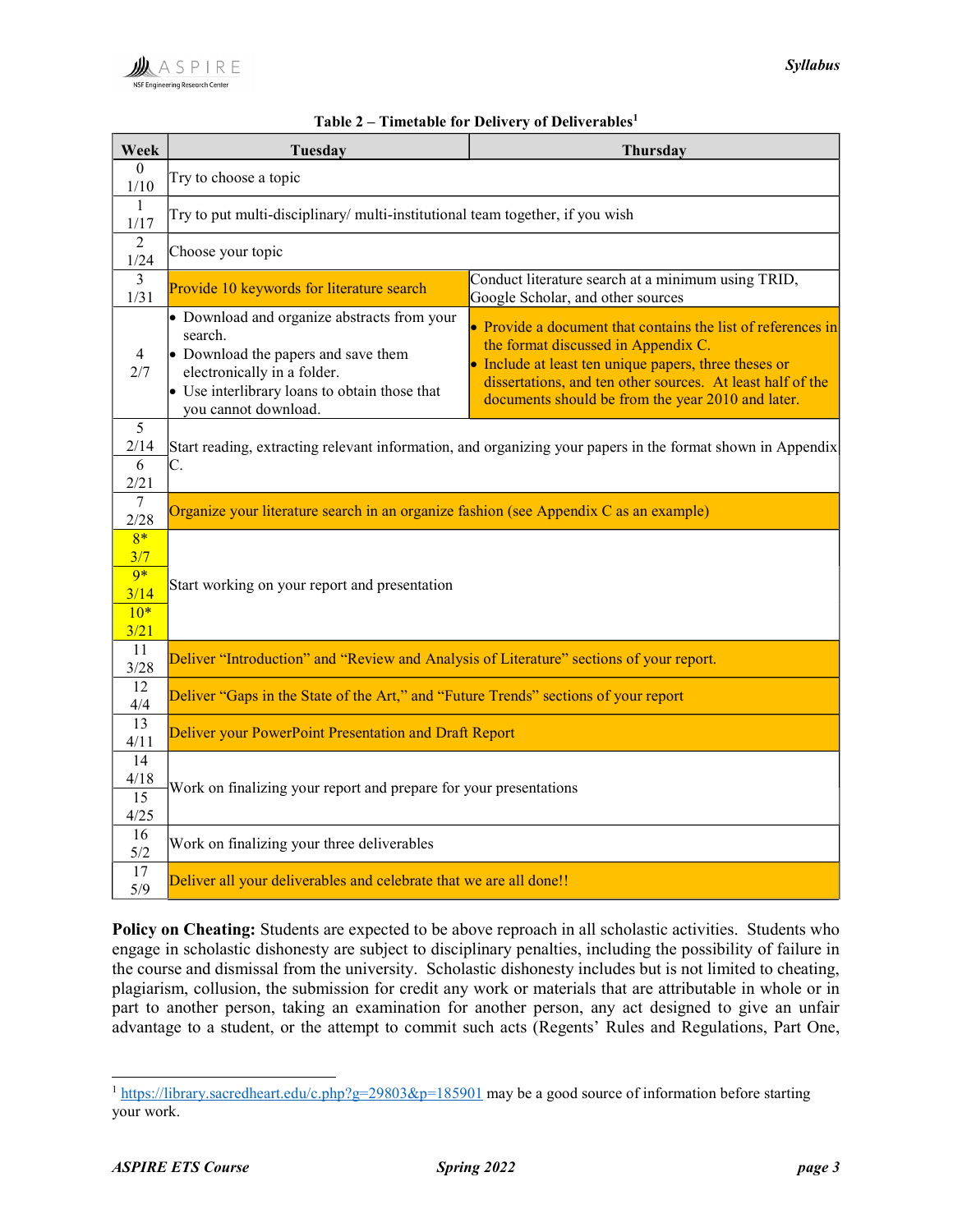

Chapter VI, Section 3, Subsection 3.2, Subdivision 3.22). Scholastic dishonesty harms the individual, all students, and the integrity of the university. Policies on scholastic dishonesty will be strictly enforced.

Final Comment: Good luck to all of you in this course. Please do not hesitate to ask questions in class, or, if necessary, to see me outside of class. Any specific comments that students may have on how the course might be improved are particularly welcome.

| Week                     | Session 1                                                    |                                  | Session 2                                                     |                                                     |  |
|--------------------------|--------------------------------------------------------------|----------------------------------|---------------------------------------------------------------|-----------------------------------------------------|--|
|                          | Topic                                                        | Instructor                       | Topic                                                         | Instructor                                          |  |
| $\boldsymbol{0}$<br>1/10 | Campus Specific (when applicable)                            |                                  | Campus Specific (when applicable)                             |                                                     |  |
| 1<br>1/17                | Introduction                                                 | Soheil Nazarian,<br><b>UTEP</b>  | Systems of Systems Concept                                    | Regan Zane,<br><b>USU</b>                           |  |
| $\overline{2}$<br>1/24   | Introduction to Electrical<br><b>System Components</b>       | Dragan<br>Maksimovic, UCB        | Role of Battery Management in<br><b>EVs</b>                   | Scott Trimboli,<br><b>UCCS</b>                      |  |
| 3<br>1/31                | <b>Traditional Plugin</b><br>Charging                        | Abhilash Kamineni,<br><b>USU</b> | <b>Inductive Charging</b>                                     | Steve Pekarek,<br>Dionysios<br>Aliprantis<br>Purdue |  |
| $\overline{4}$<br>2/7    | Khurram Afridi,<br>Capacitive Charging<br>Cornell            |                                  | Generation and Optimization of<br>Power Grid                  | Yuanrui Sang,<br><b>UTEP</b>                        |  |
| 5<br>2/14                | <b>Basic Transportation</b><br>Planning                      | Kelvin Cheu,<br><b>UTEP</b>      | Analysis and Optimization of<br><b>Transportation Network</b> | Ziqi Song,<br>USU                                   |  |
| 6<br>2/21                | Power System Impacts of<br>EV <sub>s</sub>                   | Bri-Mathias Hodge,<br><b>UCB</b> | <b>Basic Pavement Design</b><br>as related to EV technology   | John Haddock,<br>Purdue                             |  |
| $\tau$<br>2/28           | <b>Basic EV Structural</b><br>Design                         | Marv Halling,<br><b>USU</b>      | Construction and<br>Constructability of EV Facility           | Adeeba Raheem,<br><b>UTEP</b>                       |  |
| $8*$                     | Basic Life Cycle Analysis                                    | <b>Bill Tseng,</b>               | <b>Basic Sustainability Aspects of</b>                        | Jason Quinn,                                        |  |
| 3/7<br>$9*$<br>3/14      | of EV technology                                             | <b>UTEP</b>                      | <b>EV</b> technology                                          | <b>CSU</b>                                          |  |
| $10*$<br>$3/21$          | <b>Environmental Aspects of</b><br>EV technology             | Jana Milford,<br><b>UCB</b>      | <b>Environmental Justice and</b><br>Equity of EV technology   | Ivonne Santiago,<br><b>UTEP</b>                     |  |
| 11<br>3/28               | Economical Aspect of EV<br>technology                        | Chris Fawson,<br><b>USU</b>      | Marketing Aspects of EV<br>technology                         | Antje Graul,<br><b>USU</b>                          |  |
| $\overline{12}$<br>4/4   | Pricing Strategies for<br>Charging EVs                       | Mandal Paras,<br><b>UTEP</b>     | Strategy to Accelerate<br>Adoption                            | Chris Fawson,<br><b>USU</b>                         |  |
| $\overline{13}$<br>4/11  | Role of Data Science in<br><b>Electrified Transportation</b> | Christine Lv,<br><b>UCB</b>      | <b>SWOT Analysis by DOT</b><br>Representative                 | <b>IIB</b> Member                                   |  |
| 14<br>$4/18$             | SWOT Analysis by Car<br>Manufacturers                        | <b>IIB</b> Member                | SWOT Analysis by Contractors                                  | <b>IIB</b> Member                                   |  |
| 15<br>4/25               | <b>Student Term Project Presentations</b>                    |                                  | <b>Student Term Project Presentations</b>                     |                                                     |  |
| 16<br>5/2                | <b>Student Term Project Presentations</b>                    |                                  | <b>Student Term Project Presentations</b>                     |                                                     |  |
| 17<br>5/9                | <b>Student Term Project Presentations</b>                    |                                  | <b>Student Term Project Presentations</b>                     |                                                     |  |

\* Asynchronous Classes (participate in four lectures during these three weeks)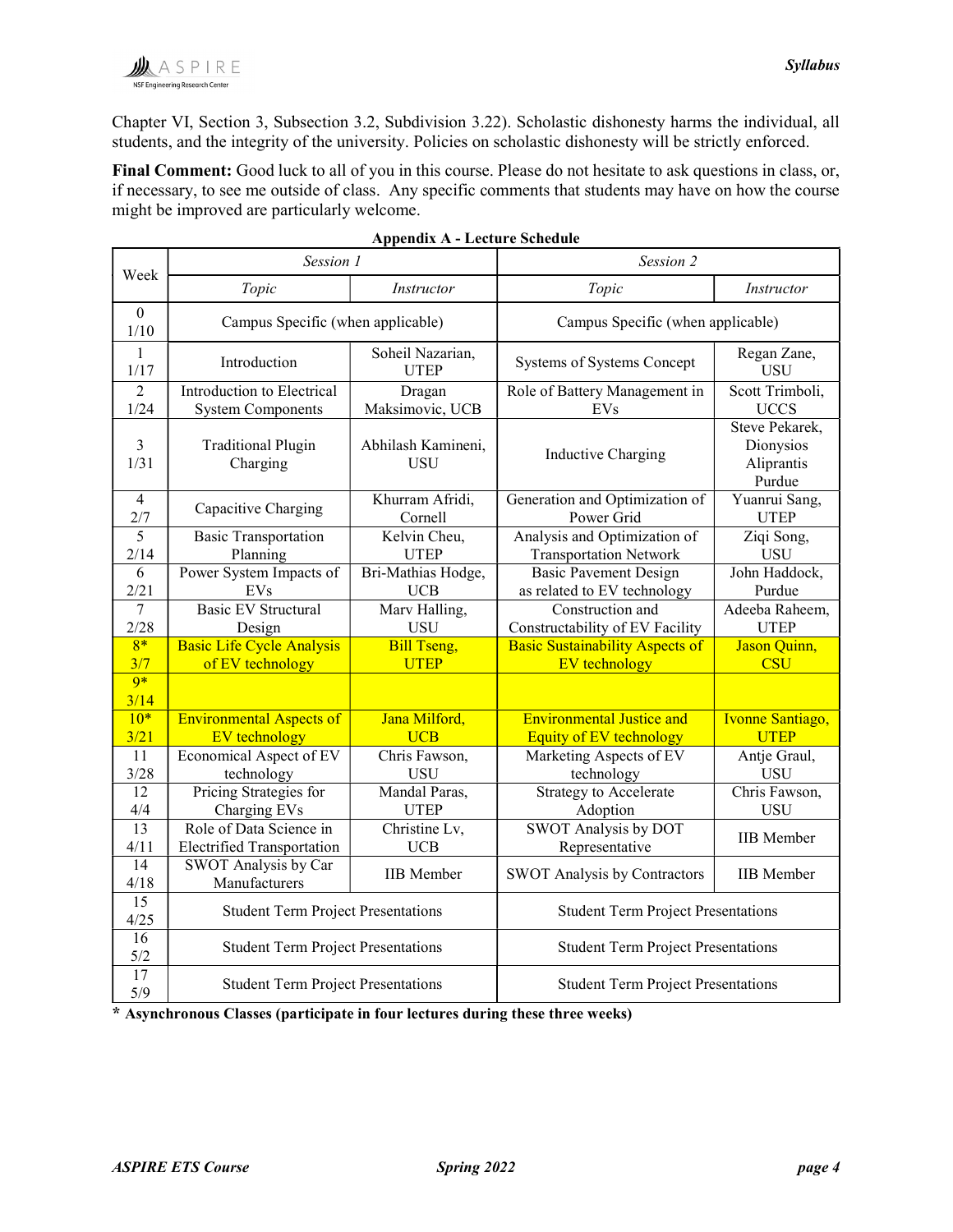

#### Appendix B: Format of Report<sup>2</sup>

#### Ethical Standards

These ethical standards derive from the American Society of Civil Engineers (ASCE)'s definition of the scope of the journal and the community's perception of standards of quality for engineering and scientific work, and its presentation. The ethical standards that follow reflect a conviction that the observance of high ethical standards is so vital to the entire engineering and scientific enterprise that a definition of those standards should be brought to the attention of all concerned.

#### Obligations of Authors

- 1. An author's central obligation is to present a concise account of the research, work, or project completed, together with an objective discussion of its significance.
- 2. A submitted manuscript shall contain detail and reference to public sources of information sufficient to permit the author's peers to repeat the work or otherwise verify its accuracy.
- 3. An author shall cite and give appropriate attribution to those publications influential in determining the nature of the reported work sufficient to guide the reader quickly to earlier work essential to an understanding of the present work. Information obtained by an author privately, from the conversation, correspondence, or discussion with third parties shall not be used or reported in the author's work without explicit permission from the persons from whom the information was obtained.
- 4. The submitted manuscript shall not contain plagiarized material or falsified research data. ASCE defines plagiarism as the use of the ideas or words of another person without giving appropriate credit to that source. The Society views any similar misappropriation of intellectual property, which may include data or interpretation, as plagiarism. [This definition is based on one used by the National Academy of Science, National Academy of Engineering, and the Institute of Medicine. ASCE added the sentence on misappropriation of intellectual property.]
- 5. Fragmentation of research papers shall be avoided. An engineer or scientist who has done extensive work on a system or group of related systems shall organize publication so that each paper gives a complete account of a particular aspect of the general study.
- 6. It is inappropriate for an author to submit for review more than one paper describing essentially the same research or project to more than one journal or primary publication.
- 7. Scholarly criticism of a published paper may sometimes be justified; however, personal criticism is never appropriate.
- 8. To protect the integrity of authorship, only persons who have significantly contributed to the research or project and manuscript preparation shall be listed as co-authors. The corresponding author attests to the fact that any others named as co-authors have seen the final version of the manuscript and have agreed to its submission for publication. Deceased persons who meet the criterion for co-authorship shall be included, with a footnote reporting date of death. No fictitious name shall be given as an author or co-author. An author who submits a manuscript for publication accepts responsibility for having properly included all, and only, qualified co-authors.
- 9. It is inappropriate to submit manuscripts with obvious commercial intent.

#### Manuscript Requirements

Typescript. Type the manuscript using Times New Roman font no smaller than 10 points, SINGLE-SPACED, single-column (including references and abstract) with at least 1-in. margins.

 $\overline{a}$ 

<sup>&</sup>lt;sup>2</sup> The information provided is heavily borrowed from http://engineering.missouri.edu/civil/files/asce-author-guidejournals.pdf and modified to fit the nature of this course. Please review the original document if you are going to submit a paper in the future.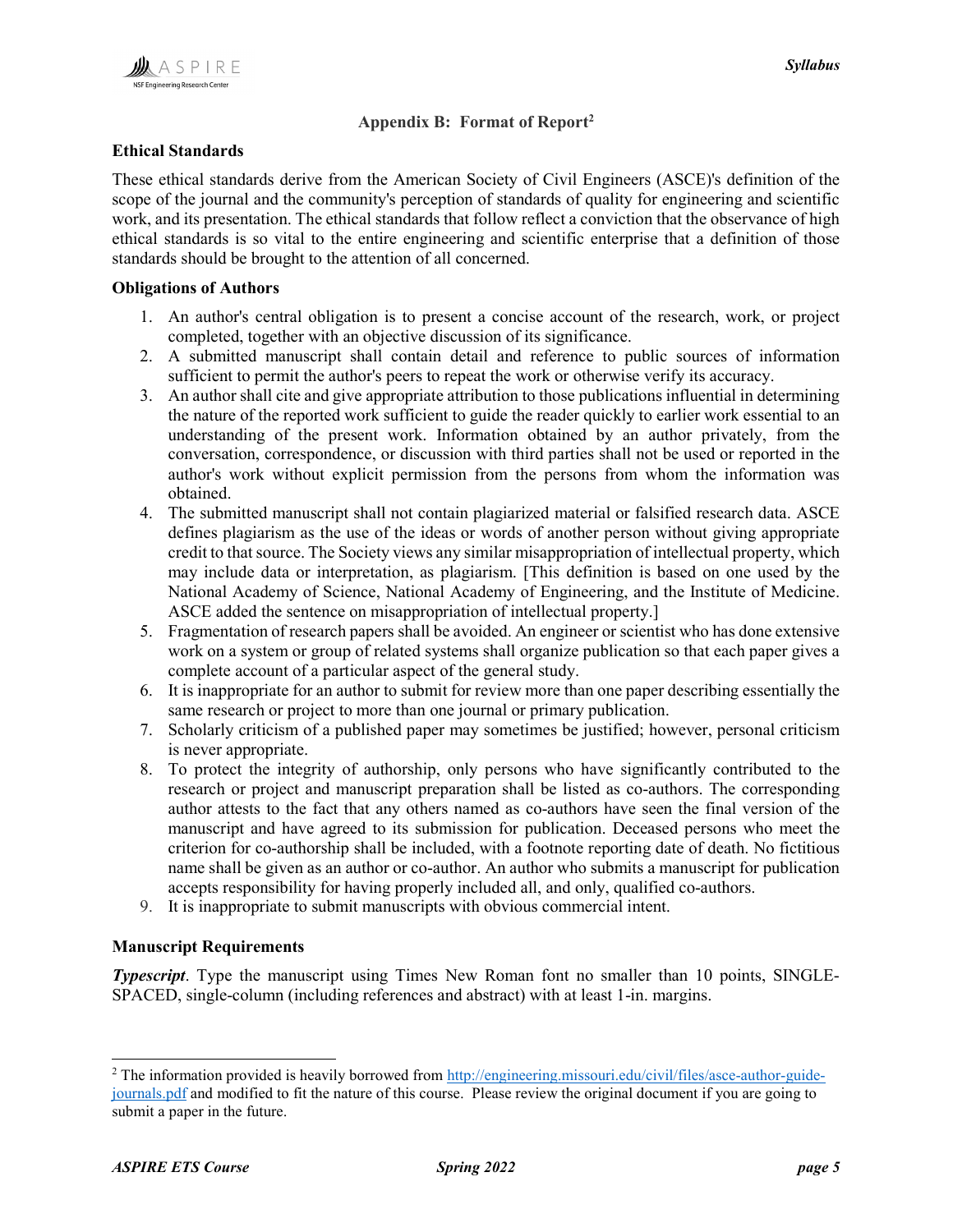**Title.** Make sure the title is not more than 100 characters long including spaces between words. Avoid titles beginning with "Analysis of ...," "A Note on ...," "Theory of ...," "On the ...," "Some ...," and "Toward a ...."

Mathematics. Type all mathematics and make sure special characters and super- and subscripts are distinguishable. In-text, write single-level expressions, e.g.,  $1/(a + b)$ , not stacked equations. In numbered (displayed) equations, stack numerators over denominators. All displayed equations should be numbered sequentially throughout the entire manuscript, including appendixes. Equations should be in the body of a manuscript; complex equations in tables and figures are to be avoided.

Units. The use of Systéme International (SI) units as primary units of measure is mandatory. The customary unit should be given in parentheses after the SI unit. More information about SI units can be found from NIST at http://physics.nist.gov/cuu/Units/index.html. SI units are constructed from seven base units for independent physical quantities (A, cd, K, kg, m, mol, and s), and two supplementary units for plane angle (rad) and solid angle (sr) as shown in Table 1. Derived SI units whose names and symbols are approved by the International General Conference on Weights and Measures are listed in Table 2. Other common derived units with generic or complex names are listed in Table 3. A wide range of SI unit sizes is available through the use of prefixes to form decimal multiples and submultiples of units. Prefixes generally applicable to engineering are listed in Table 4.

In engineering applications, there is a preference for use of prefixes representing only the ternary powers of  $10 (10<sup>3</sup>$ , 10<sup>6</sup> , etc.). For example, statements of pressure, stress, and elastic modulus are preferably given in kPa, MPa, GPa. Prefixes are applied directly to unit symbols (e.g., millimeter, mm; megawatt, MW; kilonewton, kN; gigapascal, GPa) except in the case of the kilogram, for which all prefixes are applied directly to the gram; thus, for example, Mg (megagram) is  $10<sup>3</sup>$  kg. The precise use of uppercase and lowercase letters is essential. Authors using word processors should not put SI and other metric units in italics, and there should be a space between numerals and SI units (e.g., 2 N). When quantities are converted from one system of units to another, care must be taken to retain a sufficient number of digits to reflect the accuracy of the original quantity. Converted quantities should not imply a degree of accuracy greater than that of the original values; they should be rounded to an appropriate level of accuracy and number of significant digits.

|  |  |  | <b>Table 1.</b> Base and Supplementary Units in SI System |
|--|--|--|-----------------------------------------------------------|
|--|--|--|-----------------------------------------------------------|

| Quantity name             | Unit name | Unit symbol <sup>a</sup> |
|---------------------------|-----------|--------------------------|
| Base units                |           |                          |
| Amount of substance       | Mole      | mol                      |
| Electric current          | Ampere    | А                        |
| Length                    | Meter     | $\mathbf{m}$             |
| Luminous intensity        | Candela   | cd                       |
| Mass                      | Kilogram  | kg                       |
| Thermodynamic temperature | Kelvin    | K                        |
| Time                      | Second    | S                        |
| Supplementary units       |           |                          |
| Plane angle               | Radian    | rad                      |
| Solid angle               | Steradian | SÏ                       |

<sup>a</sup> Unit symbol to be used only when preceded by a numeral

| <b>Table 2. SI</b> Units Approved by the International General Conference on Weights and Measures |      |                     |         |
|---------------------------------------------------------------------------------------------------|------|---------------------|---------|
| Qantity                                                                                           | Unit | Symbol <sup>a</sup> | Formula |
|                                                                                                   |      |                     |         |

| <b>Qantity</b>                                                | Unit                  | эушрог | гоппиа              |
|---------------------------------------------------------------|-----------------------|--------|---------------------|
| Absorbed dose                                                 | Gray                  | Gy     | J/kg                |
| Activity (of a radionuclide)                                  | Becquerel             | Bq     | 1/s                 |
| Celsius temperature                                           | <b>Degree Celsius</b> | °C     | K                   |
| Dose equivalent                                               | Sievert               | Sv     | J/kg                |
| Electric capacitance                                          | Farad                 | F      | C/V                 |
| Electric conductance                                          | <b>Siemens</b>        | S      | A/V                 |
| Electric resistance                                           | Ohm                   | Ω      | V/A                 |
| Electric potential, potential difference, electromotive force | Volt                  | v      | W/A                 |
| Energy, work, quantity of heat                                | Joule                 | J      | Nom.                |
| Force:                                                        | Newton                | N      | kgom/s <sup>2</sup> |
| Frequency (of a periodic phenomenon)                          | Hertz                 | Hz     | 1/s                 |
| <b>Illuminance</b>                                            | Lux                   | 1x     | lm/m <sup>2</sup>   |
| Inductance                                                    | Henry                 | Н      | Wb/A                |
| Luminous flux                                                 | Lumen                 | lm     | cdosr               |
| Magnetic flux                                                 | Weber                 | Wb     | Vos                 |
| Magnetic flux density                                         | Tesla                 | T      | Wb/m <sup>2</sup>   |
| Power, radiant flux                                           | Watt                  | W      | J/s                 |
| Pressure, stress                                              | Pascal                | Pa     | N/m <sup>2</sup>    |
| Quantity of electric, electric charge                         | Coulomb               | C      | $A \bullet s$       |

<sup>a</sup> Symbol to be used only when preceded by a numeral.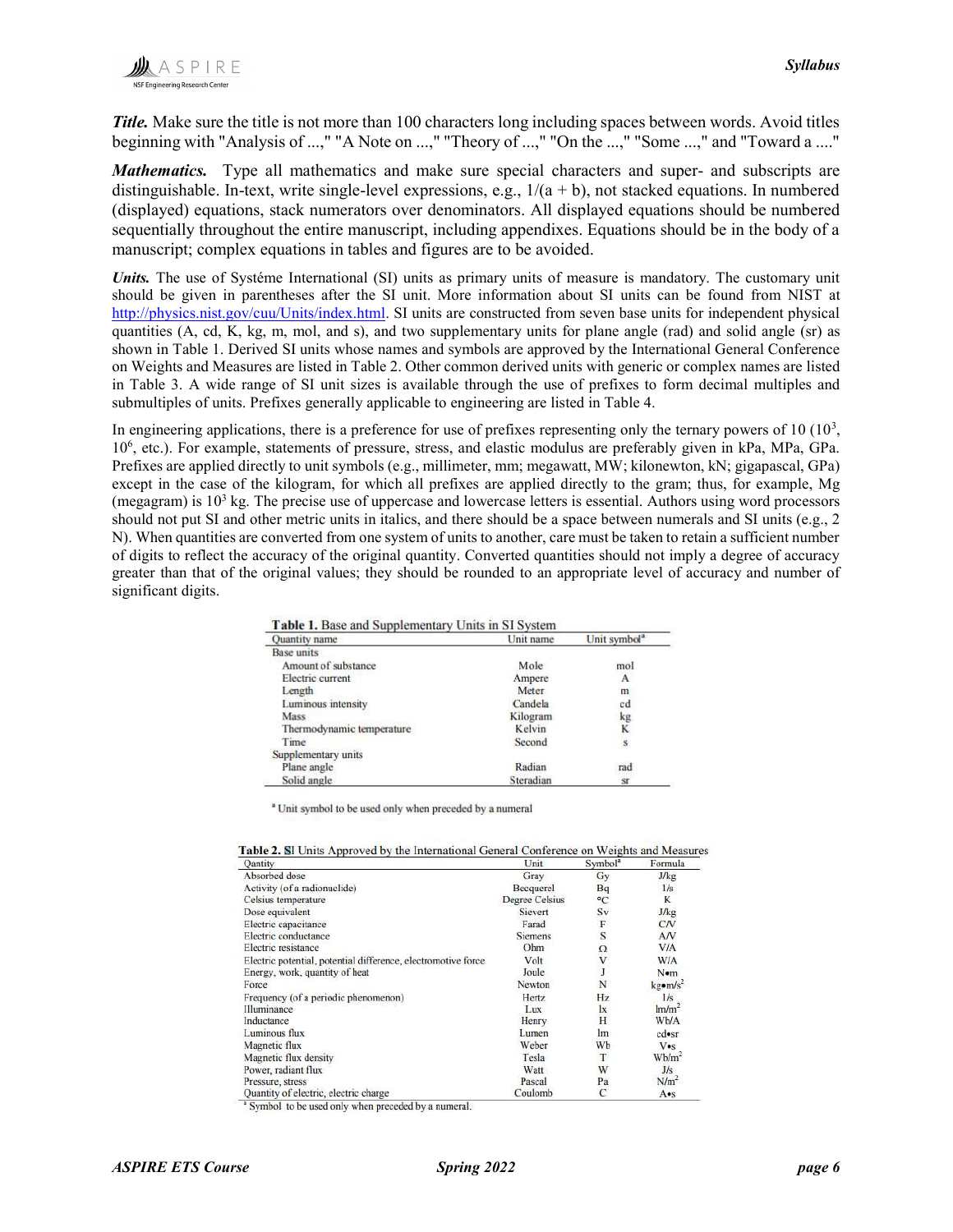| Quantity                       | Unit                             | Unit symbol <sup>a</sup> |  |
|--------------------------------|----------------------------------|--------------------------|--|
| Acceleration                   | Meters per second squared        | $m/s^2$                  |  |
| Angular acceleration           | Radians per second squared       | rad/s <sup>2</sup>       |  |
| Angular velocity               | Radian per second                | rad/s                    |  |
| Area                           | Meters squared                   | m <sup>2</sup>           |  |
| Concentration <sup>a</sup>     | Mole per cubic meter             | mol/m <sup>3</sup>       |  |
| Current density                | Ampere per meter squared         | A/m <sup>2</sup>         |  |
| Density (mass)                 | Kilogram per cubic meter         | kg/m <sup>3</sup>        |  |
| Electric field strength        | Volt per meter                   | V/m                      |  |
| Electric flux density          | Coulomb per meter squared        | $C/m^2$                  |  |
| Energy density                 | Joule per cubic meter            | J/m <sup>3</sup>         |  |
| Entropy                        | Joule per kelvin                 | <b>J/K</b>               |  |
| Heat capacity                  | Joule per kelvin                 | J/K                      |  |
| Heat flux density (irradiance) | Watt per meter squared           | W/m <sup>2</sup>         |  |
| Luminance                      | Candela per meter squared        | cd/m <sup>2</sup>        |  |
| Magnetic filed strength        | Ampere per meter                 | A/m                      |  |
| Molar energy                   | Joule per mole                   | J/mol                    |  |
| Molar entropy (heat capacity)  | Joule per mole kelvin            | $J/mol$ K                |  |
| Moment of force                | Newton meter                     | Nom.                     |  |
| Permeability (magnetic)        | Henry per meter                  | H/m                      |  |
| Permittivity                   | Farad per meter                  | F/m                      |  |
| Radiance                       | Watt per meter squared steradian | $W/(m^2 \cdot sr)$       |  |
| Radiant intensity              | Watt per steradian               | W/sr                     |  |
| Specific heat capacity         | Joule per kilogram kelvin        | $J/(kg \bullet K)$       |  |
| Specific energy                | Joule per kilogram               | J/kg                     |  |
| Specific entropy               | Joule per kilogram kelvin        | J(kgeK)                  |  |
| Specific volume                | Cubic meter per kilogram         | $m'$ /kg                 |  |
| Surface tension                | Newton per meter                 | N/m                      |  |
| Thermal conductivity           | Watt per meter kelvin            | $W/(m \cdot K)$          |  |
| Velocity                       | Meter per second                 | m/s                      |  |
| Viscosity (dynamic)            | Pascal second                    | Paos                     |  |
| Viscosity (kinematic)          | Meters squared per second        | $m^2/s$                  |  |
| Volume                         | Cubic meter                      | m <sup>3</sup>           |  |
| Wave number                    | One per meter                    | 1/m                      |  |

#### Table 3 Other Common Derived SI Unite

<sup>a</sup> Unit symbol used only when preceded by a numeral.

| Table 4. SI Prefixes Applicable to Engineering |  |  |  |  |  |  |  |
|------------------------------------------------|--|--|--|--|--|--|--|
|------------------------------------------------|--|--|--|--|--|--|--|

| Factor           | Prefix | Symbol <sup>a</sup> |  |
|------------------|--------|---------------------|--|
| $10^9$           | Giga   | G                   |  |
| 10 <sup>6</sup>  | Mega   | м                   |  |
| 10 <sup>3</sup>  | Kilo   | k                   |  |
| 10 <sup>2</sup>  | Hecto  | h                   |  |
| 10 <sup>1</sup>  | Deka   | da                  |  |
| $10^{-1}$        | Deci   | d                   |  |
| $10^{-2}$        | Centi  | c                   |  |
| $10^{-3}$        | Milli  | m                   |  |
| $10^{-6}$        | Micro  | μ                   |  |
| $10^{\text{-}9}$ | Nano   | n                   |  |

<sup>a</sup> Unit symbols used only when preceded by a numeral.

#### References

To cite sources in the text, use the author-date method; list the last names of the authors, then the year. The formats are as follows: one author—(Smith 2004); two authors—(Smith and Jones 2004); three or more authors—(Smith et al. 2004). Prepare a reference section listing all references alphabetically by the last name of the first author. For anonymous reports and standards, alphabetize by the issuing institution. Below are samples of properly formatted and complete references:

Journals: King, S., and Delatte, N. J. (2004). "Collapse of 2000 Commonwealth Avenue: Punching shear case study." J. Perf. Constr. Facil., 18(1), 54-61. Double-check the year, journal title, volume and issue numbers, and page numbers. ASCE reference information can be verified using our CE Database at www.pubs.asce.org.

Conference Proceedings and Symposia: Fwa, T. F., Liu, S. B., Teng, K. J. (2004). "Airport pavement condition rating and maintenance-needs assessment using fuzzy logic." Proc., Airport Pavements: Challenges and New Technologies, ASCE, Reston, Va., 29-38. Include the sponsor of the conference or publisher of the proceedings, AND that entity's location— city and state or city and country.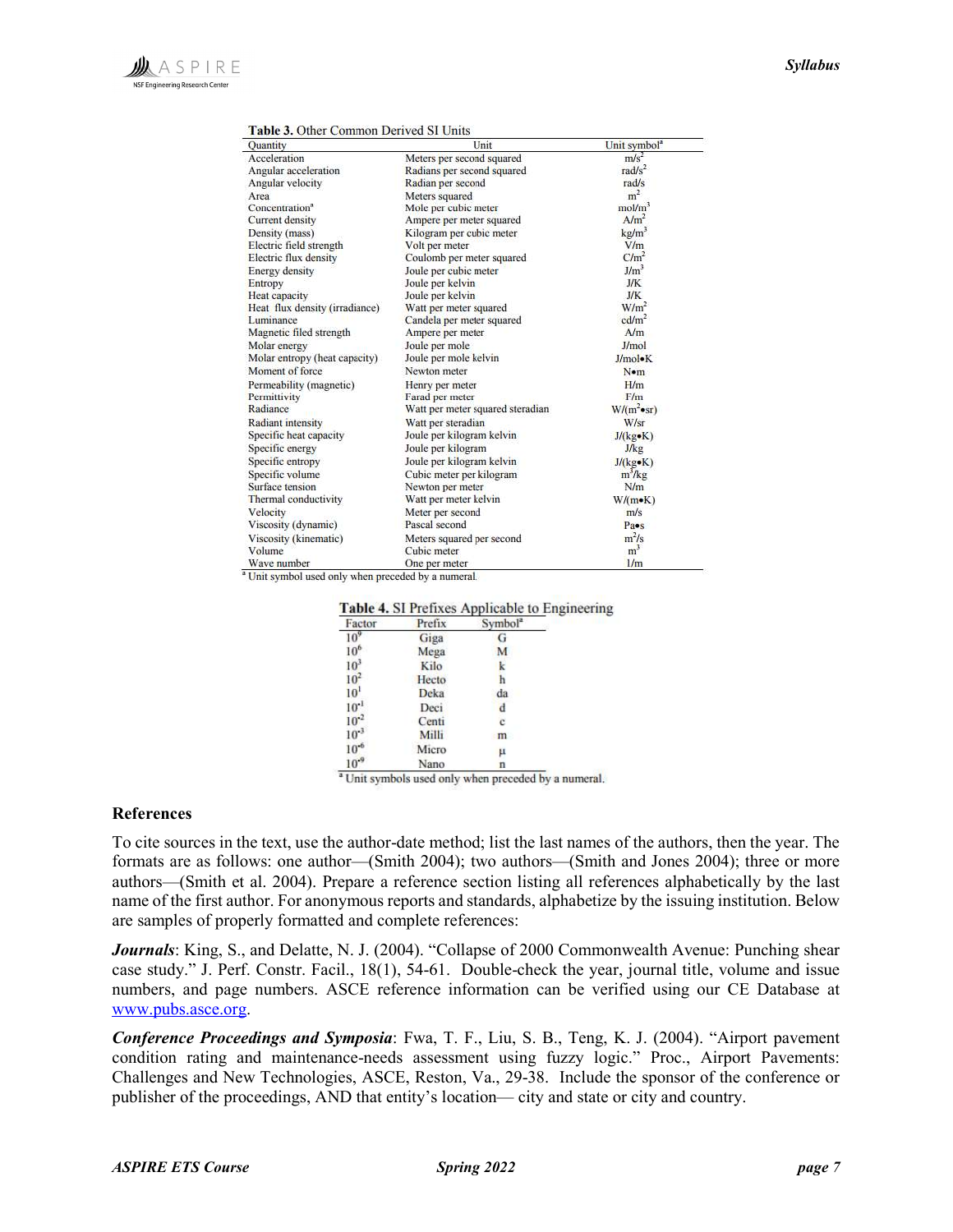Books and Reports: Feld, J., and Carper, K. (1997). Construction failure, 2nd Ed., Wiley, New York. Book references must include author, book title, publisher, and the publisher's location. If a specific chapter is being used, list the chapter title and inclusive page numbers. For reports, include the full institution name (not just the acronym) and its location.

Unpublished Material: Unpublished material is not included in the references. It may be cited in the text in the following forms: (John Smith, personal communication, May 16, 1999) or (Jones et al., unpublished manuscript, 2002). As an exception to the rule, articles that are accepted for publication may be included in the references as follows: Gibson, W. (2003). "Cyberspace: The postmodern frontier." J. Comp. in Fiction, in press.

Web Pages and On-line Material: Burka, L. P. (2002). "A hypertext history of multiuser dimensions." MUD history, (Dec. 5, 2003). Include an author if possible, a copyright date, a title, the Web address, and the date the material was accessed or downloaded (in parentheses at the end).

CD-ROM: Liggett, J. A., and Caughey, D. A. (1998). "Fluid statics." Fluid mechanics (CD-Rom), ASCE, Reston, Va. Include authors, copyright date, titles, medium, and producer/publisher and their location.

#### Tables

Every table must be called out in the text and must be in sequential order. The tables will be placed in the pages as close to the first reference to that table (call-out) as possible. For example, do not mention Table 3 on Page 1 when no other tables have been mentioned. Also, make sure that your table call-outs match the actual tables provided.

Table format. Tables should follow the guidelines below. See sample Table A follow for an example of a properly formatted table.

- All tables should be typed with clear columns.
- Each table must be called out in text; it will be placed on a page as close to the first mention as possible.
- Tables must have a table number, a title, and be numbered sequentially. Do not number tables as 1, 1a, 1b, etc. If there are individual tables, please number them 1, 2, 3, etc.
- Tables must have more than one column with each column having a unique heading; do not repeat column heads to create more than one column (see sample Tables B and C).
- Tables cannot be simple lists. Simple lists should be added to the body of the text (see sample Table C).
- Each table can have only one set of column heads within the body of the table (see sample Tables D and E).
- Avoid using equations in tables. The font size is smaller in tables than in the text, and super and subscripts tend to get lost.
- Notes are acceptable in tables and should be represented by superscript letters. Do not use numbers as they could be confused as math.
- Divide tables into two or more when data are sizable. (Note: Avoid redundancy of data in figures, tables, and text. Select the format that presents data in the clearest form for readers.)
- Figures
- Figure Captions. Brief figure captions (which are to serve as identifying labels) must be typed. Place explanations, descriptions, and other expository prose in the text, not the figure captions.
- Figures. Figures, whether line art or photographs, should be numbered sequentially in the order to which they are referred in the text.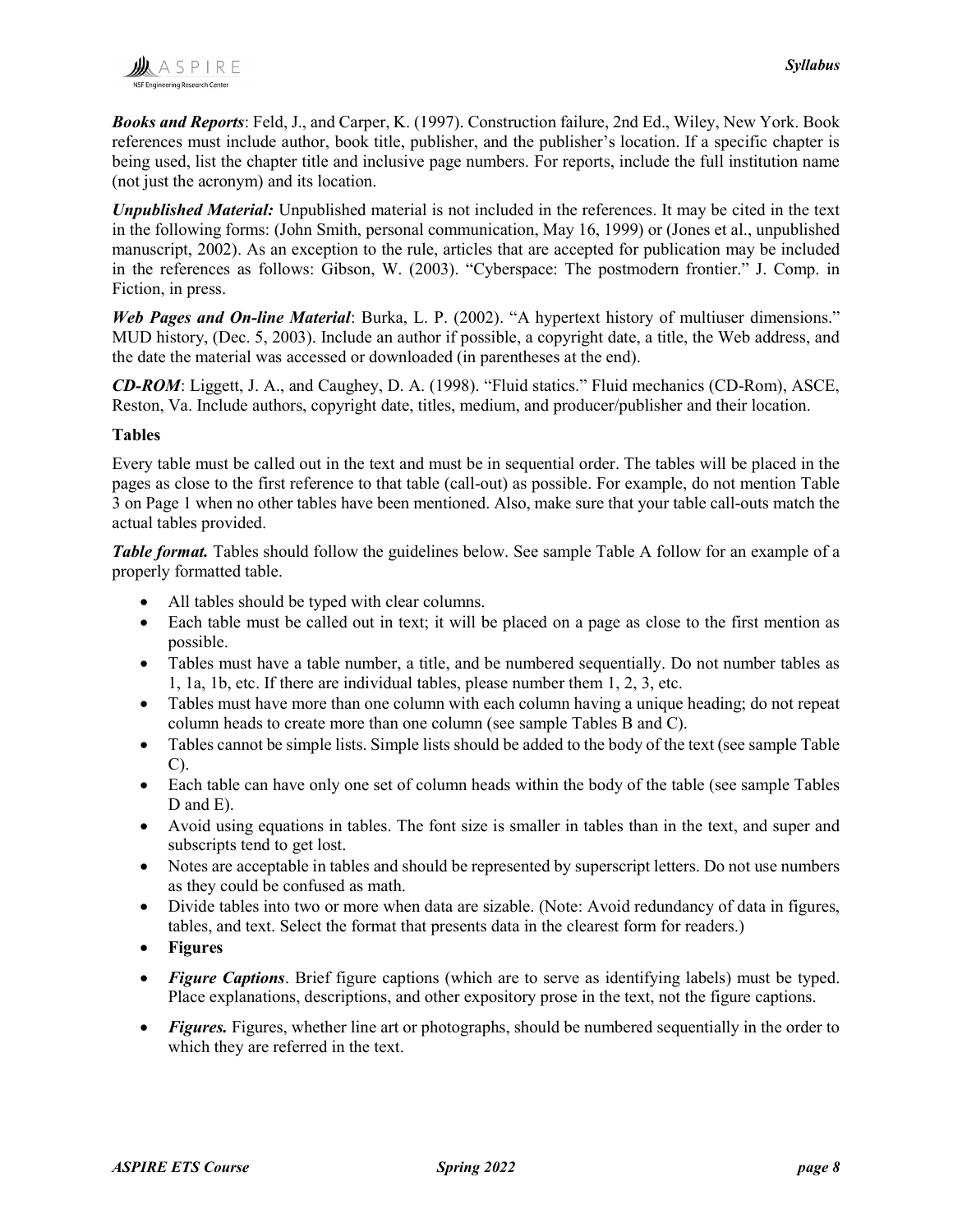

| Heading level 3 <sup>b</sup> |                 |                 |                 |
|------------------------------|-----------------|-----------------|-----------------|
| Heading level 2              | Heading level 2 | Heading level 2 |                 |
| Heading level 1              | Heading level 1 | Heading level 1 | Heading level 1 |
| Subsection identifier        |                 |                 |                 |
| Body text entry              | Body text entry | Body text entry | Body text entry |
| Body text entry              | Body text entry | Body text entry | Body text entry |
| Body text entry              | Body text entry | Body text entry | Body text entry |
| Subsection identifier        |                 |                 |                 |
| Body text entry              | Body text entry | Body text entry | Body text entry |
| Body text entry              | Body text entry | Body text entry | Body text entry |
| Body text entry              | Body text entry | Body text entry | Body text entry |

Table. A. Properly Formatted Table-Every Table Needs a Table Number and Title<sup>a</sup>

<sup>a</sup> All tables must have clear columns. Each column must have a heading. Repeated columns will be combined and repeated headings will be deleted. All vertical rules will be deleted as will most horizontal rules within the body of the text.

<sup>b</sup> Try to avoid having a lot of levels of headings in a table. Combine headings if you can.

#### TABLE B. INCORRECT Table Format-Repeated Headings

| Action          | Result     | Action          | Result        |                                   |
|-----------------|------------|-----------------|---------------|-----------------------------------|
| Go to the beach | Have fur-  | Take a walk     | Getexercise   | <b>Column Headings should not</b> |
| Go swimming     | Stav cool  | Put up umbrella | Stay in shade | be repeated. This table should    |
| Go fishing      | Catch fish | Drink water     | Stay hydrated | only have two columns.            |

#### TABLE C. INCORRECT Table Format- Simple List

| <b>Skills</b> | <b>Skills</b>         |                                                                   |
|---------------|-----------------------|-------------------------------------------------------------------|
| Leadership    | Negotiation           | This is not a table but rather<br>a simple list. It does not have |
| Delegation    | Ability to compromise |                                                                   |
| Compassion    | Integrity             | at least two unique columns                                       |
| Discipline    | Management            | and should be eliminated or                                       |
|               |                       | included in the text.                                             |

| The first column<br>needs to have a<br>heading.                     |              | The second column has information unnecessarily<br>repeated and there are more columns on the top<br>portion than the bottom portion. |          |         |         | There are two levels<br>of headings within<br>the body of the table. |           |  |              |
|---------------------------------------------------------------------|--------------|---------------------------------------------------------------------------------------------------------------------------------------|----------|---------|---------|----------------------------------------------------------------------|-----------|--|--------------|
| <b>TABLE D.</b> INCORRECT Table Vormat Multiple Headings in Columns | Activity     |                                                                                                                                       | Managers |         | Editors | Vendors                                                              |           |  | Proofreaders |
| Requirements                                                        | Editing      |                                                                                                                                       |          |         | 10      |                                                                      |           |  |              |
|                                                                     | Composition  |                                                                                                                                       |          |         |         |                                                                      |           |  |              |
|                                                                     | Proofreading |                                                                                                                                       |          |         |         |                                                                      |           |  | 10           |
|                                                                     | Activity     |                                                                                                                                       | Pens     | Pencils | Rulers  | <b>Dictionaries</b>                                                  | Computers |  | Printers     |
| Equipment                                                           | Editing      |                                                                                                                                       | 10       | 25      | 10      | 15                                                                   |           |  |              |
|                                                                     | Composition  |                                                                                                                                       | 10       |         | 20      |                                                                      | 10        |  |              |
|                                                                     | Proofreading |                                                                                                                                       | 10       | 25      | 10      | 10                                                                   |           |  |              |

#### TABLE E. Properly Formatted Version of Table D

|              |         | Activity    |              |  |
|--------------|---------|-------------|--------------|--|
| Resources    | Editing | Composition | Proofreading |  |
| Managers     |         |             |              |  |
| Editors      | 10      |             |              |  |
| Vendors      |         |             |              |  |
| Proofreaders |         | 10          |              |  |
| Pens         | 10      | 10          | 10           |  |
| Pencils      | 25      |             | 25           |  |
| Rulers       | 10      | 20          | 10           |  |
| Dictionaries |         |             | 10           |  |
| Computers    |         | ю           |              |  |
| Printers     |         |             |              |  |

| This shows the same        |
|----------------------------|
| information as Table D     |
| above. The format          |
| conforms to the ASCE style |
| and is easier to read.     |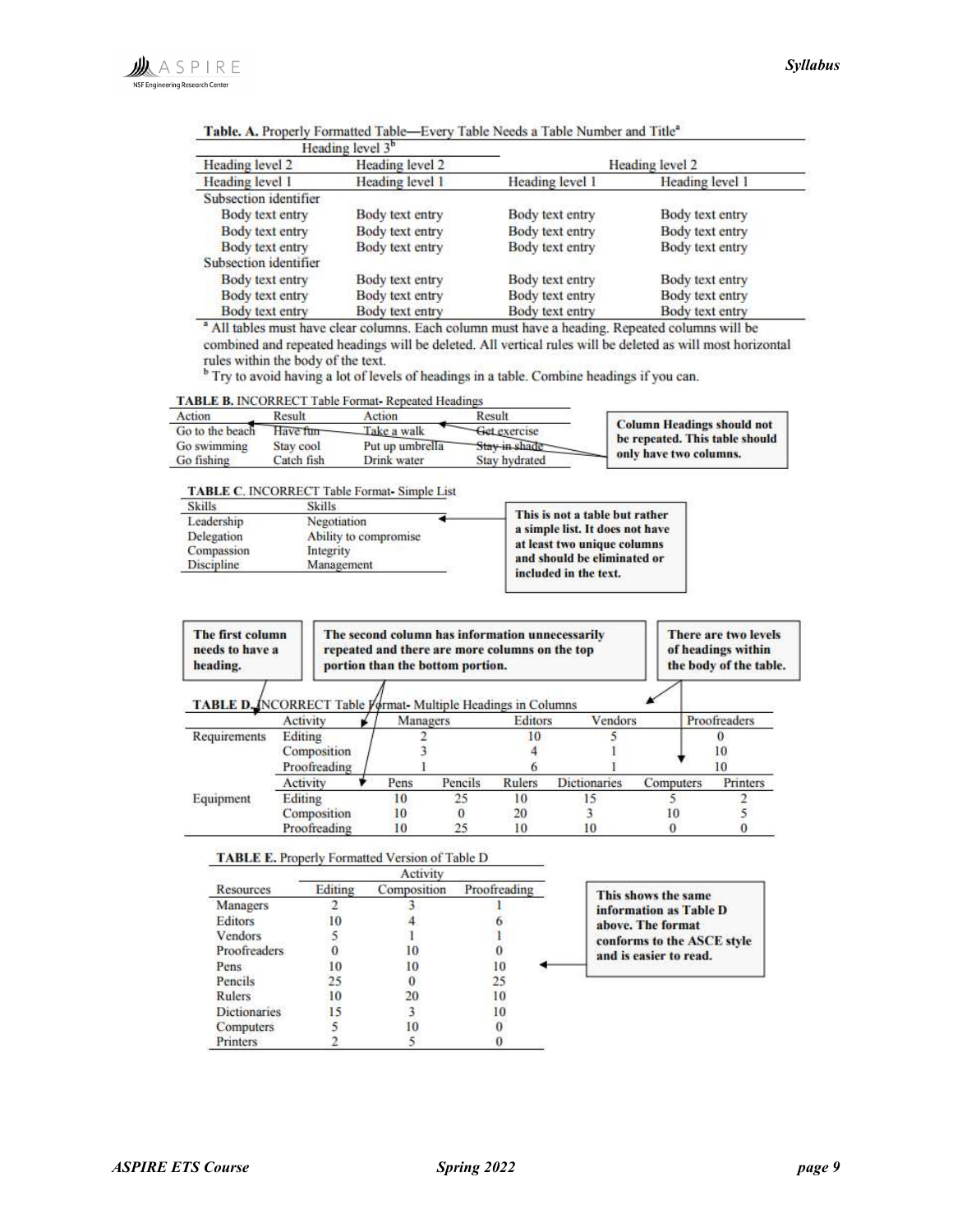

#### Appendix C: Format for Literature Search<sup>3</sup>

To summarize others work you may want to follow these four items:

- 1. In a single coherent sentence give the following:
	- a. name of the author, date in parenthesis;
	- b. a rhetorically accurate verb such as "assert," "argue," "deny," "refute," "prove," disprove," "explain,"
	- c. -a, that clause containing the major claim (thesis statement) of the work.
- 2. In a single coherent sentence explain how the author develops and supports the major claim (thesis statement).
- 3. In a single coherent sentence state the author's purpose, followed by an "in order" phrase.
- 4. In a single coherent sentence give a description of the intended audience and/or the relationship the author establishes with the audience.

Example: Nazarian et al. (2014) stated that the precision of the ultrasonic surface wave method is  $7\%$ .......

Another way that I have found to be useful for students is summarizing the papers in a table like the following:

| Reference    | <b>Objective and Scope</b>                         | <b>Key Findings/Comments</b>                    |
|--------------|----------------------------------------------------|-------------------------------------------------|
|              | CMV with the<br>Compared<br>point<br>test          | The roller measurements vary greatly with point |
| Petersen     | measurements such as LWD, DCP and Geogauge         | measurements. The variation in the roller       |
| and          |                                                    | measurements is due to the difference in the    |
| Peterson,    |                                                    | area of the measurements between drum and       |
| 2006         |                                                    | sensors of spot tests, and the response is      |
|              |                                                    | influenced by moisture, material and support.   |
|              | Studied the use of subgrade stiffness obtained     | Demonstrated the potential benefits of the IC   |
| Rahman       | from the IC technology using Bomag single          | technology in identifying less stiff areas.     |
| et al., 2007 | smooth steel drum variocontrol intelligent roller. | Revealed the sensitivity of the roller          |
|              | Three sections were considered in Kansas.          | measurements to moisture content variation.     |

Do not forget to keep the complete reference for the List of References. I usually place them as endnotes as soon as I finish summarizing the paper.

l

<sup>&</sup>lt;sup>3</sup> Copied from http://www.raulpacheco.org/2016/10/using-the-rhetorical-precis-for-literature-reviews-andconceptual-syntheses/, accessed August 20, 2017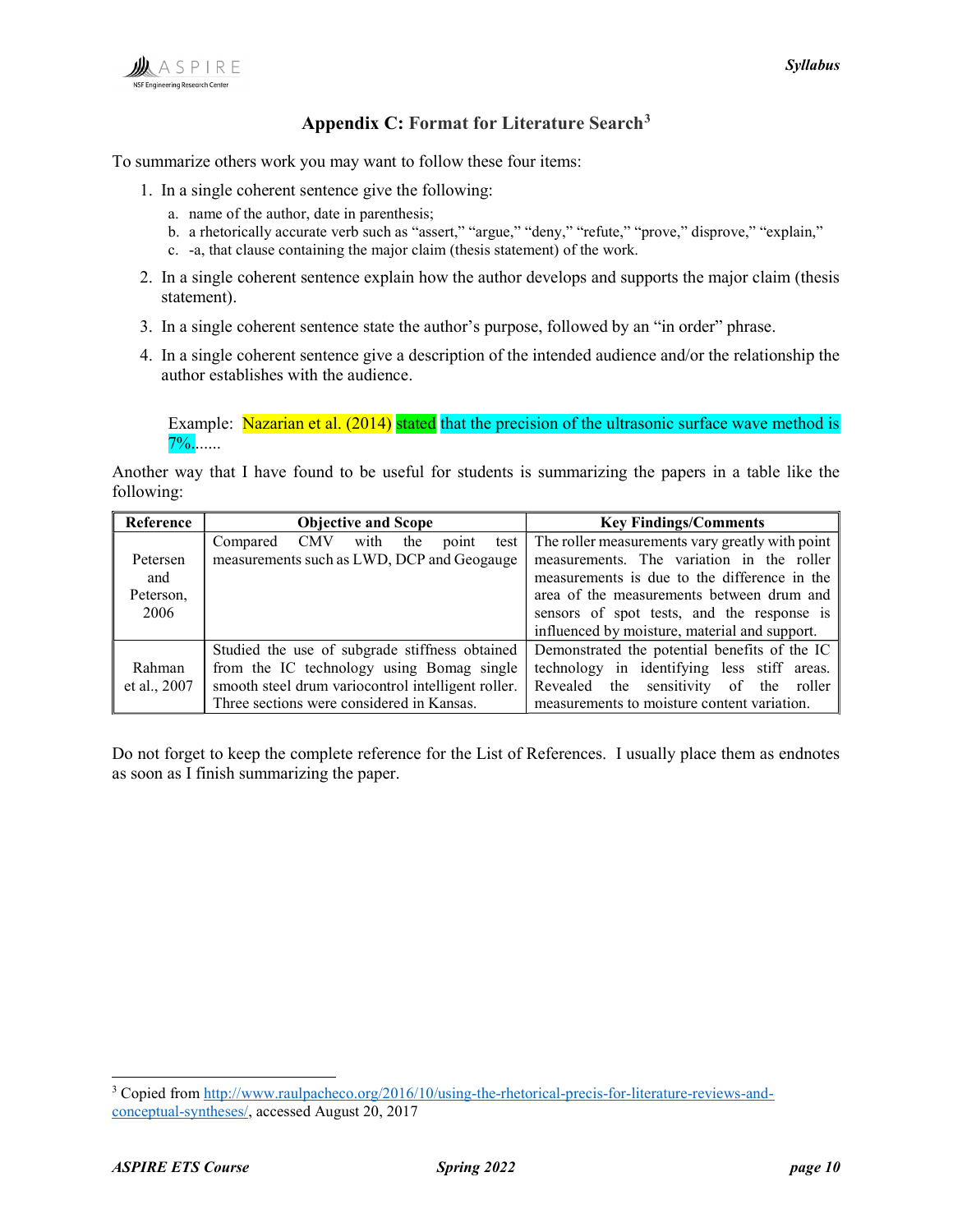

| <b>Your Name</b>             |  |
|------------------------------|--|
| <b>Title of Presentation</b> |  |
| Presenter                    |  |
| <b>Date of Presentation</b>  |  |
| <b>Main Idea</b>             |  |
|                              |  |
|                              |  |
|                              |  |
|                              |  |
| <b>Main Take Aways</b>       |  |
|                              |  |
|                              |  |
|                              |  |
|                              |  |
|                              |  |
|                              |  |
|                              |  |
|                              |  |
|                              |  |
|                              |  |
|                              |  |
|                              |  |
| <b>Gaps Identified</b>       |  |
|                              |  |
|                              |  |
|                              |  |
| <b>Future Directions</b>     |  |
|                              |  |
|                              |  |
|                              |  |
|                              |  |
|                              |  |
|                              |  |
|                              |  |
|                              |  |
| <b>Final Thoughts</b>        |  |
|                              |  |
|                              |  |
|                              |  |
|                              |  |

# Appendix D: Format of Presentation Summary

Please see https://pressbooks.bccampus.ca/technicalwriting/chapter/appendixb-writingsummary/ for helpful hints in taking notes and turning it to an academic summary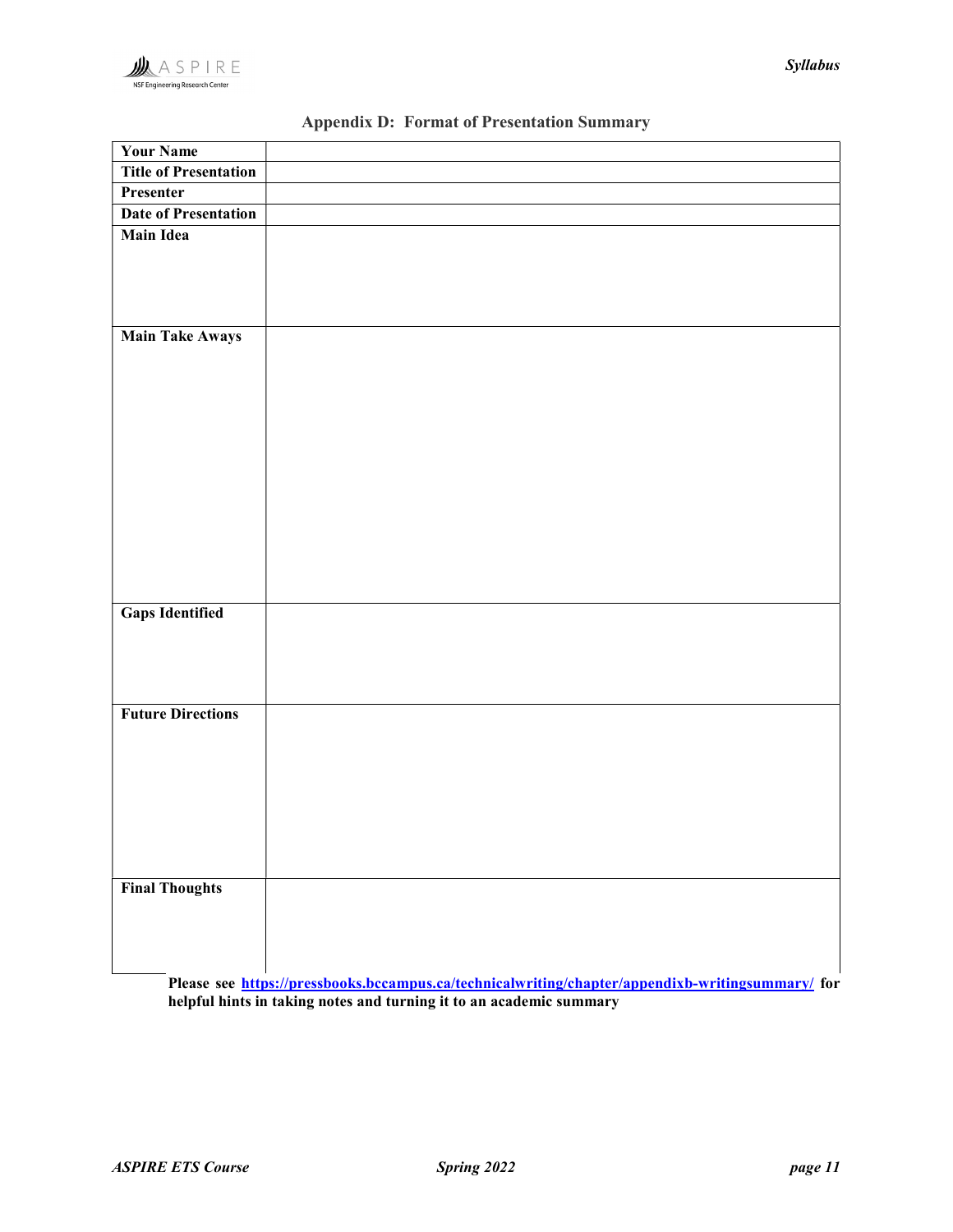

| <b>Your Name</b>         |                                                                     |  |
|--------------------------|---------------------------------------------------------------------|--|
| <b>Title of Paper</b>    |                                                                     |  |
| Author(s)                |                                                                     |  |
| <b>Date</b>              |                                                                     |  |
| <b>Main Idea</b>         |                                                                     |  |
|                          |                                                                     |  |
|                          |                                                                     |  |
| <b>Main Take Aways</b>   |                                                                     |  |
|                          |                                                                     |  |
|                          |                                                                     |  |
|                          |                                                                     |  |
|                          |                                                                     |  |
|                          |                                                                     |  |
|                          |                                                                     |  |
|                          |                                                                     |  |
|                          |                                                                     |  |
| <b>Gaps Identified</b>   |                                                                     |  |
|                          |                                                                     |  |
|                          |                                                                     |  |
| <b>Future Directions</b> |                                                                     |  |
|                          |                                                                     |  |
|                          |                                                                     |  |
|                          |                                                                     |  |
|                          |                                                                     |  |
|                          |                                                                     |  |
| <b>Final Thoughts</b>    |                                                                     |  |
|                          |                                                                     |  |
|                          |                                                                     |  |
| $\mathbf{m}$             | $\bullet$ . $\bullet$<br>$\mathbf{u} \cdot \mathbf{v}$<br>$\ddotsc$ |  |

# Appendix E: Format for Paper Review Summary

Please see https://pressbooks.bccampus.ca/technicalwriting/chapter/appendixb-writingsummary/ for helpful hints in taking notes and turning it to an academic summary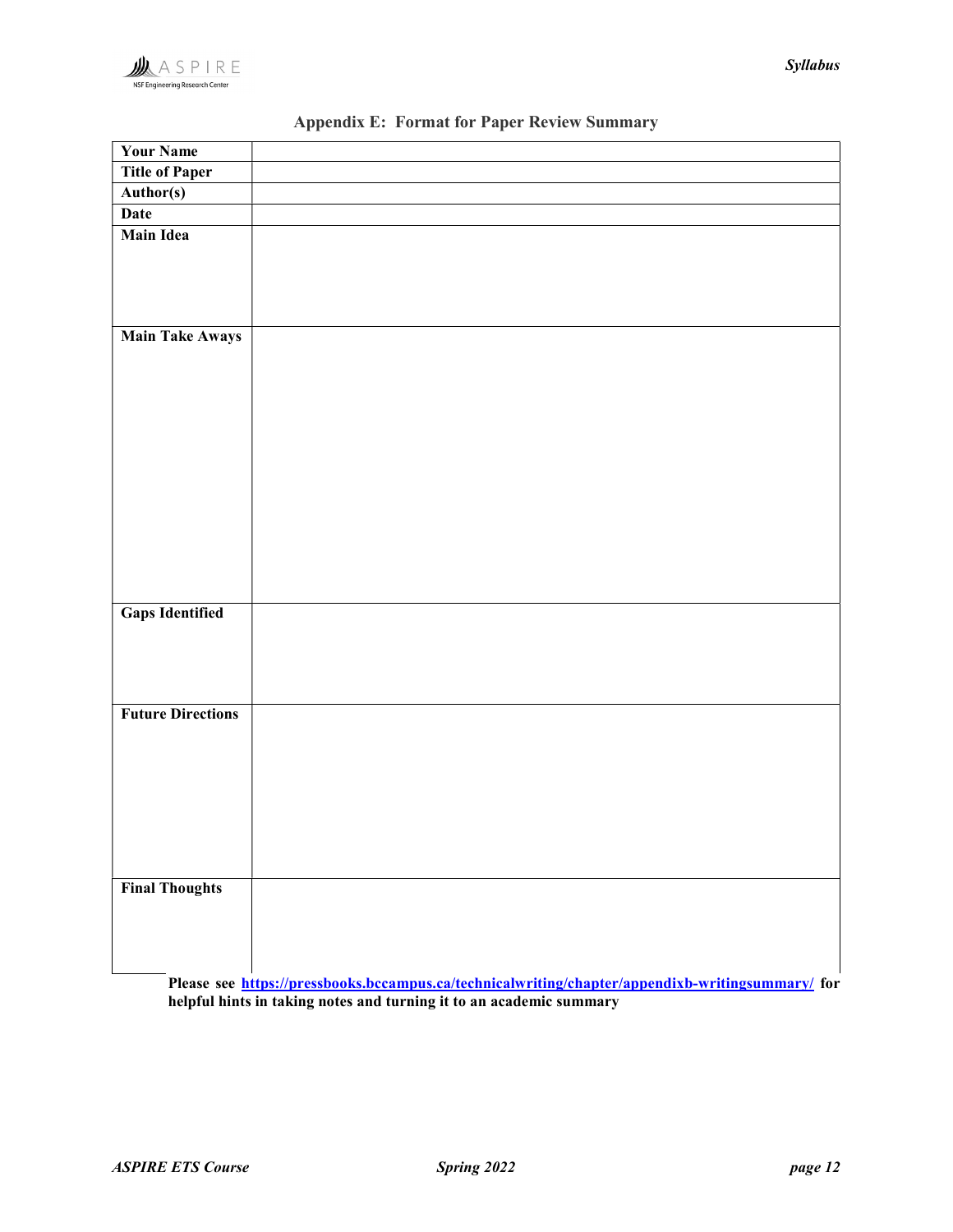| Lecture Title | Introduction to Class                                                                      |  |  |
|---------------|--------------------------------------------------------------------------------------------|--|--|
| Instructor    | Soheil Nazarian                                                                            |  |  |
| Lecture       | This lecture presents the information about the course, the expectations and the processes |  |  |
| Description   | associated with the course requirements.                                                   |  |  |
| Lecture       | By the end of this lecture, you will be provided with:                                     |  |  |
| Outcome       | Topics covered in the course                                                               |  |  |
|               | Assignments and due dates                                                                  |  |  |
|               | • Formats and procedures to be followed                                                    |  |  |
| Required      | $\bullet$ N/A                                                                              |  |  |
| Reading       |                                                                                            |  |  |
| Relevant      | Course Syllabus<br>$\bullet$                                                               |  |  |
| References    |                                                                                            |  |  |

#### Lecture Information 1-1

# Lecture Information 1-2

| Lecture Title                          | Systems of Systems Concept                                                                                                                                                                                                                                                                                                                                                                                                                                                                                                     |
|----------------------------------------|--------------------------------------------------------------------------------------------------------------------------------------------------------------------------------------------------------------------------------------------------------------------------------------------------------------------------------------------------------------------------------------------------------------------------------------------------------------------------------------------------------------------------------|
| Instructor                             | Regan Zane, USU                                                                                                                                                                                                                                                                                                                                                                                                                                                                                                                |
| Lecture<br>Description                 | This lecture introduces the systems associated with electrified transportation and the concept of<br>taking a systems of systems approach to understanding and leveraging their interdependencies.<br>These include electric vehicles (from passenger to delivery and freight), charging equipment and<br>network providers, charging site locations, electric utility (from generation to delivery), roads and<br>parking, traffic and traffic management, end users and fleet operators, and the environment and<br>society. |
| Lecture<br>Outcome                     | By the end of this lecture, you will be able to:<br>Recognize the systems associated with electrified transportation and their interdependencies<br>Understand the meaning of a systems of systems approach to considering the transition to<br>$\bullet$<br>electrified transportation<br>Explain at the conceptual level how the interdependencies among the systems in electrified<br>$\bullet$<br>transportation may impact adoption, the environment, and society                                                         |
| Required<br>Reading                    | <b>TBD</b>                                                                                                                                                                                                                                                                                                                                                                                                                                                                                                                     |
| Suggested<br>Term<br>Project<br>Topics | Design a system based on long range vehicles with 15 minute charge capability and consider<br>$\bullet$<br>the impacts on the grid and use of renewable energy                                                                                                                                                                                                                                                                                                                                                                 |
| Relevant<br>References                 | <b>TBD</b>                                                                                                                                                                                                                                                                                                                                                                                                                                                                                                                     |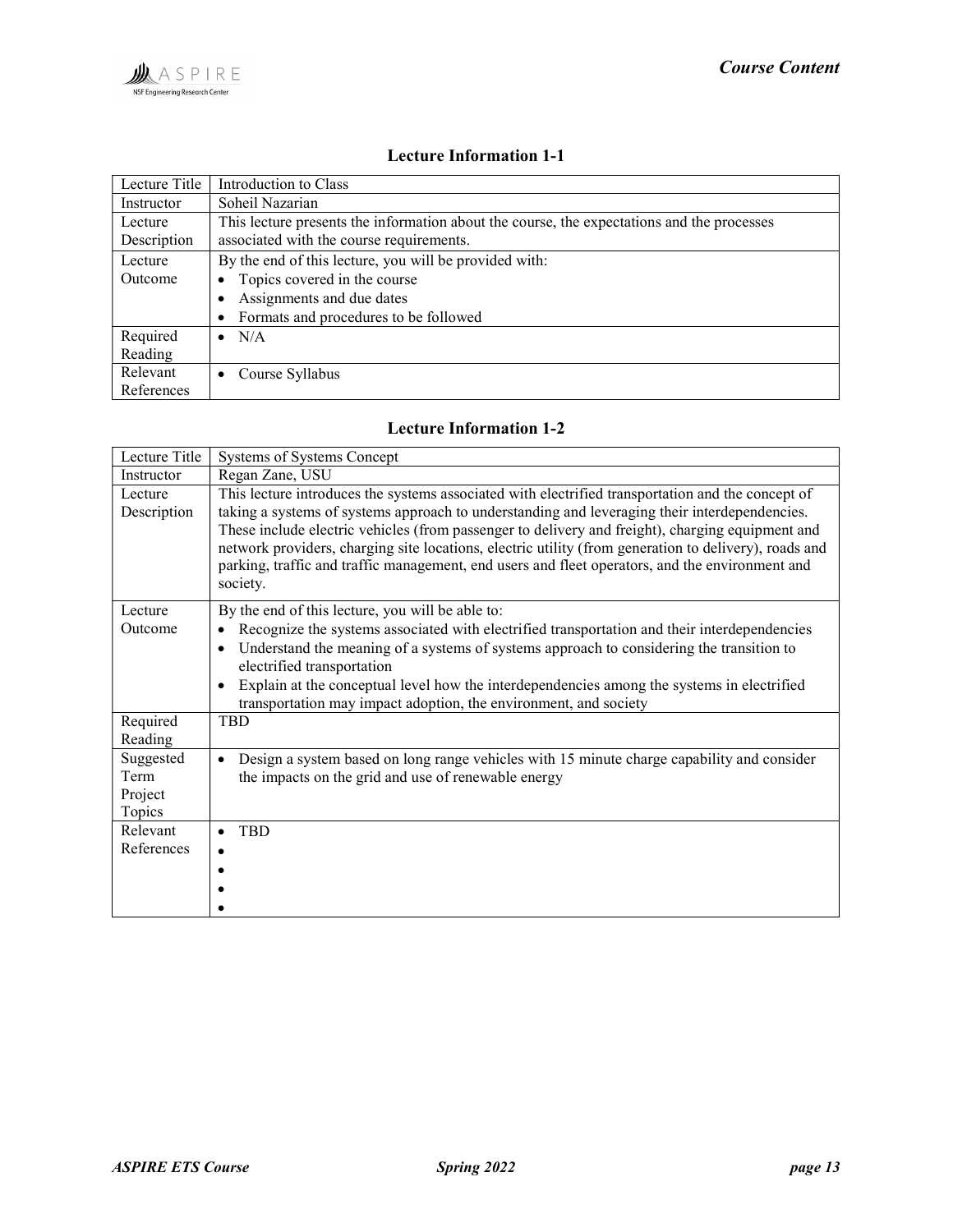### Lecture Information 2-1

| Lecture Title          | Introduction to Electrical System Components                                                                                                                                                                                                                                                                                                                                                                                                                                                                                                                                                                                                                                                                                                                                       |
|------------------------|------------------------------------------------------------------------------------------------------------------------------------------------------------------------------------------------------------------------------------------------------------------------------------------------------------------------------------------------------------------------------------------------------------------------------------------------------------------------------------------------------------------------------------------------------------------------------------------------------------------------------------------------------------------------------------------------------------------------------------------------------------------------------------|
| Instructor             | Dragan Maksimovic                                                                                                                                                                                                                                                                                                                                                                                                                                                                                                                                                                                                                                                                                                                                                                  |
| Lecture<br>Description | This lecture presents an introduction to electric-vehicle drivetrain components, including battery<br>systems, power electronic converters, and variable-speed ac drives. Operation of the vehicle over<br>standard drive cycles is discussed using an EV system model. Vehicle specifications in terms of<br>acceleration performance, maximum velocity, gradeability, and EV range, together with<br>relationships among electrical and mechanical quantities are used to develop the EV system<br>component constraints and ratings. The system components are characterized in terms of loss<br>mechanisms and efficiency. The lecture ends with an overview of charging requirements,<br>charging standards, and the charging infrastructure tied to the electric power grid. |
| Lecture                | By the end of this lecture, you will be able to:                                                                                                                                                                                                                                                                                                                                                                                                                                                                                                                                                                                                                                                                                                                                   |
| Outcome                | Understand architectures EV drivetrains                                                                                                                                                                                                                                                                                                                                                                                                                                                                                                                                                                                                                                                                                                                                            |
|                        | Develop basic EV component and system models and study EV operation over standard drive<br>cycles                                                                                                                                                                                                                                                                                                                                                                                                                                                                                                                                                                                                                                                                                  |
|                        | Size EV system components in terms of electrical and mechanical quantities (voltage, current,                                                                                                                                                                                                                                                                                                                                                                                                                                                                                                                                                                                                                                                                                      |
|                        | power, energy, torque, velocity) based on the EV performance specifications                                                                                                                                                                                                                                                                                                                                                                                                                                                                                                                                                                                                                                                                                                        |
|                        | Gain familiarity with charging requirements and standards, as well as the issues related to the                                                                                                                                                                                                                                                                                                                                                                                                                                                                                                                                                                                                                                                                                    |
|                        | development of the charging infrastructure tied to the electric power grid                                                                                                                                                                                                                                                                                                                                                                                                                                                                                                                                                                                                                                                                                                         |
|                        |                                                                                                                                                                                                                                                                                                                                                                                                                                                                                                                                                                                                                                                                                                                                                                                    |
| Required               | B. Bilgin et al., "Making the Case for Electrified Transportation," in IEEE Transactions on<br>$\bullet$                                                                                                                                                                                                                                                                                                                                                                                                                                                                                                                                                                                                                                                                           |
| Reading                | Transportation Electrification, vol. 1, no. 1, pp. 4-17, June 2015                                                                                                                                                                                                                                                                                                                                                                                                                                                                                                                                                                                                                                                                                                                 |
| Suggested              | E-Truck Design, Modeling and Simulations, and Impact<br>$\bullet$                                                                                                                                                                                                                                                                                                                                                                                                                                                                                                                                                                                                                                                                                                                  |
| Term                   | E-Bike Design, Modeling, Simulations, and Impact<br>$\bullet$                                                                                                                                                                                                                                                                                                                                                                                                                                                                                                                                                                                                                                                                                                                      |
| Project<br>Topics      | E-Rickshaw Design, Modeling, Simulations, and Impact<br>$\bullet$                                                                                                                                                                                                                                                                                                                                                                                                                                                                                                                                                                                                                                                                                                                  |
| Relevant               | E-Aircraft Design, Modeling, Simulations, and Impact<br>$\bullet$<br>$\bullet$                                                                                                                                                                                                                                                                                                                                                                                                                                                                                                                                                                                                                                                                                                     |
| References             | B. Bilgin et al., "Making the Case for Electrified Transportation," in IEEE Transactions on                                                                                                                                                                                                                                                                                                                                                                                                                                                                                                                                                                                                                                                                                        |
|                        | Transportation Electrification, vol. 1, no. 1, pp. 4-17, June 2015<br>Afonso JL, Cardoso LAL, Pedrosa D, Sousa TJC, Machado L, Tanta M, Monteiro V. A                                                                                                                                                                                                                                                                                                                                                                                                                                                                                                                                                                                                                              |
|                        | Review on Power Electronics Technologies for Electric Mobility. Energies. 2020;                                                                                                                                                                                                                                                                                                                                                                                                                                                                                                                                                                                                                                                                                                    |
|                        | 13(23):6343. https://doi.org/10.3390/en13236343                                                                                                                                                                                                                                                                                                                                                                                                                                                                                                                                                                                                                                                                                                                                    |
|                        | U.S. Department of Energy U.S. DRIVE Electrical and Electronics Technical Team Roadmap,<br>$\bullet$                                                                                                                                                                                                                                                                                                                                                                                                                                                                                                                                                                                                                                                                               |
|                        | Oct 2017, https://www.energy.gov/sites/prod/files/2017/11/f39/EETT%20Roadmap%2010-27-17.pdf                                                                                                                                                                                                                                                                                                                                                                                                                                                                                                                                                                                                                                                                                        |
|                        | L. Wang, Z. Qin, T. Slangen, P. Bauer and T. van Wijk, "Grid Impact of Electric Vehicle Fast<br>$\bullet$                                                                                                                                                                                                                                                                                                                                                                                                                                                                                                                                                                                                                                                                          |
|                        | Charging Stations: Trends, Standards, Issues and Mitigation Measures - An Overview," in                                                                                                                                                                                                                                                                                                                                                                                                                                                                                                                                                                                                                                                                                            |
|                        | IEEE Open Journal of Power Electronics, vol. 2, pp. 56-74, 2021.                                                                                                                                                                                                                                                                                                                                                                                                                                                                                                                                                                                                                                                                                                                   |
|                        | H. Tu, H. Feng, S. Srdic and S. Lukic, "Extreme Fast Charging of Electric Vehicles: A<br>Technology Overview," in IEEE Transactions on Transportation Electrification, vol. 5, no. 4,                                                                                                                                                                                                                                                                                                                                                                                                                                                                                                                                                                                              |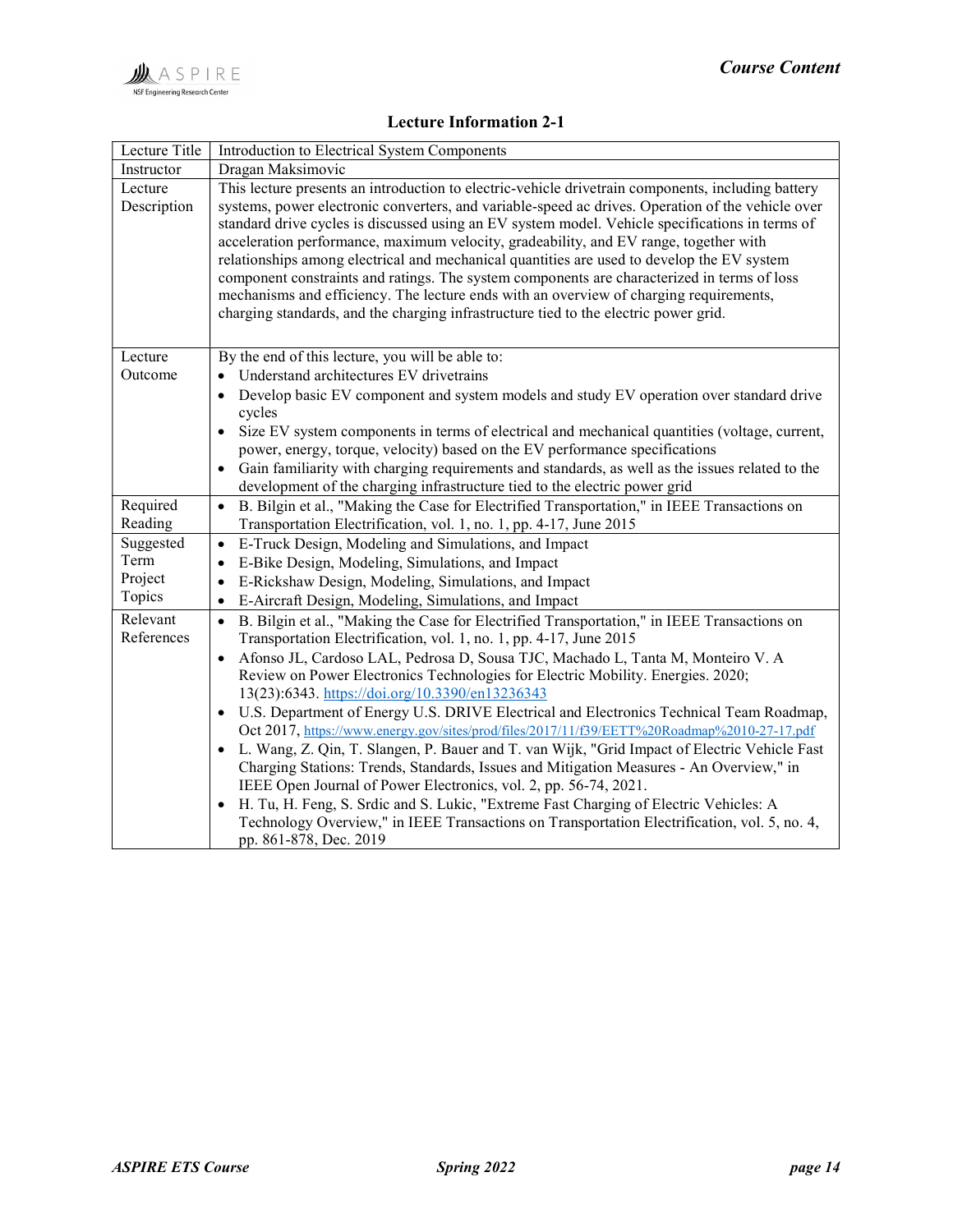### Lecture Information 2-2

| Lecture Title | "The Role of Battery Management in Electric Vehicles"                                                                                                                                   |
|---------------|-----------------------------------------------------------------------------------------------------------------------------------------------------------------------------------------|
| Instructor    | M. Scott Trimboli                                                                                                                                                                       |
| Lecture       | The lecture provides a basic introduction to the operation and function of lithium-ion batteries and                                                                                    |
| Description   | discusses how systems must carefully manage these batteries in operation. Mathematical<br>modeling of battery cells is introduced with a focus on empirical, equivalent circuit models. |
|               | Physics-based models are briefly introduced. The lecture addresses the important role of a battery                                                                                      |
|               | management system (BMS) in enabling the safe and reliable operation of lithium-ion battery                                                                                              |
|               | packs.                                                                                                                                                                                  |
|               |                                                                                                                                                                                         |
| Lecture       | By the end of this lecture, you will be able to:                                                                                                                                        |
| Outcome       | Understand the basic operation and function of lithium-ion batteries.                                                                                                                   |
|               | Describe battery dynamic behavior in terms of an empirical equivalent circuit model.<br>$\bullet$                                                                                       |
|               | Understand the basic approach to physics-based modeling of battery dynamics.                                                                                                            |
|               | Describe the various requirements of a battery management system, to include sensing,<br>٠                                                                                              |
|               | control, protection, state and health estimation, and communications.                                                                                                                   |
| Required      | "Algorithms for Advanced Battery Management Systems," Chaturvedi, N. et al., IEEE Control                                                                                               |
| Reading       | Systems Magazine, June 2010.                                                                                                                                                            |
| Suggested     | MATLAB simulation of an equivalent circuit model of a battery cell.<br>$\bullet$                                                                                                        |
| Term          | Term paper addressing a survey of methods used for state-of-charge estimation.                                                                                                          |
| Project       |                                                                                                                                                                                         |
| Topics        |                                                                                                                                                                                         |
| Relevant      | G.Plett, Battery Management Systems Volume I: Battery Modeling (Artech House) (2015).<br>٠                                                                                              |
| References    | G.Plett, Battery Management Systems Volume II: Battery Modeling (Artech House) (2015).<br>$\bullet$                                                                                     |
|               | D. Andrea, Battery Management Systems for Large Lithium Ion Battery Packs (Artech House)                                                                                                |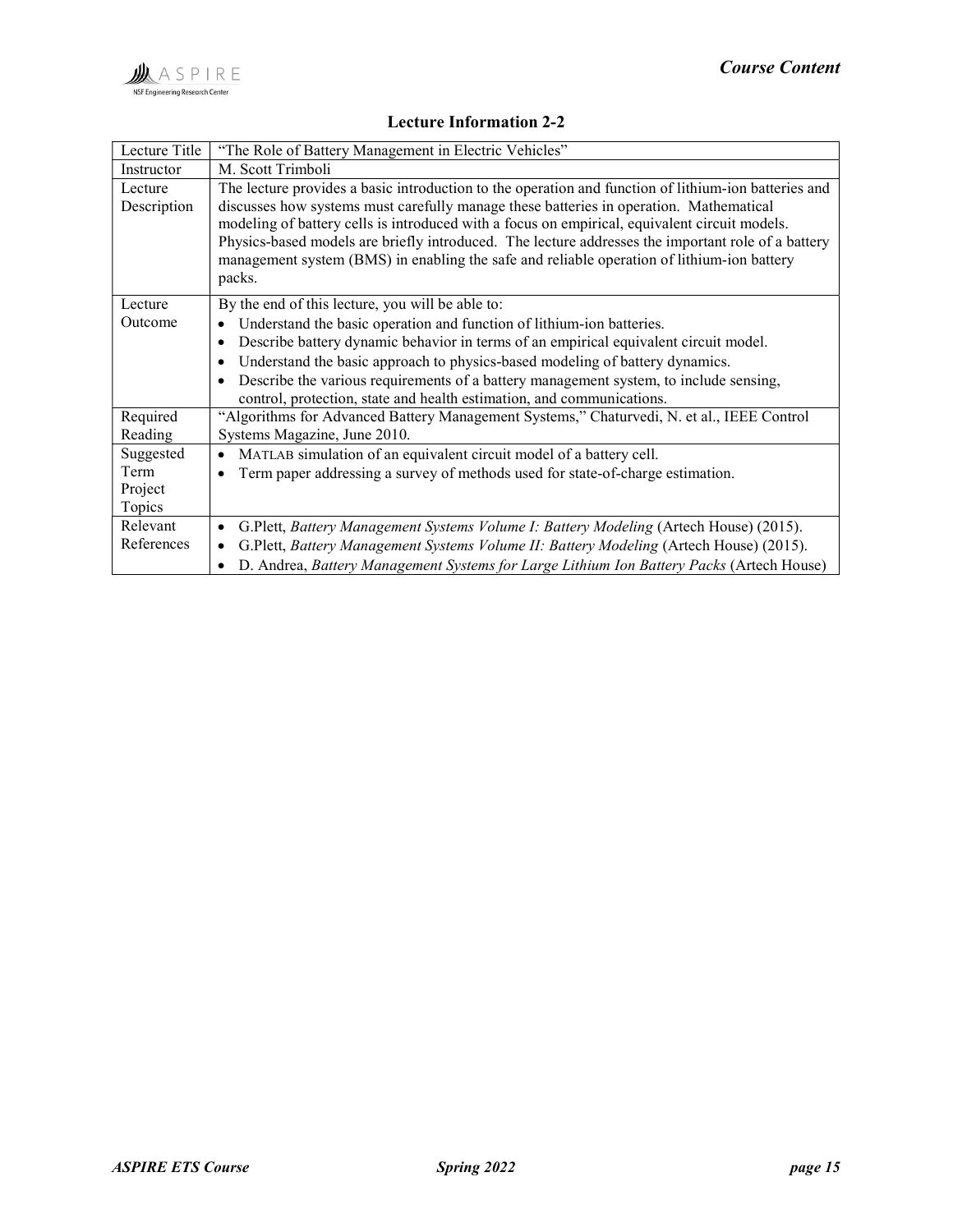# Lecture Information 3-1

| Lecture Title          | Traditional Plug in EV Charging                                                                                                                                                                                                                                                                        |
|------------------------|--------------------------------------------------------------------------------------------------------------------------------------------------------------------------------------------------------------------------------------------------------------------------------------------------------|
| Instructor             | Abhilash Kamineni                                                                                                                                                                                                                                                                                      |
| Lecture<br>Description | This lecture introduces the plug in chargers for electric vehicles. This lecture will outline the<br>objectives of an EV charger before diving into the structure of EV chargers. It will introduce the<br>different classes of plugin EV chargers that are commonly used today, the various standards |
|                        | surrounding EV chargers and go into a high level discussion about the structure and tradeoffs                                                                                                                                                                                                          |
|                        | surrounding the different types of plugin chargers. Finally, we will discuss upcoming standards<br>that are being developed to predict future developments in this space.                                                                                                                              |
|                        |                                                                                                                                                                                                                                                                                                        |
| Lecture                | By the end of this lecture, you will be able to:                                                                                                                                                                                                                                                       |
| Outcome                | Discuss what an EV charger does                                                                                                                                                                                                                                                                        |
|                        | Discuss the differences between different types of EV chargers                                                                                                                                                                                                                                         |
|                        | Discuss the tradeoffs between different types of charger technologies<br>$\bullet$                                                                                                                                                                                                                     |
| Required               | This paper is a little technical and electrical focused which not everyone might understand but                                                                                                                                                                                                        |
| Reading                | there are lots of other details like standards, etc that a broader will understand:                                                                                                                                                                                                                    |
|                        | M. R. Khalid, I. A. Khan, S. Hameed, M. S. J. Asghar and J. - S. Ro, "A Comprehensive Review                                                                                                                                                                                                           |
|                        | on Structural Topologies, Power Levels, Energy Storage Systems, and Standards for Electric                                                                                                                                                                                                             |
|                        | Vehicle Charging Stations and Their Impacts on Grid," in IEEE Access, vol. 9, pp. 128069-                                                                                                                                                                                                              |
|                        | 128094, 2021, doi: 10.1109/ACCESS.2021.3112189.                                                                                                                                                                                                                                                        |
|                        |                                                                                                                                                                                                                                                                                                        |
|                        | https://ieeexplore.ieee.org/abstract/document/9536577                                                                                                                                                                                                                                                  |
| Suggested              | We can look at developing a simple enough model for an EV charger to use as part of a                                                                                                                                                                                                                  |
| Term Project           | broader systems of systems optimization style project to determine ideal charger sizing,                                                                                                                                                                                                               |
| Topics                 | number of chargers required, etc.                                                                                                                                                                                                                                                                      |
| Relevant               | Refer to the references from the required reading paper<br>$\bullet$                                                                                                                                                                                                                                   |
| References             |                                                                                                                                                                                                                                                                                                        |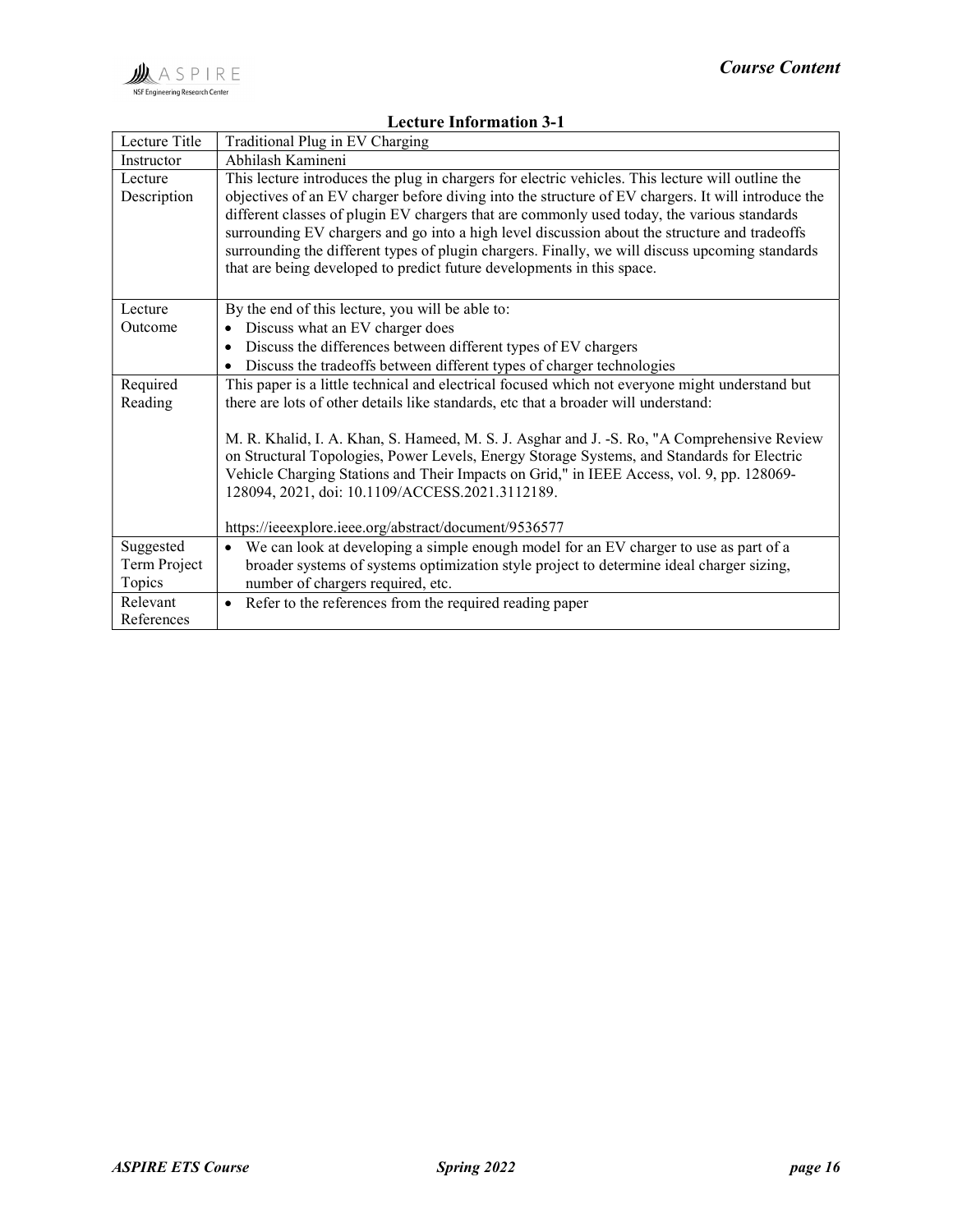#### Lecture Information 3-2

| Lecture Title | Inductive-Based Wireless Charging                                                                                                                                                                 |
|---------------|---------------------------------------------------------------------------------------------------------------------------------------------------------------------------------------------------|
| Instructor    | Steve Pekarek, Dionysios Aliprantis, Purdue University                                                                                                                                            |
| Lecture       | The lecture will focus on several parts. First, a description of some basics of magnetic fields and                                                                                               |
| Description   | electromagnetic coupling will be provided. Subsequently, a focus will be to describe the purpose                                                                                                  |
|               | and topologies of components, including dc-ac and ac-dc converters, cables, and compensation                                                                                                      |
|               | circuits used in inductive wireless power transfer systems. Coil topologies for several static and                                                                                                |
|               | dynamic wireless chargers will be shown. Finally, a focus will be to highlight ongoing research,                                                                                                  |
|               | mostly along the lines of high-power wireless power transfer for heavy-duty vehicles, that is                                                                                                     |
|               | taking place within ASPIRE.                                                                                                                                                                       |
| Lecture       | By the end of this lecture, you will be able to:                                                                                                                                                  |
| Outcome       | Describe the role that coil turns/current level play in creating magnetic flux                                                                                                                    |
|               | Describe how time-varying magnetic flux is used to provide coupling between circuits<br>$\bullet$                                                                                                 |
|               | Identify and explain the key components used in wireless power transfer systems<br>٠                                                                                                              |
|               | Describe key problems that are being considered in static and dynamic wireless power transfer<br>$\bullet$                                                                                        |
| Required      | Ali Abdolkhani (June 29th 2016). Fundamentals of Inductively Coupled Wireless Power Transfer                                                                                                      |
| Reading       | Systems, Wireless Power Transfer - Fundamentals and Technologies, Eugen Coca, IntechOpen,                                                                                                         |
|               | DOI: 10.5772/63013. Available from: https://www.intechopen.com/chapters/50520                                                                                                                     |
| Suggested     | Determine the sizing layout/placement of components of an interstate-based DWPT system<br>$\bullet$                                                                                               |
| Term          | (including cabling, connections, compensation circuit components, dc-ac, ac-dc converters)                                                                                                        |
| Project       | Simulate the structural behavior of a roadway segment that includes the coils and magnetic                                                                                                        |
| Topics        | components of a DWPT system.                                                                                                                                                                      |
|               | Use the modeling tools available at website to determine the efficacy of installing a DWPT                                                                                                        |
|               | system on a roadway of your choice.                                                                                                                                                               |
| Relevant      | "IPT PRIMOVE Dynamic Wireless Charging of Electric Vehicles in Motion." IPT Technology,<br>$\bullet$                                                                                              |
| References    | https://ipt-technology.com/e-mobility-wireless-dynamic-charging/. Accessed 30 Nov. 2021.<br>"Technology   Electreon." Electreon, 15 Oct. 2020, https://www.electreon.com/technology.<br>$\bullet$ |
|               | "OLEV Technologies' Dynamic Wireless Inductive System Charges Vehicles While in Motion -<br>$\bullet$                                                                                             |
|               | Charged EVs." Charged EVs, 1 May 2014, https://chargedevs.com/features/olev-technologies-dynamic-                                                                                                 |
|               | wireless-inductive-system-charges-vehicles-while-in-motion/.                                                                                                                                      |
|               | R. Tavakoli, E. M. Dede, C. Chou and Z. Pantic, "Cost-Efficiency Optimization of Ground Assemblies<br>$\bullet$                                                                                   |
|               | for Dynamic Wireless Charging of Electric Vehicles," in IEEE Transactions on Transportation                                                                                                       |
|               | Electrification, doi: 10.1109/TTE.2021.3105573.<br>R. Bosshard and J. W. Kolar, "Multi-Objective Optimization of 50 kW/85 kHz IPT System for Public                                               |
|               | Transport," in IEEE Journal of Emerging and Selected Topics in Power Electronics, vol. 4, no. 4, pp.                                                                                              |
|               | 1370-1382, Dec. 2016, doi: 10.1109/JESTPE.2016.2598755.                                                                                                                                           |
|               | Z. Luo, X. Wei, M. G. S. Pearce and G. A. Covic, "Multiobjective Optimization of Inductive Power<br>$\bullet$                                                                                     |
|               | Transfer Double-D Pads for Electric Vehicles," in IEEE Transactions on Power Electronics, vol. 36, no.                                                                                            |
|               | 5, pp. 5135-5146, May 2021, doi: 10.1109/TPEL.2020.3029789.                                                                                                                                       |
|               | D. Haddad et al., "Data-Driven Design and Assessment of Dynamic Wireless Charging Systems," 2019                                                                                                  |
|               | IEEE PELS Workshop on Emerging Technologies: Wireless Power Transfer (WoW), 2019, pp. 59-64,<br>doi: 10.1109/WoW45936.2019.9030612.                                                               |
|               | M. G. S. Pearce, H. Gao, A. Ramadugu, G. A. Covic and J. T. Boys, "Robust double D topology for                                                                                                   |
|               | roadway IPT applications," 2017 IEEE Energy Conversion Congress and Exposition (ECCE), 2017, pp.                                                                                                  |
|               | 2734-2741, doi: 10.1109/ECCE.2017.8096512.                                                                                                                                                        |
|               | R. Bosshard, U. Iruretagoyena and J. W. Kolar, "Comprehensive Evaluation of Rectangular and Double-<br>$\bullet$                                                                                  |
|               | D Coil Geometry for 50 kW/85 kHz IPT System," in IEEE Journal of Emerging and Selected Topics in<br>Power Electronics, vol. 4, no. 4, pp. 1406-1415, Dec. 2016, doi: 10.1109/JESTPE.2016.2600162. |
|               | S. Li, W. Li, J. Deng, T. D. Nguyen and C. C. Mi, "A Double-Sided LCC Compensation Network and Its<br>$\bullet$                                                                                   |
|               | Tuning Method for Wireless Power Transfer," in IEEE Transactions on Vehicular Technology, vol. 64,                                                                                                |
|               | no. 6, pp. 2261-2273, June 2015, doi: 10.1109/TVT.2014.2347006.                                                                                                                                   |
|               | Konstantinou, T., Haddad, D., Prasad, A., Wright, E., Gkritza, K., Aliprantis, D., Pekarek, S.,<br>$\bullet$                                                                                      |
|               | & Haddock, J. E. (2021). Feasibility study and design of in-road electric vehicle charging                                                                                                        |
|               | technologies (Joint Transportation Research Program Publication No. FHWA/IN/JTRP-                                                                                                                 |
|               | 2021/25). West Lafayette, IN: Purdue University. https://doi.org/10.5703/1288284317353                                                                                                            |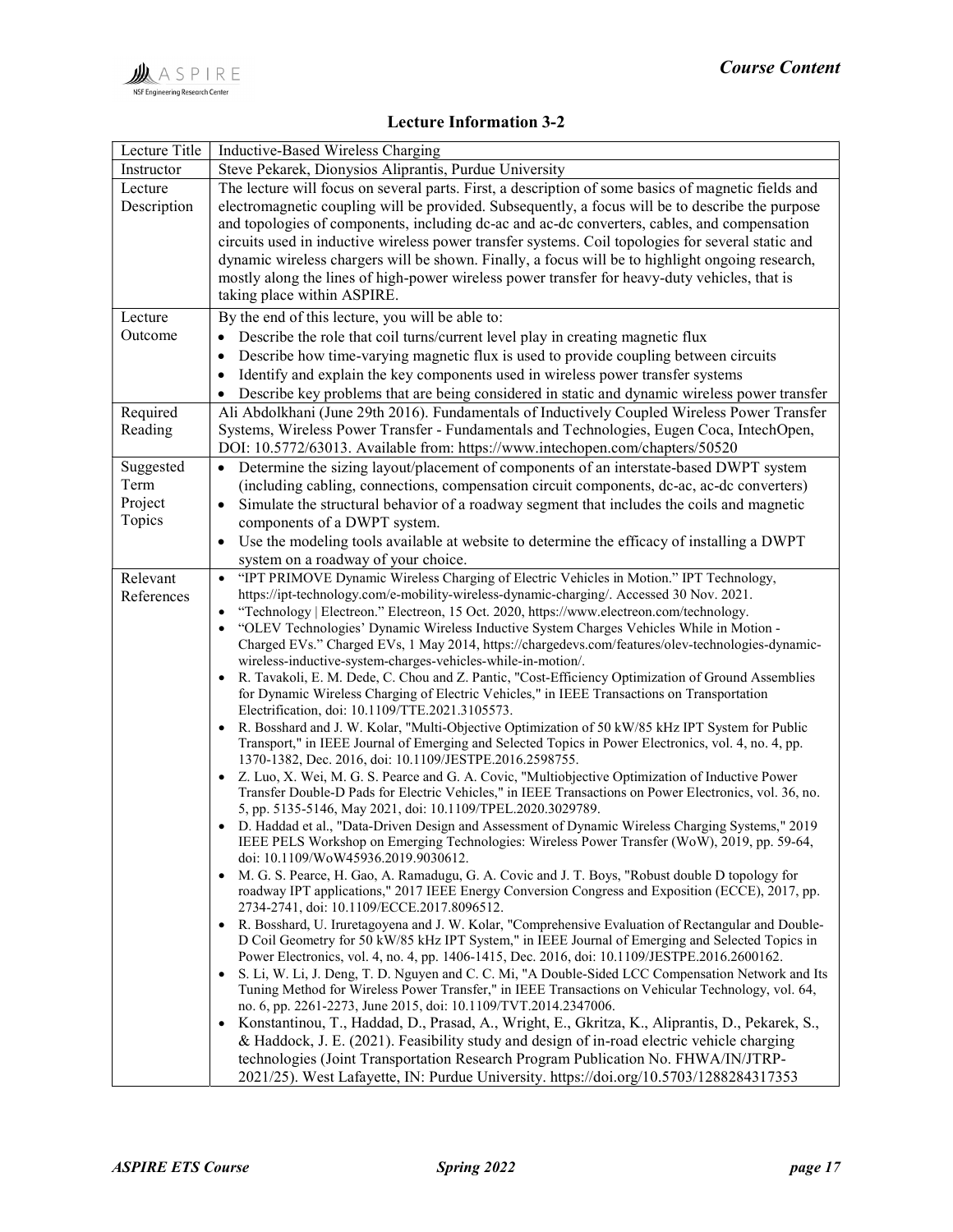# Lecture Information 4-1

| Khurram Afridi (Cornell)<br>Instructor<br>Wireless charging systems are of two types: inductive, which use magnetic field coupling<br>Lecture<br>between conducting coils, and capacitive, which use electric field coupling between conducting<br>Description<br>plates to transfer energy. For electric vehicle charging, inductive systems have traditionally |
|------------------------------------------------------------------------------------------------------------------------------------------------------------------------------------------------------------------------------------------------------------------------------------------------------------------------------------------------------------------|
|                                                                                                                                                                                                                                                                                                                                                                  |
|                                                                                                                                                                                                                                                                                                                                                                  |
|                                                                                                                                                                                                                                                                                                                                                                  |
|                                                                                                                                                                                                                                                                                                                                                                  |
| been preferred. However, capacitive systems have potential advantages over inductive systems                                                                                                                                                                                                                                                                     |
| because of the relatively directed nature of electric fields, which reduces the need for                                                                                                                                                                                                                                                                         |
| electromagnetic field shielding. Furthermore, because capacitive wireless charging systems do                                                                                                                                                                                                                                                                    |
| not use ferrites, they can be operated at higher frequencies, allowing them to be smaller and                                                                                                                                                                                                                                                                    |
| lighter. Capacitive systems also have other potential benefits. However, there are also                                                                                                                                                                                                                                                                          |
| challenges associated with capacitive wireless charging. This lecture will cover the                                                                                                                                                                                                                                                                             |
| fundamentals of capacitive wireless charging, including the design of couplers, matching                                                                                                                                                                                                                                                                         |
| networks and high-frequency inverter/rectifiers, and will use results from prototyped systems to                                                                                                                                                                                                                                                                 |
| highlight the opportunities and challenges associated with capacitive wireless charging.                                                                                                                                                                                                                                                                         |
| Lecture<br>By the end of this lecture, you will be able to:                                                                                                                                                                                                                                                                                                      |
| Outcome<br>Understand the principles behind capacitive wireless charging                                                                                                                                                                                                                                                                                         |
| Describe the function of various components of a capacitive wireless charging system<br>$\bullet$                                                                                                                                                                                                                                                                |
| Describe the advantages of capacitive wireless charging over its inductive counterpart                                                                                                                                                                                                                                                                           |
| Describe the challenges in the development of capacitive wireless charging systems                                                                                                                                                                                                                                                                               |
| Partially describe the state of the art of capacitive wireless charging systems                                                                                                                                                                                                                                                                                  |
| S. Sinha, B. Regensburger, A. Kumar and K.K. Afridi, "A New Design Approach to Mitigating<br>Required                                                                                                                                                                                                                                                            |
| the Effect of Parasitics in Capacitive Wireless Power Transfer Systems for Electric Vehicle<br>Reading                                                                                                                                                                                                                                                           |
| Charging," IEEE Transactions on Transportation Electrification, vol. 5, no. 4, pp. 1040-1059,                                                                                                                                                                                                                                                                    |
| December 2019.                                                                                                                                                                                                                                                                                                                                                   |
| Suggested<br>Literature search to determine the state of the art of capacitive wireless charging systems for<br>$\bullet$                                                                                                                                                                                                                                        |
| Term Project<br>electric vehicle applications.                                                                                                                                                                                                                                                                                                                   |
| Topics<br>Relevant                                                                                                                                                                                                                                                                                                                                               |
| S. Sinha, A. Kumar, B. Regensburger and K.K. Afridi, "Design of High-Efficiency<br>$\bullet$<br>References                                                                                                                                                                                                                                                       |
| Matching Networks for Capacitive Wireless Power Transfer Systems," IEEE Journal of                                                                                                                                                                                                                                                                               |
| Emerging and Selected Topics in Power Electronics, (early access).                                                                                                                                                                                                                                                                                               |
| B. Regensburger, S. Sinha, A. Kumar, S. Maji and K.K. Afridi, "High-Performance Multi-<br>$\bullet$                                                                                                                                                                                                                                                              |
| MHz Capacitive Wireless Power Transfer System for EV Charging Utilizing Interleaved-                                                                                                                                                                                                                                                                             |
| Foil Coupled Inductors," IEEE Journal of Emerging and Selected Topics in Power                                                                                                                                                                                                                                                                                   |
| Electronics, (early access).                                                                                                                                                                                                                                                                                                                                     |
| S. Sinha, A. Kumar, B. Regensburger and K.K. Afridi, "Active Variable Reactance Rectifier                                                                                                                                                                                                                                                                        |
| - A New Approach to Compensating for Coupling Variations in Wireless Power Transfer                                                                                                                                                                                                                                                                              |
| Systems," IEEE Journal of Emerging and Selected Topics in Power Electronics, vol. 8, no.<br>3, pp. 2022-2040, September 2020.                                                                                                                                                                                                                                    |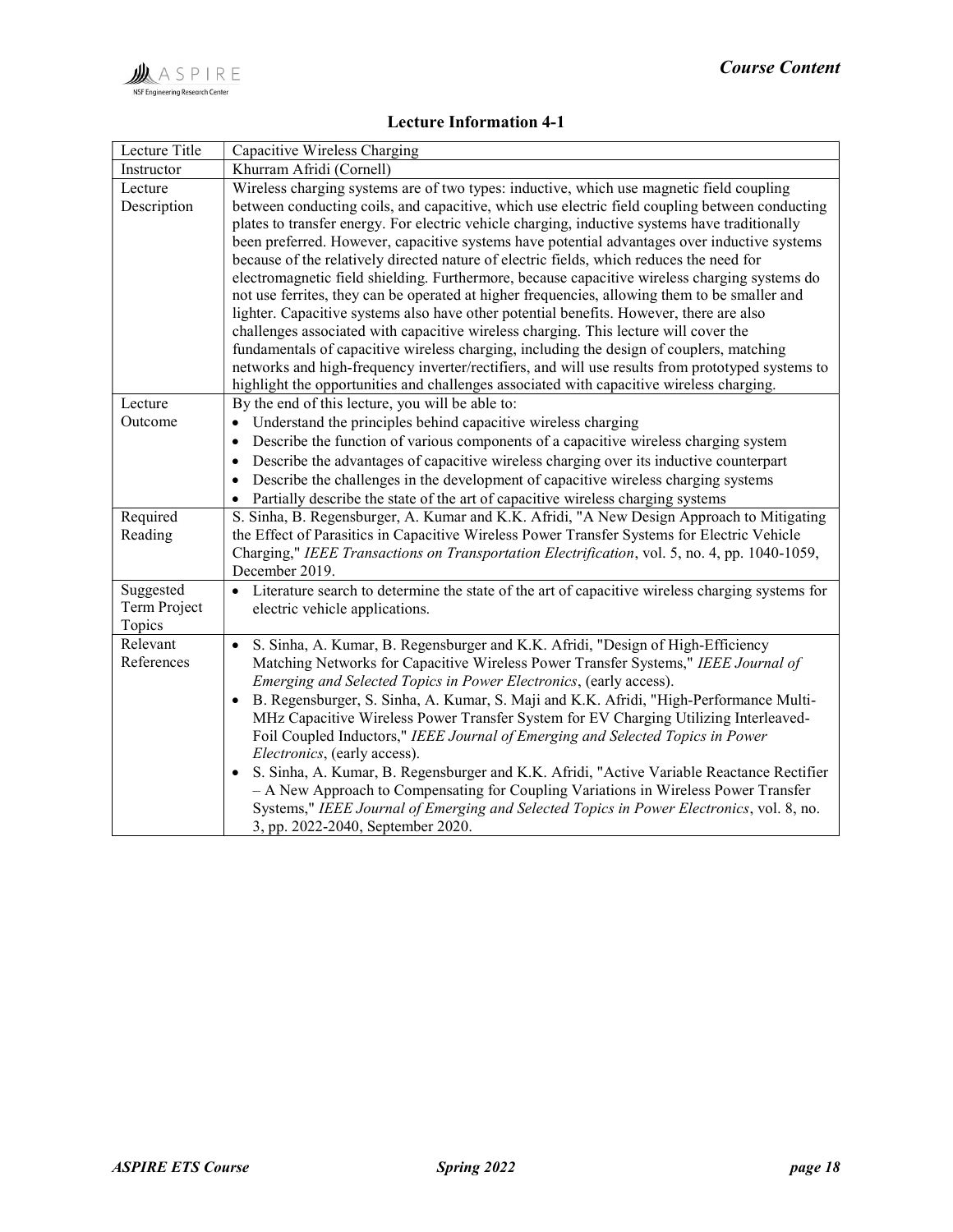

### Lecture Information 4-2

| Lecture Title | Generation and Transmission Optimization of the Power Grid                                         |
|---------------|----------------------------------------------------------------------------------------------------|
| Instructor    | Yuanrui Sang                                                                                       |
| Lecture       | This lecture introduces fundamentals of power system optimization based on direct-current          |
| Description   | optimal power flow (DCOPF) models. In this lecture, the students will learn about the optimal      |
|               | decision-making process in power system operations and planning, including how to choose the       |
|               | topology and other parameters for the electric power transmission network and dispatch the         |
|               | generation to reduce congestions in power systems and improve the cost-efficiency in power         |
|               | system operations and planning.                                                                    |
| Lecture       | By the end of this lecture, you will be able to:                                                   |
| Outcome       | Understand the basics of optimal power flow                                                        |
|               | Understand how generation dispatch decisions are made                                              |
|               | Understand how to adjust parameters of the transmission systems for reduced congestion             |
|               | Understand how to operate power systems with high cost-efficiency                                  |
| Required      | E. B. Fisher, R. P. O'Neill and M. C. Ferris, "Optimal Transmission Switching," IEEE               |
| Reading       | Transactions on Power Systems, vol. 23, no. 3, pp. 1346-1355, Aug. 2008, doi:                      |
|               | 10.1109/TPWRS.2008.922256.                                                                         |
| Suggested     | Develop an optimal power flow (OPF) model using $C++$ and Gurobi                                   |
| Term Project  | Develop an optimal power flow (OPF) model using Python Pyomo                                       |
| Topics        | Develop an optimal power flow (OPF) model using Julia JuMP                                         |
| Relevant      | M. Sahraei-Ardakani and K. W. Hedman, "A Fast LP Approach for Enhanced Utilization of<br>$\bullet$ |
| References    | Variable Impedance Based FACTS Devices," in IEEE Transactions on Power Systems, vol.               |
|               | 31, no. 3, pp. 2204-2213, May 2016, doi: 10.1109/TPWRS.2015.2447453.                               |
|               | Y. Sang and M. Sahraei-Ardakani, "The Interdependence Between Transmission Switching               |
|               | and Variable-Impedance Series FACTS Devices," in IEEE Transactions on Power Systems,               |
|               | vol. 33, no. 3, pp. 2792-2803, May 2018, doi: 10.1109/TPWRS.2017.2756074.                          |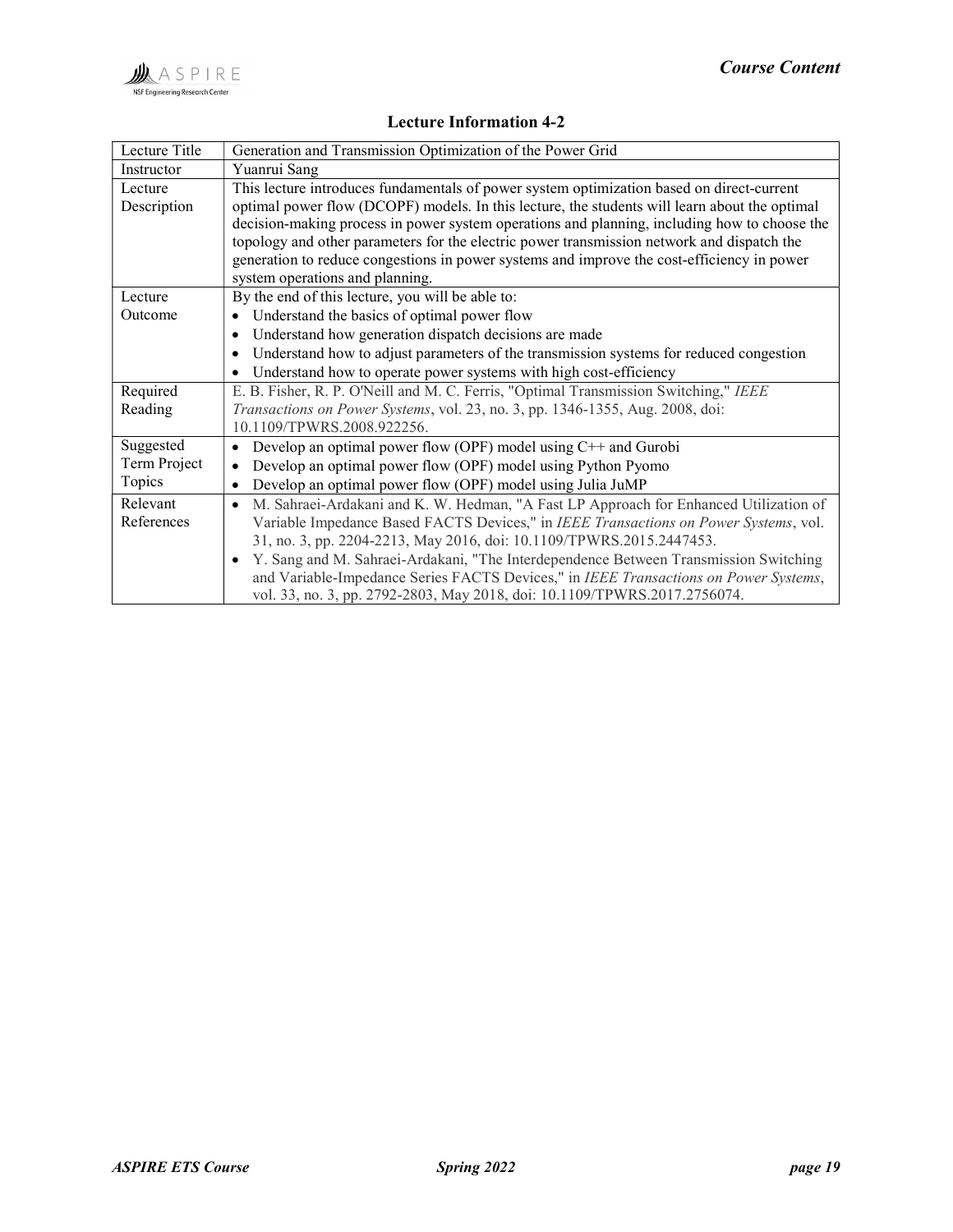# Lecture Information 5-1

| Lecture Title | <b>Basic Transportation Planning</b>                                                                     |
|---------------|----------------------------------------------------------------------------------------------------------|
| Instructor    | Kelvin Cheu                                                                                              |
| Lecture       | This lecture covers the basics of transportation planning. It starts by defining transportation          |
| Description   | planning and its purpose. A brief discussion about Metropolitan Planning Organization and its            |
|               | functions is provided. The lecture then focuses on the transportation planning model, starting           |
|               | from demographic and economic forecasting, followed by the four-step urban transportation                |
|               | planning system process. Towards the end of this lecture, the uses of the outputs of transportation      |
|               | planning models are discussed.                                                                           |
| Lecture       | By the end of this lecture, you will be able to:                                                         |
| Outcome       | Understand the transportation planning process, the roles of MPO.<br>$\bullet$                           |
|               | Acquire basic knowledge on the urban transportation planning model                                       |
| Required      | Cheu, R.L. (2021) Transportation Engineering FE+. Chapter 21. 978-1-09839-155-3.                         |
| Reading       |                                                                                                          |
| Suggested     | A literature survey on the traffic assignment model with applications to electric vehicles.<br>$\bullet$ |
| Term          | A literature survey on trip generation, destination and route choice models for electric                 |
| Project       | vehicles.                                                                                                |
| Topics        |                                                                                                          |
| Relevant      | Planning. Office of Planning, Environment and Safety. Federal Highway Administration.                    |
| References    | https://www.fhwa.dot.gov/planning                                                                        |
|               | TransCAD User Guide, Caliper Corp, Newton, MA. https://www.caliper.com<br>$\bullet$                      |
|               | What the Heck is an MPO. Slide presentation by Association of Metropolitan Planning<br>$\bullet$         |
|               | Organization.https://ampo.org > 1813 ampo2012whattheheck                                                 |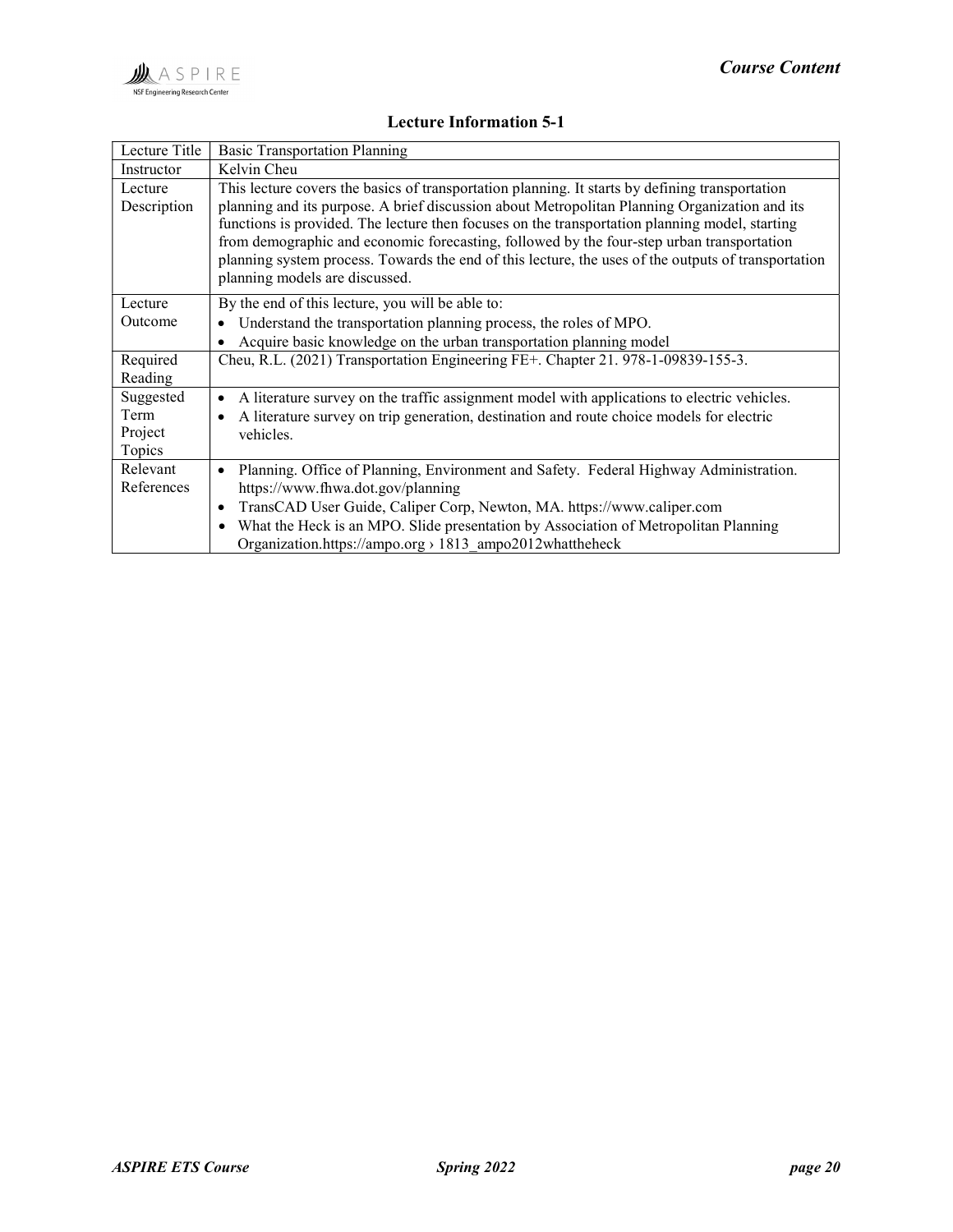#### Lecture Information 5-2

| Lecture Title                       | Analysis and Optimization of Electrified Transportation Networks                                                                                                                                                                                                                                                                                                                                                                                                                                                                                                                                                           |
|-------------------------------------|----------------------------------------------------------------------------------------------------------------------------------------------------------------------------------------------------------------------------------------------------------------------------------------------------------------------------------------------------------------------------------------------------------------------------------------------------------------------------------------------------------------------------------------------------------------------------------------------------------------------------|
| Instructor                          | Ziqi Song                                                                                                                                                                                                                                                                                                                                                                                                                                                                                                                                                                                                                  |
| Lecture<br>Description              | This lecture will provide an overview of the analysis and optimization models for electrified<br>transportation networks, including both private vehicles and public transit. For the electrification<br>of private vehicles, the main focus will be on public charging station deployment and private<br>vehicle route choice (user equilibrium) models. In addition, basic transportation network<br>equilibrium models will be introduced. For public transportation electrification, topics such as<br>fleet battery sizing, charging scheduling and management, and charging station deployment will<br>be discussed. |
| Lecture<br>Outcome                  | By the end of this lecture, you will be able to:<br>Recognize the trends in urban transportation electrification<br>Construct basic route choice (user equilibrium) models for simple transportation networks<br>Explain the importance of transportation network equilibrium in modeling private vehicle<br>electrification<br>Identify critical challenges for public transportation electrification                                                                                                                                                                                                                     |
| Required<br>Reading                 | S. Li, Y. Huang, S.J. Mason. A multi-period optimization model for the deployment of public<br>electric vehicle charging stations on network Transport. Res. Part C, 65 (2016), pp. 128-143                                                                                                                                                                                                                                                                                                                                                                                                                                |
| Suggested<br>Term Project<br>Topics | Public charging station deployment for electric vehicles<br>Charging scheduling for battery electric bus systems                                                                                                                                                                                                                                                                                                                                                                                                                                                                                                           |
| Relevant<br>References              | N. Jiang, C. Xie, S.T. Waller. Path-constrained traffic assignment. Transport. Res. Rec J.<br>Transport. Res. Board, 2283 (2012), pp. 25-33<br>• Y. He, Z. Song, Z. Liu. Fast-charging station deployment for battery electric bus systems<br>considering electricity demand charges. Sustain. Cities Soc., 48 (2019), p. 101530                                                                                                                                                                                                                                                                                           |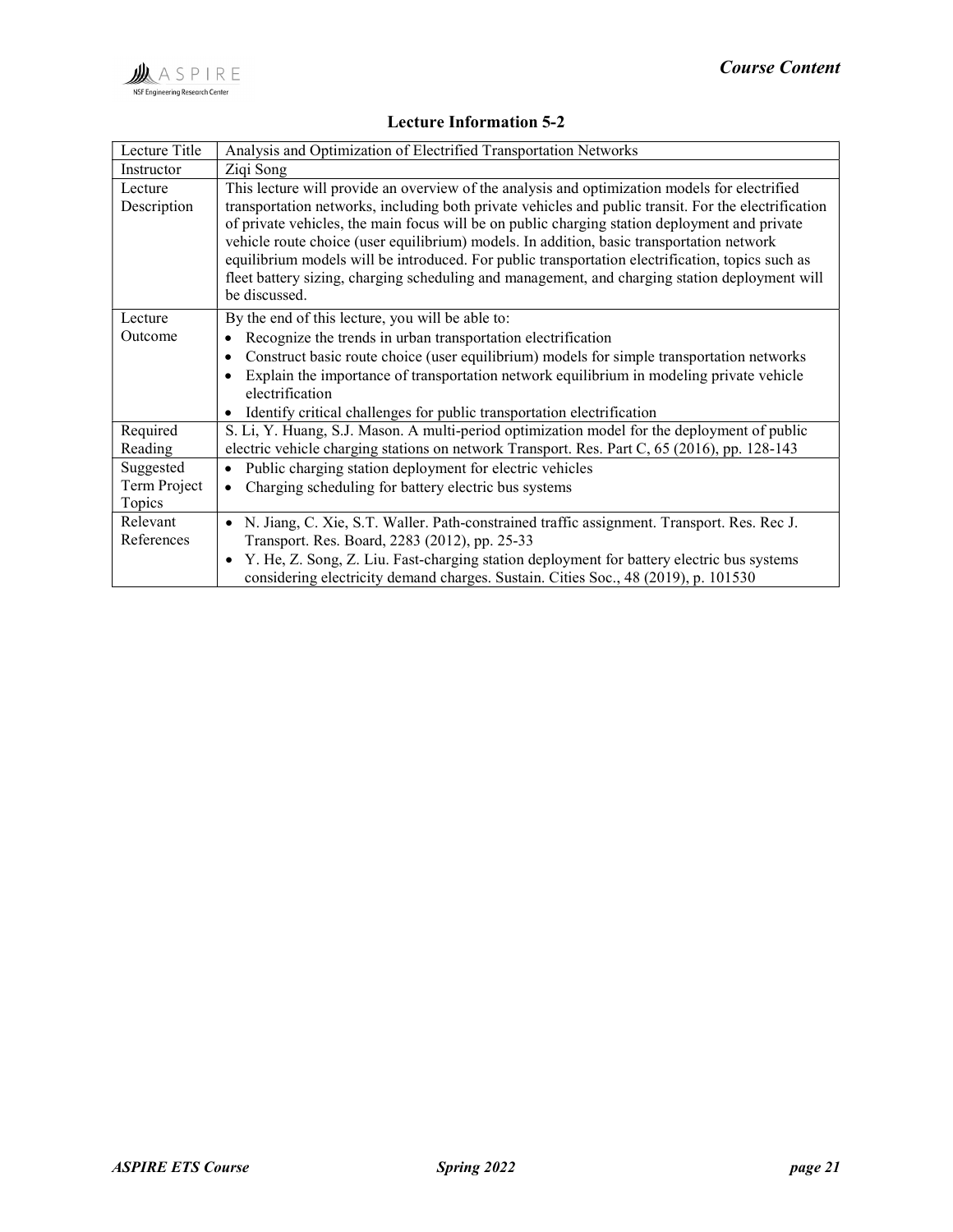# Lecture Information 6-1

| Lecture Title | Power System Impacts of EVs                                                                           |
|---------------|-------------------------------------------------------------------------------------------------------|
| Instructor    | Bri-Mathias Hodge                                                                                     |
| Lecture       | This lecture will focus on the impact of electric vehicles on the power system. This will include     |
| Description   | aspects related to both the distribution and transmission systems. Critical aspects of charging       |
|               | impacts include: charging type, power draws, charging timing, and potential controllability of        |
|               | charging.                                                                                             |
| Lecture       | By the end of this lecture, you will be able to:                                                      |
| Outcome       | Understand the coupling of the two large infrastructure systems: power systems and                    |
|               | transportation systems                                                                                |
|               | Estimate EV charging impacts on distribution systems                                                  |
|               | Estimate EV charging impacts on transmission systems                                                  |
|               | Understand the different impacts of charging location and type, as well as the potential              |
|               | ramifications for current and future power systems                                                    |
| Required      | Muratori, Impact of uncoordinated plug-in electric vehicle charging on residential power demand,      |
| Reading       | 2018, Nature Energy. https://www.nature.com/articles/s41560-017-0074-z                                |
| Suggested     | A distribution system planning study for EV charging increases<br>$\bullet$                           |
| Term          | Estimating the bulk power impacts from different types of charging                                    |
| Project       |                                                                                                       |
| Topics        |                                                                                                       |
| Relevant      | Electric Vehicle Integration into Modern Power Networks, edited by Rodrigo Garcia-Valle,<br>$\bullet$ |
| References    | João A. Peças                                                                                         |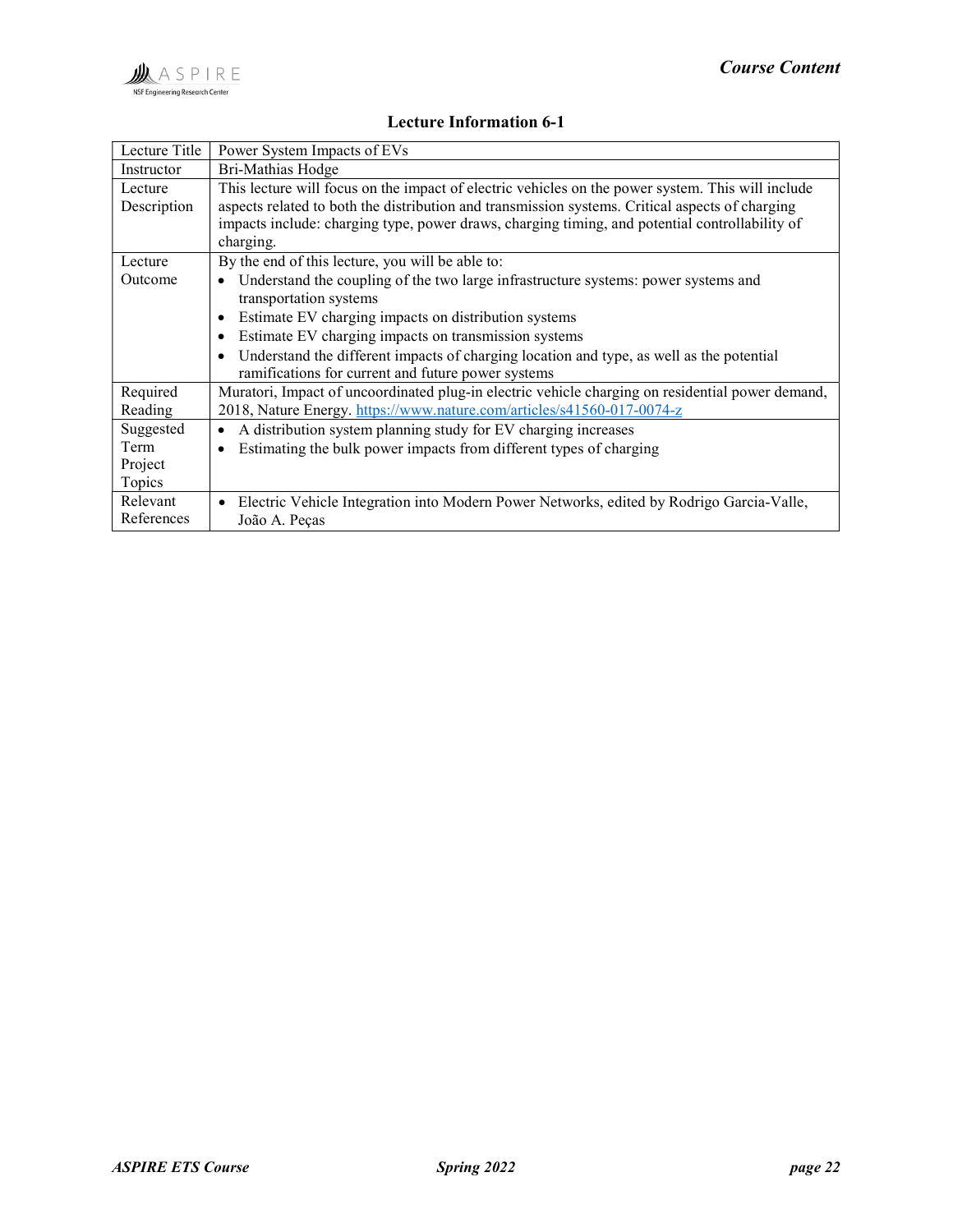

# Lecture Information 6-2

| Lecture Title          | Basic Pavement Design as Related to EV Technology                                                                                                                                                                                                                |
|------------------------|------------------------------------------------------------------------------------------------------------------------------------------------------------------------------------------------------------------------------------------------------------------|
| Instructor             | John E. Haddock                                                                                                                                                                                                                                                  |
| Lecture<br>Description | Basic design of highway pavements, how EV charging technology might be designed and<br>constructed within such pavements, along with a discussion of the possible advantages and<br>disadvantages that might result from including such technology in pavements. |
| Lecture                | By the end of this lecture, you will be able to:                                                                                                                                                                                                                 |
| Outcome                | Identify and distinguish the components of various pavement structures.                                                                                                                                                                                          |
|                        | Distinguish the differences between structural and functional pavement performance and<br>$\bullet$<br>give examples of both.                                                                                                                                    |
|                        | Describe failure mechanisms in flexible, rigid, and composite pavements.                                                                                                                                                                                         |
|                        | Explain the behavior of materials incorporated into pavement structures.                                                                                                                                                                                         |
|                        | Explain possible adverse effects of incorporating wireless charging mechanisms in<br>pavements.                                                                                                                                                                  |
| Required               | Amirpour, Maedeh, Seho Kim, Matthew P. Battley, Piaras Kelly, Simon Bickerton, and Grant                                                                                                                                                                         |
| Reading                | Covic, "Coupled Electromagnetic-thermal Analysis of Roadway Indictive Power Transfer Pads                                                                                                                                                                        |
|                        | Within a Model Pavement," Applied Thermal Engineering, Vol. 189, 2021,                                                                                                                                                                                           |
|                        | https://doi.org/10.1016/j.applthermaleng.2021.116710.                                                                                                                                                                                                            |
| Suggested              | Determine methods for using pavement-embedded charging units in continuously reinforced                                                                                                                                                                          |
| Term Project           | concrete pavements.                                                                                                                                                                                                                                              |
| Topics*                | Investigate thermal aspects of pavement-embedded charging systems.                                                                                                                                                                                               |
|                        | Develop methods for construction of pavement-embedded charging systems.<br>$\bullet$                                                                                                                                                                             |
| Relevant               | • Yoder, E.J and M.W. Witczak, Principles of Pavement Design, John Wiley and Sons, Inc.,                                                                                                                                                                         |
| References             | 2 <sup>nd</sup> ed., 1975.                                                                                                                                                                                                                                       |
|                        | Mallick and El-Korchi, Pavement Engineering: Principles and Practice, 3rd ed., CRC Press,<br>2017.                                                                                                                                                               |
|                        | Konstantinou, T., Haddad, D., Prasad, A., Wright, E., Gkritza, K., Aliprantis, D., Pekarek,                                                                                                                                                                      |
|                        | S., & Haddock, J. E. (2021). Feasibility study and design of in-road electric vehicle                                                                                                                                                                            |
|                        | charging technologies (Joint Transportation Research Program Publication No.                                                                                                                                                                                     |
|                        | FHWA/IN/JTRP-2021/25). West Lafayette, IN: Purdue University.                                                                                                                                                                                                    |
|                        | https://doi.org/10.5703/1288284317353                                                                                                                                                                                                                            |
|                        | Halling, Marvin W. and Trevor Gardner, Infrastructure Issues Related to In-Motion                                                                                                                                                                                |
|                        | Wireless Power Transfer, CAIT-UTC-NC30, Logan, Utah, 2017.                                                                                                                                                                                                       |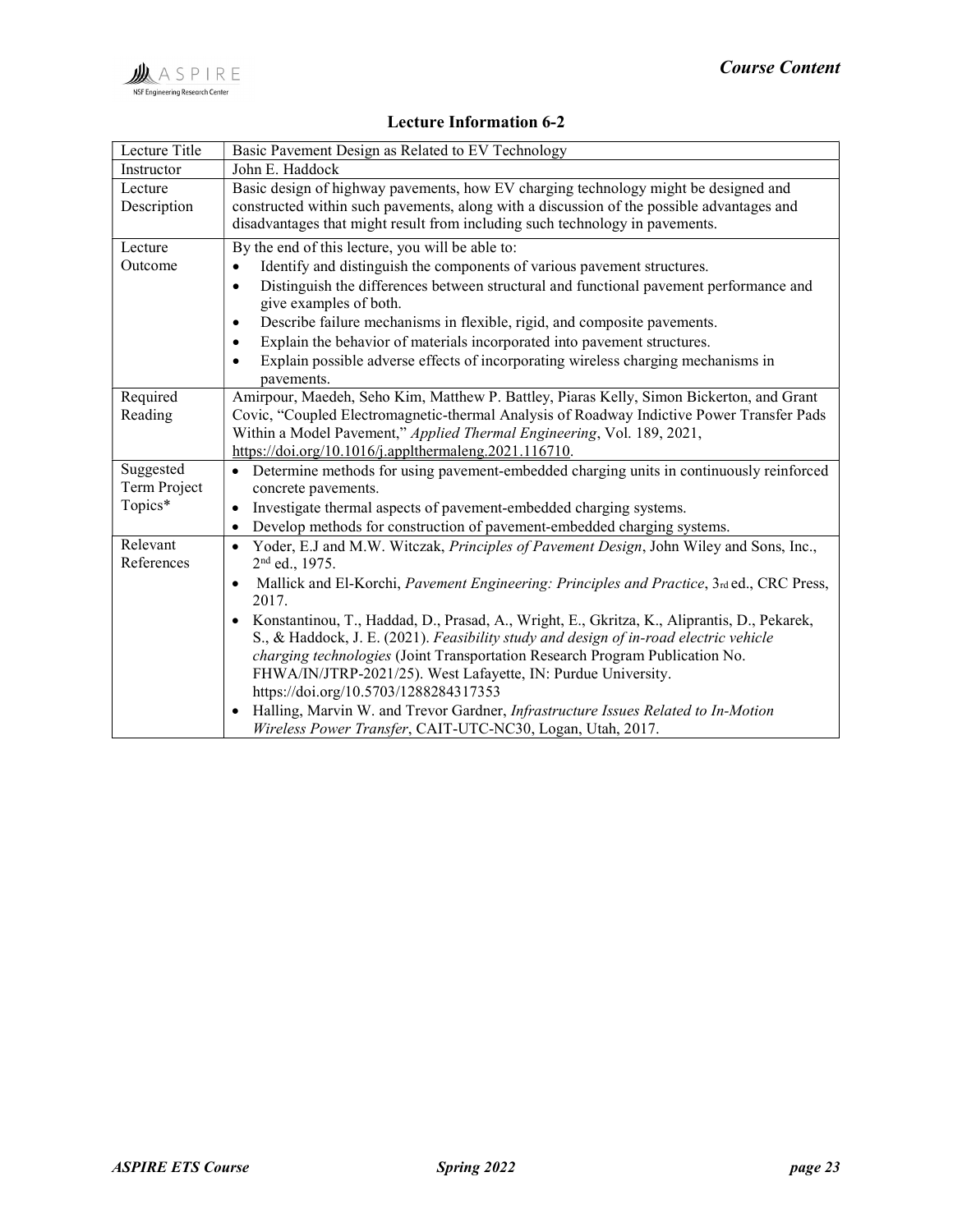#### Lecture Information 7-1

| Lecture Title                       | Structural Considerations of Pavement Embedded Wireless Power Transfer Components                                                                                                                                                                                                                                                                                                                                                                       |
|-------------------------------------|---------------------------------------------------------------------------------------------------------------------------------------------------------------------------------------------------------------------------------------------------------------------------------------------------------------------------------------------------------------------------------------------------------------------------------------------------------|
| Instructor                          | Marv Halling, PhD, PE, SE; Utah State University                                                                                                                                                                                                                                                                                                                                                                                                        |
| Lecture<br>Description              | This discussion will focus on the issues related to analysis and design of concrete pavements<br>with embedded electronics.<br>The technology of wireless power transfer is covered elsewhere in this course. This lecture will<br>focus on the practical issues related to design, construction, durability and maintenance of<br>actual systems in concrete and their interaction with the harsh environment of the transportation<br>infrastructure. |
| Lecture                             | By the end of this lecture, you will be able to:                                                                                                                                                                                                                                                                                                                                                                                                        |
| Outcome                             | Understand differences in pre-cast and cast-in-place construction                                                                                                                                                                                                                                                                                                                                                                                       |
|                                     | Understand the differences between strength and durability in concrete                                                                                                                                                                                                                                                                                                                                                                                  |
|                                     | Understand relationships between bending, stress, and reinforcing in concrete                                                                                                                                                                                                                                                                                                                                                                           |
|                                     | Understand concrete "cover" and why it is important                                                                                                                                                                                                                                                                                                                                                                                                     |
| Required<br>Reading                 | TBD                                                                                                                                                                                                                                                                                                                                                                                                                                                     |
| Suggested<br>Term Project<br>Topics | Consider design configuration alternatives for concrete vs asphalt wireless systems<br>$\bullet$                                                                                                                                                                                                                                                                                                                                                        |
| Relevant                            | <b>TBD</b><br>٠                                                                                                                                                                                                                                                                                                                                                                                                                                         |
| References                          |                                                                                                                                                                                                                                                                                                                                                                                                                                                         |
|                                     |                                                                                                                                                                                                                                                                                                                                                                                                                                                         |
|                                     |                                                                                                                                                                                                                                                                                                                                                                                                                                                         |
|                                     |                                                                                                                                                                                                                                                                                                                                                                                                                                                         |
|                                     |                                                                                                                                                                                                                                                                                                                                                                                                                                                         |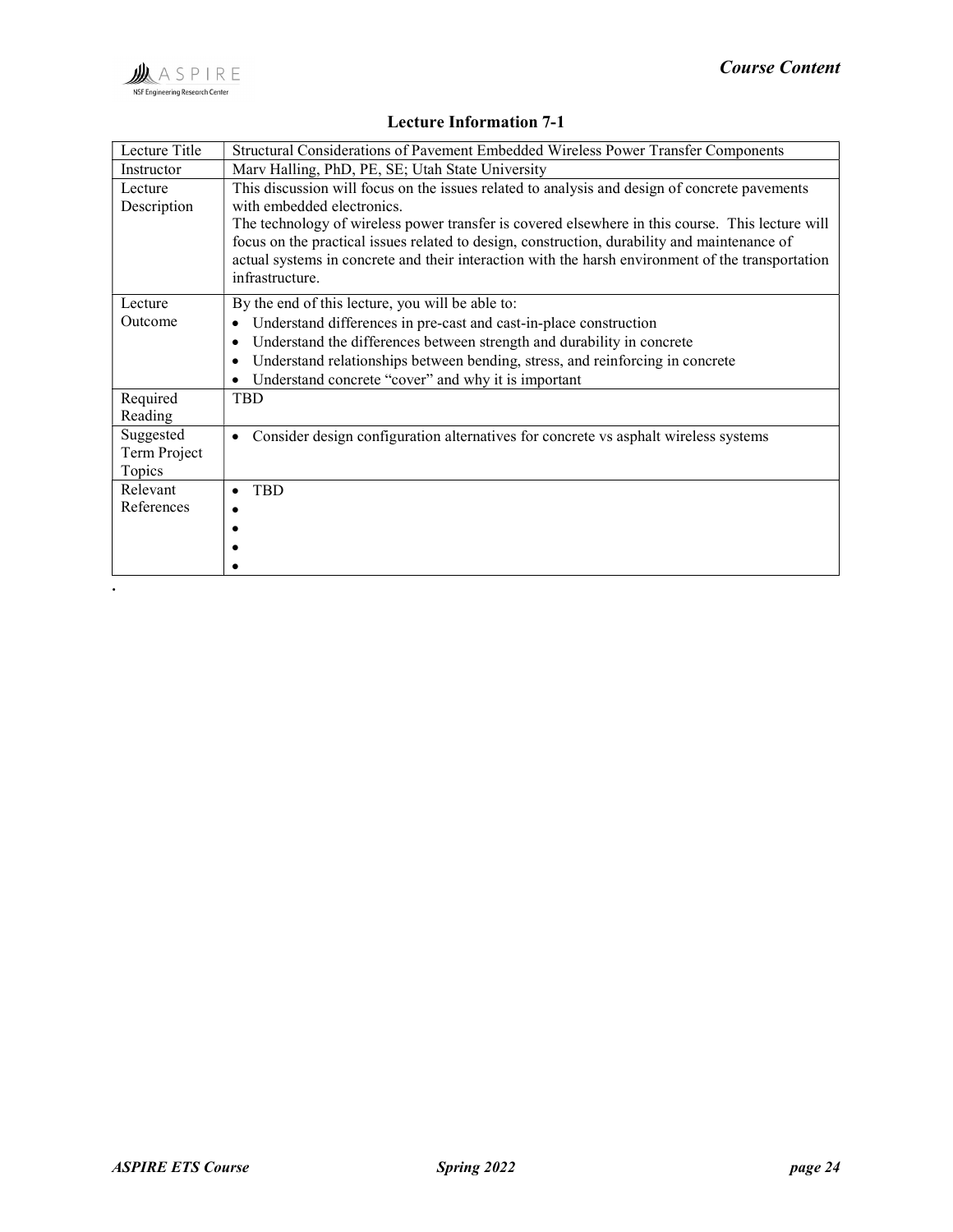#### Lecture Information 7-2

| Lecture Title             | Construction of an Electric Road System (ERS) - Concepts and Challenges                                                                                                                                                                                                                                                                                                                                                 |
|---------------------------|-------------------------------------------------------------------------------------------------------------------------------------------------------------------------------------------------------------------------------------------------------------------------------------------------------------------------------------------------------------------------------------------------------------------------|
| Instructor                | Adeeba A. Raheem                                                                                                                                                                                                                                                                                                                                                                                                        |
| Lecture<br>Description    | Most of the existing ERS examples are in the test phase, and large-scale implementation can be<br>challenging due to varying site, design/structural and weather conditions. The lecture will cover<br>the construction and maintenance concepts and associated potential challenges of an Electric<br>Road System. The role and importance of digital information management infrastructure will<br>also be discussed. |
| Lecture                   | By the end of this lecture, you will be able to:                                                                                                                                                                                                                                                                                                                                                                        |
| Outcome                   | Define an Electric Road System<br>$\bullet$                                                                                                                                                                                                                                                                                                                                                                             |
|                           | Understand Structural Components of an Electrified Road System<br>$\bullet$                                                                                                                                                                                                                                                                                                                                             |
|                           | Differentiate the Construction Process of Electric vs. Traditional Roads<br>٠                                                                                                                                                                                                                                                                                                                                           |
|                           | Potential Challenges associated with Construction and Maintenance<br>$\bullet$                                                                                                                                                                                                                                                                                                                                          |
|                           | Describe the need for Digital Information Management for the Electric Road Infrastructure<br>$\bullet$                                                                                                                                                                                                                                                                                                                  |
| Required<br>Reading       | Chen, F. (2016). Sustainable Implementation of Electrified Roads: Structural and Material<br>$\bullet$<br>Analyses. https://www.diva-portal.org/smash/get/diva2:1044961/FULLTEXT02.pdf                                                                                                                                                                                                                                  |
| Suggested<br>Term Project | Systemically evaluate various deployment scenarios of Electric Road Systems based on<br>$\bullet$<br>existing literature                                                                                                                                                                                                                                                                                                |
| Topics*                   | Conduct risk assessment of various Electric Road Systems in terms of construction and<br>$\bullet$<br>maintenance safety                                                                                                                                                                                                                                                                                                |
| Relevant                  |                                                                                                                                                                                                                                                                                                                                                                                                                         |
| References                | American Association of State Highway, Transportation Officials. AASHTO Guide for<br>٠                                                                                                                                                                                                                                                                                                                                  |
|                           | Design of Pavement Structures, 1993. AASHTO, 1993.                                                                                                                                                                                                                                                                                                                                                                      |
|                           | Feasibility analysis and development of on-road charging solutions for future electric<br>$\bullet$                                                                                                                                                                                                                                                                                                                     |
|                           | vehicles, https://www.fabric-project.eu/www.fabric-project.eu/index.html                                                                                                                                                                                                                                                                                                                                                |
|                           | Swedish ICT Viktoria. Slide-in Electric Road System-Inductive project report. Project report,<br>$\bullet$<br>Phase 1. https://www.viktoria.se/publications/Slide-in-ERS-Inductive-project-report                                                                                                                                                                                                                       |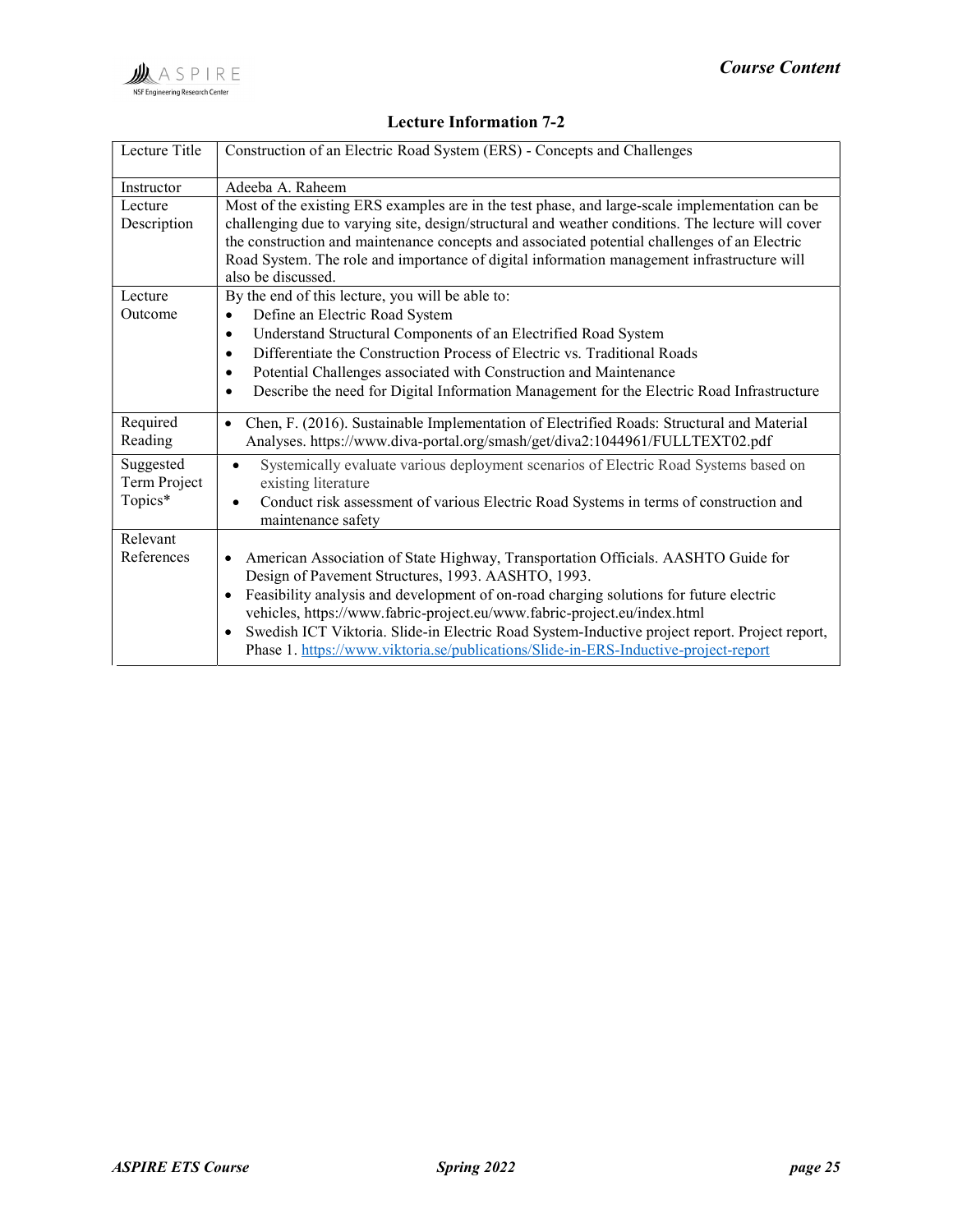

#### Lecture Information 8-1

| Lecture Title | Basic Life Cycle Assessment (LCA) from the Perspective of EV Components                    |
|---------------|--------------------------------------------------------------------------------------------|
| Instructor    | Dr. Bill Tseng & Dr. Md Fashiar Rahman                                                     |
| Lecture       | Basic theory Life Cycle Assessment                                                         |
| Description   | Introduction with GaBi LCA software                                                        |
|               | Conducting Life Cycle Assessment using GaBi Software – Use case example                    |
|               | Impact analysis using GaBi balance and dashboard                                           |
| Lecture       | By the end of this lecture, you will be able to:                                           |
| Outcome       | Understand the basic concept of LCA                                                        |
|               | Work with Gabi software                                                                    |
|               | Create a LCA model in GaBi                                                                 |
|               | Analyze the environmental impact                                                           |
| Required      | Gabi Manual                                                                                |
| Reading       | Lecture handout                                                                            |
| Suggested     | Exploring the impact on Global Warming Potential (GWP) through LCA of Lithium-ion          |
| Term Project  | battery                                                                                    |
| Topics        |                                                                                            |
| Relevant      | Kupfer, T., et. al., "GaBi Databases and Modeling Principles 2020" (Sphera) (Online<br>٠   |
| References    | resource)                                                                                  |
|               | Klöpffer, Walter, and Birgit Grahl. Life cycle assessment (LCA): a guide to best practice. |
|               | John Wiley & Sons, 2014.                                                                   |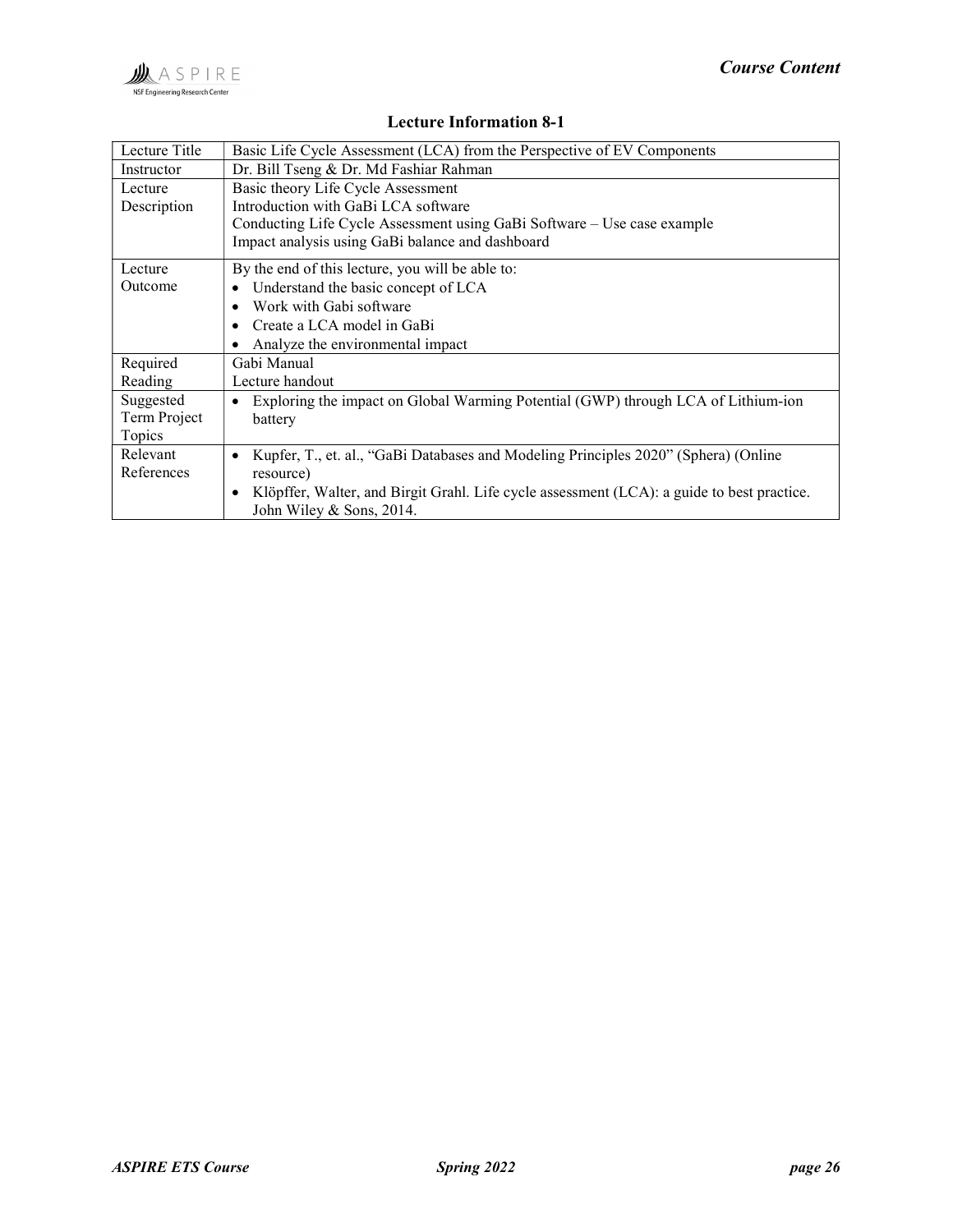

### Lecture Information 8-2

| Lecture Title | Life Cycle Assessment Applied to Electric Vehicles                                              |
|---------------|-------------------------------------------------------------------------------------------------|
| Instructor    | Jason Quinn                                                                                     |
| Lecture       | Life cycle assessment or carbon footprint analysis will be introduced. This will include the    |
| Description   | basics of performing a life cycle assessment (functional units, system boundary, life cycle     |
|               | inventory data). The lecture will go over LCA in electric vehicles with detailed data presented |
|               | on emissions from electricity production.                                                       |
| Lecture       | By the end of this lecture, you will be able to:                                                |
| Outcome       | Understand the basics of LCA                                                                    |
|               | Read and compare two different LCA studies                                                      |
|               | Talk intelligently about the metrics of LCA                                                     |
| Required      | I am generating a text book next semester. It will be one chapter from that document            |
| Reading       |                                                                                                 |
| Suggested     | LCA applied to electrified transportation                                                       |
| Term Project  |                                                                                                 |
| Topics        |                                                                                                 |
| Relevant      | CMU open source LCA text book                                                                   |
| References    |                                                                                                 |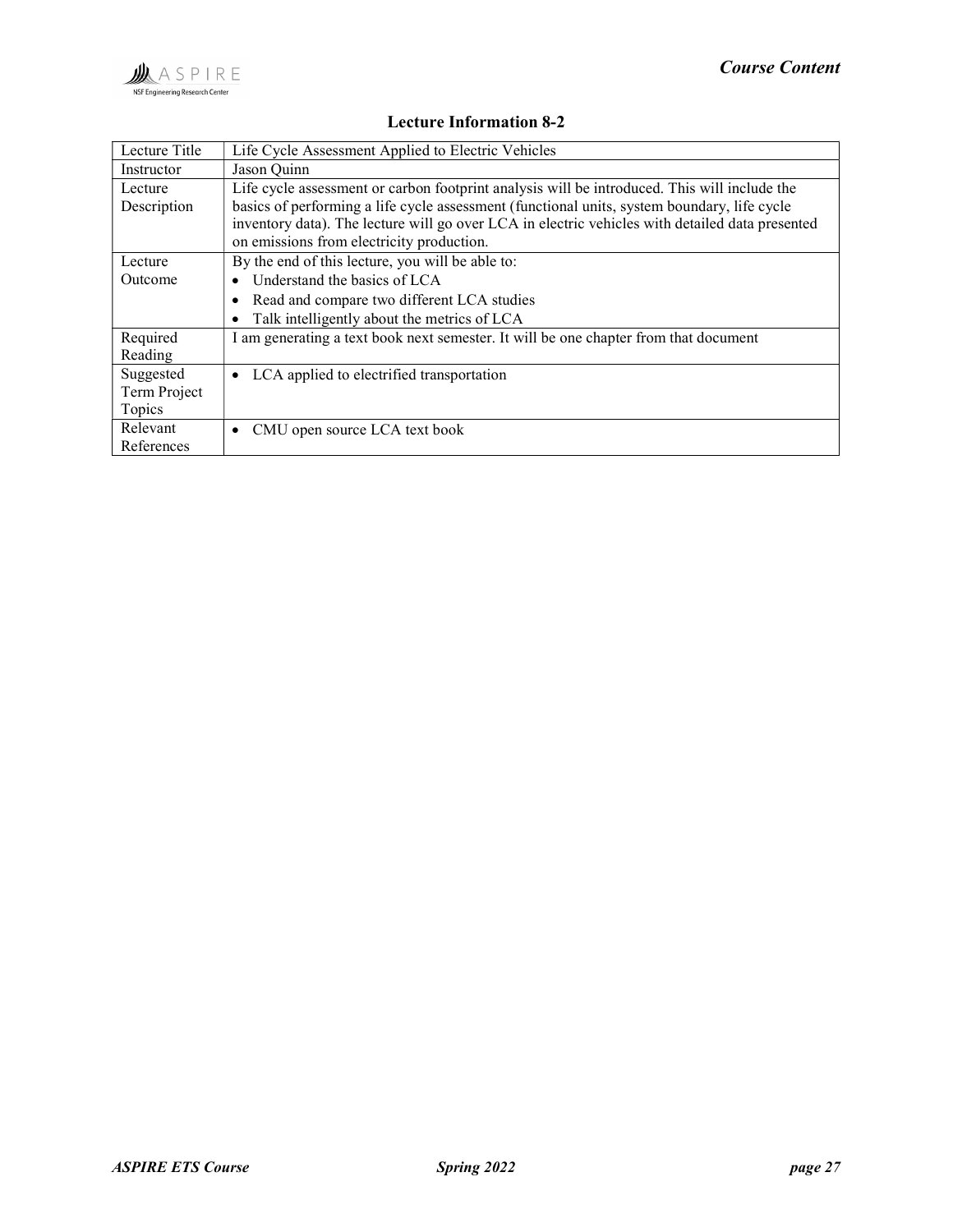

# Lecture Information 9-1

| Lecture Title          | Environmental Aspects of EV Technology                                                                                                                       |
|------------------------|--------------------------------------------------------------------------------------------------------------------------------------------------------------|
| Instructor             | Jana Milford                                                                                                                                                 |
| Lecture                | Air quality and climate benefits are commonly cited as reasons to transition from internal                                                                   |
| Description            | combustion engine (ICE) to electric vehicles (EV). This lecture will describe the sources and                                                                |
|                        | types of pollution associated with ICE and EVs across their respective life cycles, as well as                                                               |
|                        | corresponding health and environmental effects. Participants will be asked to consider how                                                                   |
|                        | alternative pathways for EV technology and deployment might influence the health and                                                                         |
|                        | environmental benefits that are realized from the EV transition.                                                                                             |
| Lecture                | By the end of this lecture, you will be able to:                                                                                                             |
| Outcome                | Recognize the magnitude and scope of impacts of air pollution on human health and the                                                                        |
|                        | environment                                                                                                                                                  |
|                        | Appreciate the types of evidence that link air pollution with health and environmental<br>$\bullet$<br>effects, from local to global scales                  |
|                        | Identify the sources of air pollution across the well-to-wheels life cycle of internal                                                                       |
|                        | combustion engine vehicles and electric vehicles                                                                                                             |
|                        | Recognize factors that will influence how the EV transition affects human health and the                                                                     |
|                        | environment and consider how they could be addressed in EV research                                                                                          |
| Required               | Choma, E. F., Evans, J. S., Hammitt, J. K., Gómez-Ibáñez, J. A., and Spengler, J. D. (2020).                                                                 |
| Reading                | "Assessing the health impacts of electric vehicles through air pollution in the United States."                                                              |
|                        | Environment International, Elsevier, 144(February), 106015.                                                                                                  |
| Suggested              | Map sources and air pollutant emissions from transportation and electricity generation in the                                                                |
| Term Project           | community of your choice and use this data to suggest priorities for staging the EV                                                                          |
| Topics                 | transition                                                                                                                                                   |
|                        | Select a medium or heavy-duty vehicle class or type of use and estimate the contribution it                                                                  |
|                        | makes to pollutant emissions and exposures in your community                                                                                                 |
|                        | Access historical load and emissions data for your electricity provider and assess how the                                                                   |
|                        | fleet mix and emissions vary by time of day to evaluate the best times for charging from an                                                                  |
|                        | emissions perspective                                                                                                                                        |
| Relevant<br>References | Tessum, C. W., Hill, J. D., and Marshall, J. D. (2014), "Life cycle air quality impacts of<br>$\bullet$                                                      |
|                        | conventional and alternative light-duty transportation in the United States." Proceedings of                                                                 |
|                        | the National Academy of Sciences of the United States of America, 111(52), 18490–18495.                                                                      |
|                        | Davidson, K., Fann, N., Zawacki, M., Fulcher, C., and Baker, K.R. (2020), "The recent and<br>$\bullet$                                                       |
|                        | future health burden of the US mobile sector apportioned by source." Environmental<br>Research Letters. IOP Publishing, 15(7), DOI:10.1088/1748-9326/ab83a8. |
|                        |                                                                                                                                                              |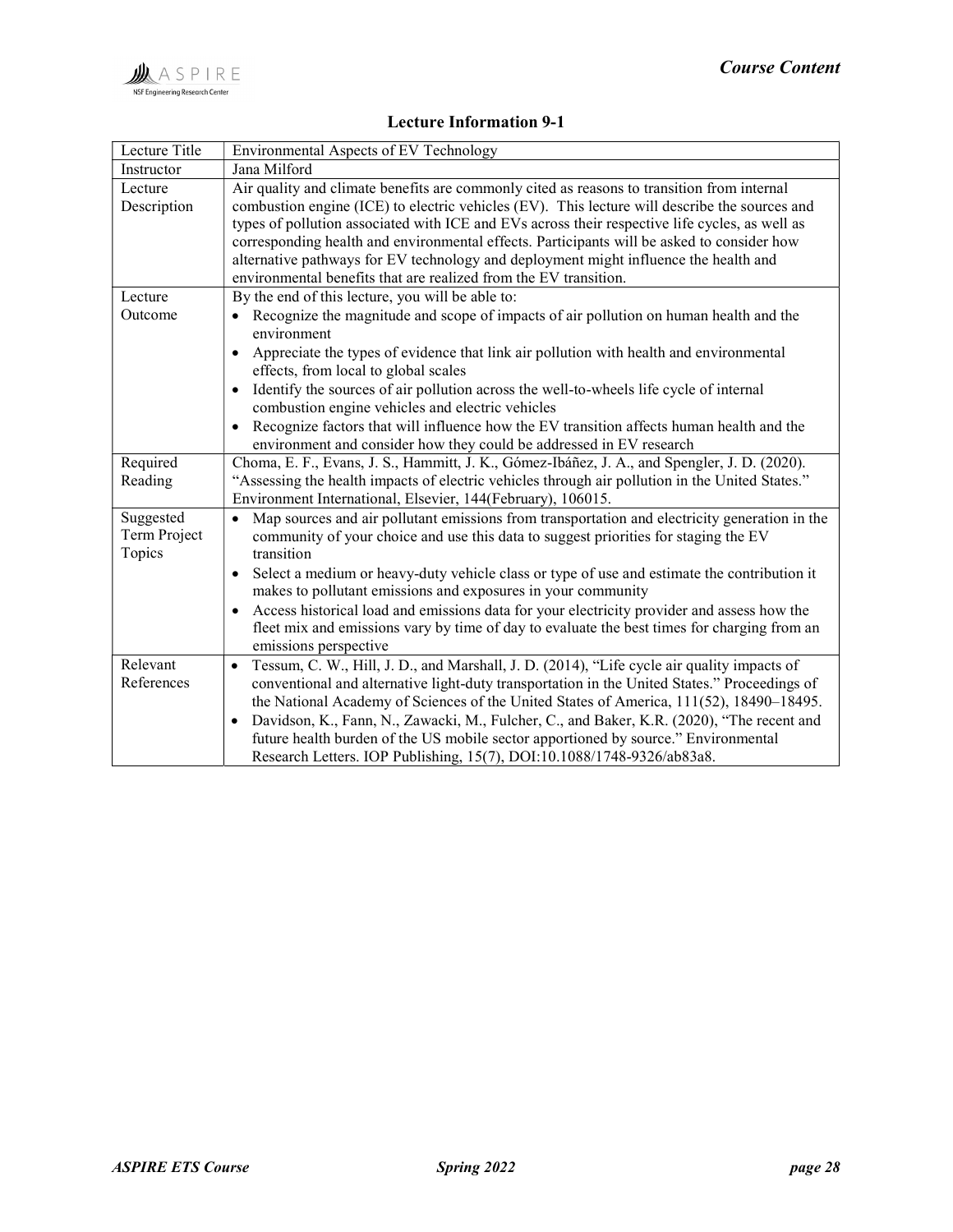

#### Lecture Information 9-2

| Lecture Title | Environmental Justice and equity in Transportation: What does it mean?                                                                        |
|---------------|-----------------------------------------------------------------------------------------------------------------------------------------------|
| Instructor    | Ivonne Santiago                                                                                                                               |
| Lecture       | This lecture will help understand environmental justice and existing disparities in transportation,                                           |
| Description   | including electric vehicle technology and public charger access.                                                                              |
| Lecture       | By the end of this lecture, you will be able to:                                                                                              |
| Outcome       | • Understand what environmental justice and what environmental injustices in transportation                                                   |
|               | are                                                                                                                                           |
|               | • Learn what different agencies such as DOT and DOE are doing to promote environmental                                                        |
|               | justice                                                                                                                                       |
|               | The different of roles that faculty, researchers, and students in ASPIRE can play in                                                          |
|               | environmental justice work and community engagement                                                                                           |
| Required      | Parris, C. L., Hegtvedt, K. A., Watson, L. A., & Johnson, C. (2014). Justice for all? Factors                                                 |
| Reading       | affecting perceptions of environmental and ecological injustice. Social Justice Research, 27(1),                                              |
|               | 67-98.                                                                                                                                        |
| Suggested     | • Disparities in access of residents of multi-unit dwellings to public charging stations in your                                              |
| Term Project  | area                                                                                                                                          |
| Topics        | Disparities in modes of transportation                                                                                                        |
| Relevant      | · Fuller, Christina, and Frugge, Doug. Environmental Justice: Disproportionate Impacts of                                                     |
| References    | Transportation on Vulnerable Communities. Elsevier Inc, 2020.                                                                                 |
|               | Taylor, Dorceta. Toxic communities. New York University Press, 2014.                                                                          |
|               | Mohai, Paul, David Pellow, and J. Timmons Roberts. "Environmental justice." Annual<br>review of environment and resources 34 (2009): 405-430. |
|               | • Agyeman, Julian, et al. "Trends and directions in environmental justice: from inequity to                                                   |
|               | everyday life, community, and just sustainabilities." Annual Review of Environment and                                                        |
|               | Resources 41 (2016): 321-340.                                                                                                                 |
|               | Lucas, John Randolph. "Justice." Philosophy 47.181 (1972): 229-248.                                                                           |
|               | Rawls, John. "A theory of justice/Revised Edition." (1971).                                                                                   |
|               | Young, Iris Marion. Justice and the Politics of Difference. Princeton University Press, 2011.                                                 |
|               | Karner, Alex, et al. "From transportation equity to transportation justice: within, through, and                                              |
|               | beyond the state." journal of planning literature 35.4 (2020): 440-459.                                                                       |
|               | National Academies of Sciences, Engineering, and Medicine (2020)                                                                              |
|               | Bullard, R. D. (2004) Addressing urban transportation equity in the United States, Fordham                                                    |
|               | Urban Law Journal, 31(5), 1183-1210.                                                                                                          |
|               | Fuller, C. H. & Brugge, D. (2020) Chapter 20 - environmental justice: Disproportionate                                                        |
|               | impacts of transportation on vulnerable communities. In H. Khreis, M. Nieuwenhuijsen, J.                                                      |
|               | Zietsman & T. Ramani (Eds.), Traffic-Related Air Pollution, pp. 495-510, Elsevier.                                                            |
|               | Mohai, P., Pellow, D., & Roberts, J.T. (2009) Environmental Justice, Annu. Rev. Environ.<br>Resour. 34, 405-430.                              |
|               | Nardone, A., Chiang, J., & Corburn, J. (2020) Historic redlining and urban health today in                                                    |
|               | U.S. cities. Environmental Justice, 13(4), 109-119, doi:10.1089/env.2020.0011.                                                                |
|               | Hsu, C-W & Fingerman, K. (2021) Public electric vehicle charger access disparities across                                                     |
|               | race and income in California, Transport Policy, 100, 59-67.                                                                                  |
|               | Tessum, C.W. et al. (2021) PM2.5 polluters disproportionately and systemically affect people<br>$\bullet$                                     |
|               | of color in the United States, Science Advances 7: eabf4491.                                                                                  |

#### There are no information for Lectures 10-1 and 10-2 since they are related to Spring Break Gap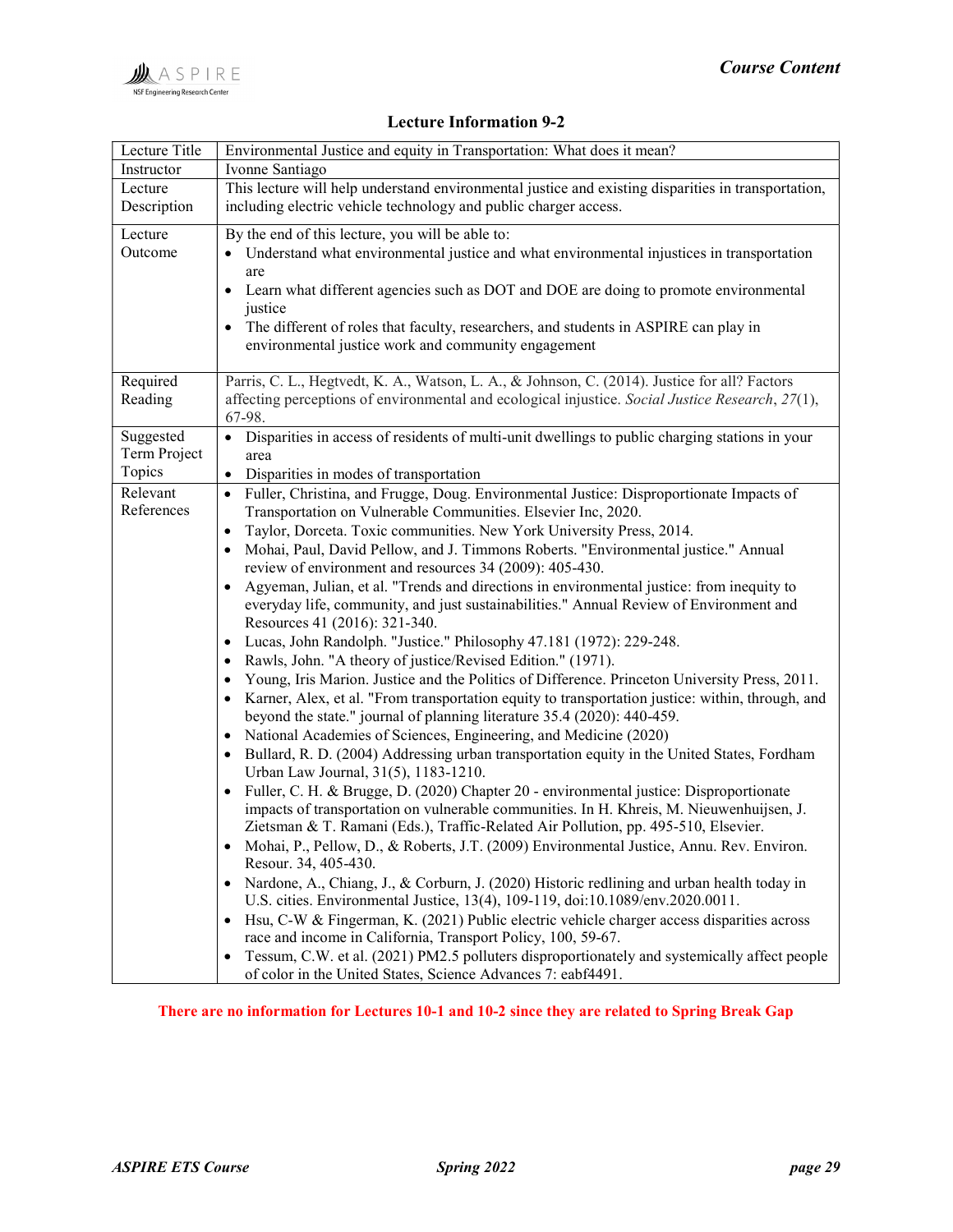

# Lecture Information 11-1

| Lecture Title                       | Economic Aspects of EV technology                                                                                                                                                                                                                                                                 |
|-------------------------------------|---------------------------------------------------------------------------------------------------------------------------------------------------------------------------------------------------------------------------------------------------------------------------------------------------|
| Instructor                          | Chris Fawson                                                                                                                                                                                                                                                                                      |
| Lecture                             | This lecture will introduce students to the basic economic principles that are associated with the                                                                                                                                                                                                |
| Description                         | emergence and dissemination of EV technology within the economy.                                                                                                                                                                                                                                  |
| Lecture                             | By the end of this lecture, you will be able to:                                                                                                                                                                                                                                                  |
| Outcome                             | Understand how economic principles can be used to better understand the complexity of EV<br>technology diffusion within market institutions and the core issues driving EV adoption.<br>Apply economic principles in analyzing market structures that are emerging within the EV<br>market space. |
| Required                            | The Economics of Electric Vehicles by David S. Rapson and Erich Muehlegger. (University of                                                                                                                                                                                                        |
| Reading                             | California-Davis working paper - 7/21/2021)                                                                                                                                                                                                                                                       |
| Suggested<br>Term Project<br>Topics | Confronting the challenges of applying conventional technology adoption models to the<br>electric vehicle market.<br>An evaluation of intersecting interests within the EV market space—and how those impact                                                                                      |
|                                     | optimal policy design.                                                                                                                                                                                                                                                                            |
| Relevant                            | Any good Microeconomics Principles textbook.                                                                                                                                                                                                                                                      |
| References                          |                                                                                                                                                                                                                                                                                                   |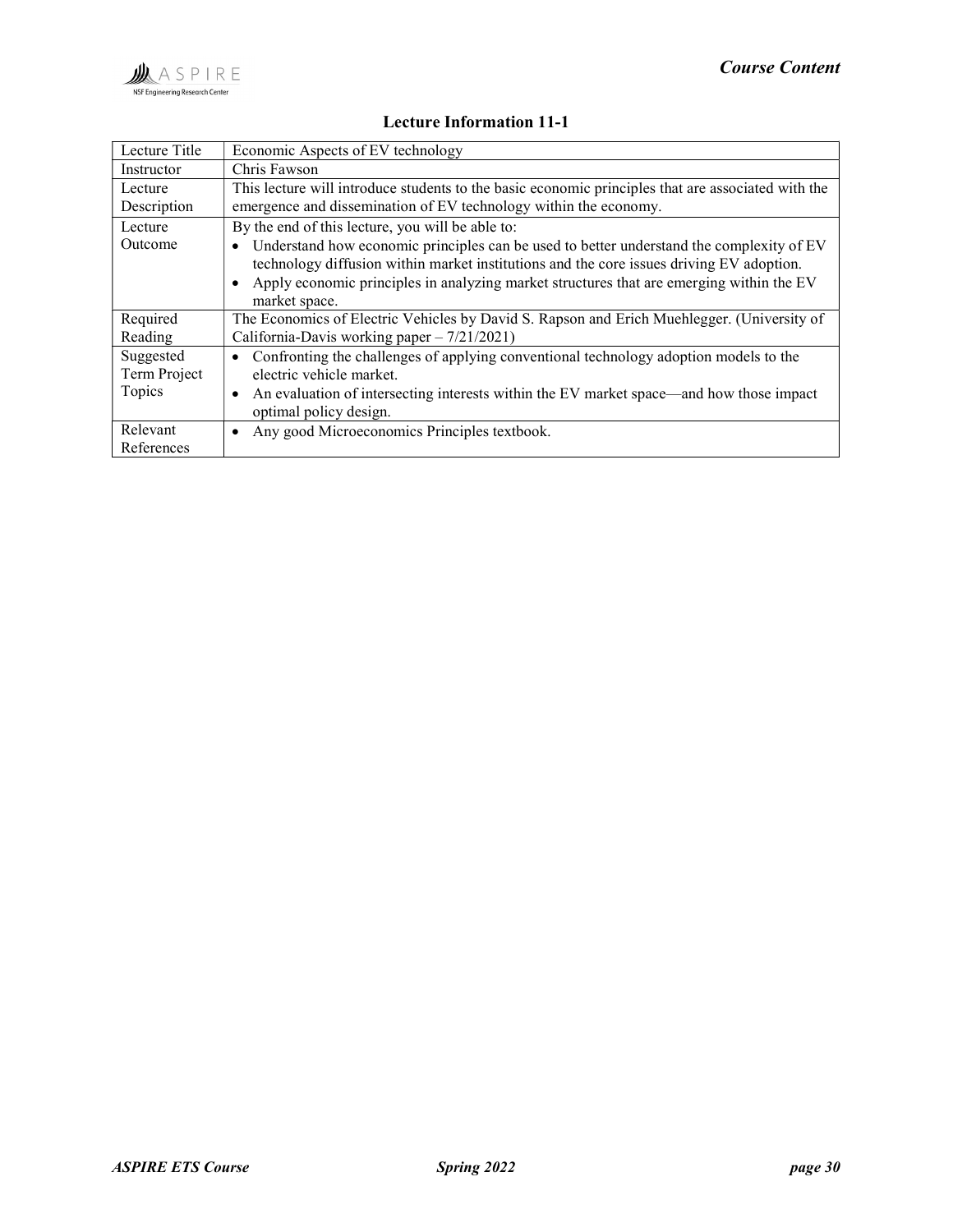

# Lecture Information 11-2

| Lecture Title | Understanding Sustainability Marketing as related to EV technology                         |
|---------------|--------------------------------------------------------------------------------------------|
| Instructor    | Dr. Antje Graul, Assistant Professor of Marketing at Utah State University                 |
| Lecture       | This lecture will talk about sustainability marketing as related to EV technology.         |
| Description   |                                                                                            |
| Lecture       | By the end of this Lecture, you will be able to:                                           |
| Outcome       | Understand the concept and basic principles of marketing and consumer behavior             |
|               | Discuss what a sustainability-oriented version of marketing would look like                |
|               | Understand the latest trends in sustainable and electrified transportation from a consumer |
|               | perspective                                                                                |
|               | Apply marketing communication strategies currently used by leading companies to market     |
|               | green products/ services                                                                   |
| Required      | https://www.liebertpub.com/doi/full/10.1089/sus.2020.29178.ers                             |
| Reading       | https://hbr.org/2019/07/the-elusive-green-consumer                                         |
| Relevant      | Lancaster, G., and Withey, F. (2006). Marketing Fundamentals. Routledge.<br>٠              |
| References    | Kotler, P. and Keller, K. (2011). Marketing Management (14th edition). London Pearson<br>٠ |
|               | Education.                                                                                 |
|               | icct 2020; Cleantechnica.com 2019                                                          |
|               | Ward, Singleton, Graul & Garrison, 2020                                                    |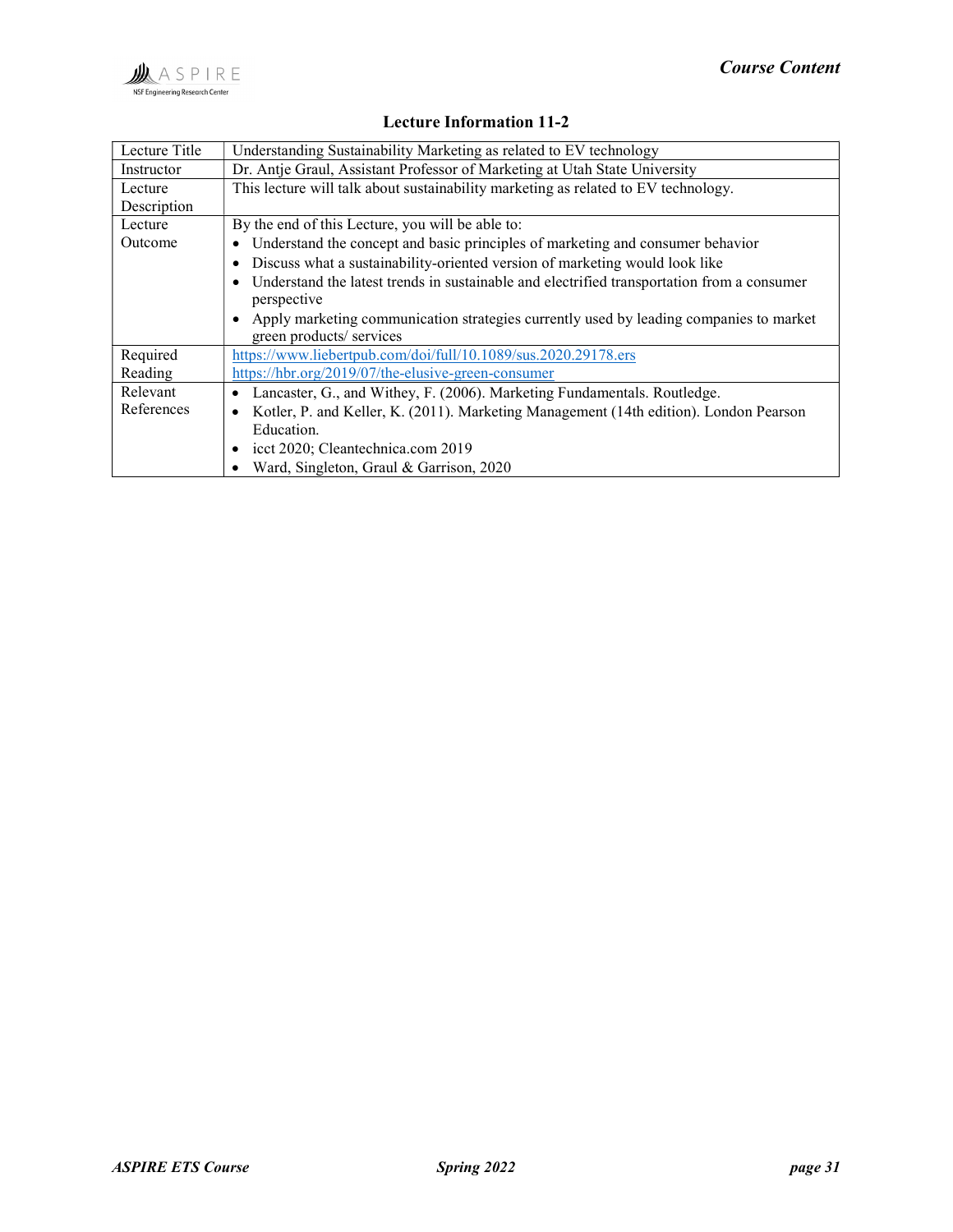

# Lecture Information 12-1

| Lecture Title          | Pricing Strategies for Charging EVs                                                                                                                                                                                                                                                                                                                                                                                                                                                                                                                                                                                                                                                                                                                                                                                                                                                 |
|------------------------|-------------------------------------------------------------------------------------------------------------------------------------------------------------------------------------------------------------------------------------------------------------------------------------------------------------------------------------------------------------------------------------------------------------------------------------------------------------------------------------------------------------------------------------------------------------------------------------------------------------------------------------------------------------------------------------------------------------------------------------------------------------------------------------------------------------------------------------------------------------------------------------|
| Instructor             | Paras Mandal, UTEP                                                                                                                                                                                                                                                                                                                                                                                                                                                                                                                                                                                                                                                                                                                                                                                                                                                                  |
| Lecture<br>Description | This lecture will provide a transactive energy (TE) approach through a transactive control (TC)<br>mechanism for an efficient EV management with a goal of minimizing the charging cost of<br>EVs and mitigating the adverse effects on the distribution grid. Charging EVs can present<br>undesirable effects, e.g., overload components, in the distribution grid. We will discuss a case<br>study of a distribution transformer located at a distribution feeder test system in addition to the<br>following: (1) distribution locational marginal price calculation, (2) Electric vehicle modeling,<br>(3) Case studies on when all EVs (i) charge at the same time, (ii) at different times, and (iii) at<br>the least cost. Moreover, this lecture will provide information about how EV owners can<br>minimize their electricity bills while charging their EVs efficiently. |
| Lecture                | By the end of this lecture, you will be able to understand:                                                                                                                                                                                                                                                                                                                                                                                                                                                                                                                                                                                                                                                                                                                                                                                                                         |
| Outcome                | Mathematical modeling of EV                                                                                                                                                                                                                                                                                                                                                                                                                                                                                                                                                                                                                                                                                                                                                                                                                                                         |
|                        | Concept of electricity pricing at power distribution grid and EVs charging<br>Transactive energy<br>Transactive control<br>Smart grid<br>$\bullet$                                                                                                                                                                                                                                                                                                                                                                                                                                                                                                                                                                                                                                                                                                                                  |
| Required               | E. Galvan, P. Mandal, M. Velez-Reyes, and S. Kamalasadan, "Transactive Control<br>$\bullet$                                                                                                                                                                                                                                                                                                                                                                                                                                                                                                                                                                                                                                                                                                                                                                                         |
| Reading                | Mechanism for Efficient Management of EVs Charging in Transactive Energy<br>Environment," in Proc. 2016 North American Power Symposium (NAPS2016), September<br>18-20, 2016.                                                                                                                                                                                                                                                                                                                                                                                                                                                                                                                                                                                                                                                                                                        |
| Suggested              | • EVs and demand response                                                                                                                                                                                                                                                                                                                                                                                                                                                                                                                                                                                                                                                                                                                                                                                                                                                           |
| Term Project           | EVs and pricing mechanism                                                                                                                                                                                                                                                                                                                                                                                                                                                                                                                                                                                                                                                                                                                                                                                                                                                           |
| Topics                 | EVs charging and technology                                                                                                                                                                                                                                                                                                                                                                                                                                                                                                                                                                                                                                                                                                                                                                                                                                                         |
| Relevant               | GridWise Architecture Council, "GridWise transactive energy framework (draft)," Oct.<br>$\bullet$                                                                                                                                                                                                                                                                                                                                                                                                                                                                                                                                                                                                                                                                                                                                                                                   |
| References             | 2013.<br>J. A. P. Lopes, F. J. Soares, and P. M. R. Almeida, "Integration of electric vehicles in the<br>electric power system," in Proc. IEEE, Vol. 99, No. 1, pp. 168-183, Jan. 2011.<br>K. J. Dyke, N. Schofield, and M. Barnes, "The impact of transport electrification on<br>electrical networks," IEEE Trans. Ind. Electron., Vol. 57, No. 12, pp. 3917-3926, Dec.<br>2010.<br>• O. Sundstrom and C. Binding, "Flexible Charging Optimization for Electric Vehicles<br>Considering Distribution Grid Constraints," IEEE Transactions on Smart Grid, Vol. 3, No.<br>1, pp. 26-37, 2012.                                                                                                                                                                                                                                                                                       |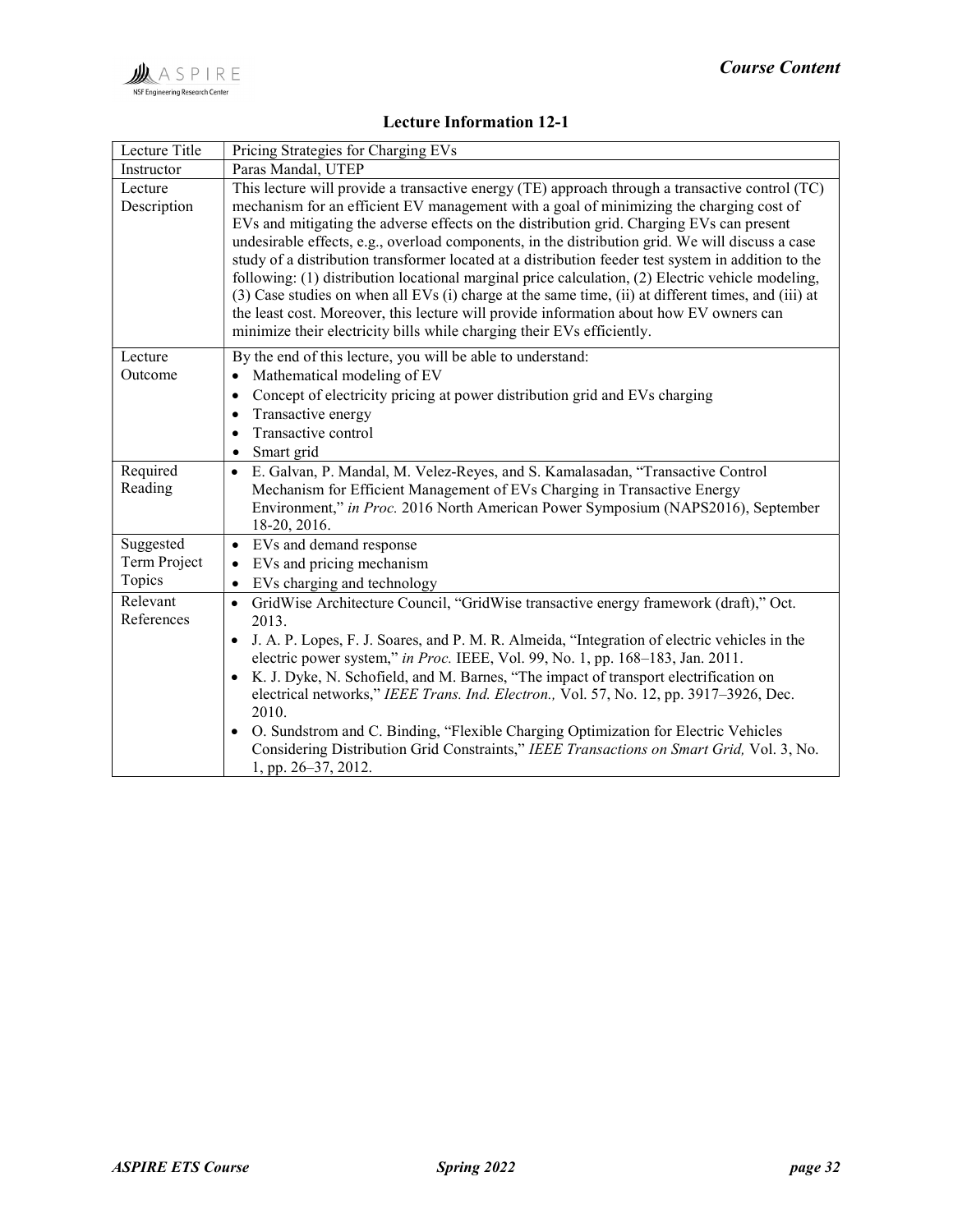

| Lecture Title | Accelerating EV Adoption Rates – An Economists Perspective                                    |
|---------------|-----------------------------------------------------------------------------------------------|
| Instructor    | Chris Fawson                                                                                  |
| Lecture       | This lecture will introduce students to the basic suite of interconnected market challenges   |
| Description   | presented to policy makers and EV manufacturers as they seek to accelerate EV adoption rates. |
|               |                                                                                               |
| Lecture       | By the end of this lecture, you will be able to:                                              |

#### Lecture Information 12-2

| Lecture      | By the end of this lecture, you will be able to:                                                                                                                                                                                                                                 |
|--------------|----------------------------------------------------------------------------------------------------------------------------------------------------------------------------------------------------------------------------------------------------------------------------------|
| Outcome      | Understand how economic principles can be used to better understand the complexity of EV<br>technology diffusion within market institutions and the core issues driving EV adoption.<br>Apply economic principles in analyzing market structures that are emerging within the EV |
|              | market space.                                                                                                                                                                                                                                                                    |
|              | Explore the complex set of market issues that confront policy makers and EV manufacturers                                                                                                                                                                                        |
|              | as they try to strategically accelerate EV adoption rates.                                                                                                                                                                                                                       |
| Required     | Future Paths of Electric Vehicle Adoption in the United States: Predictable Determinants,                                                                                                                                                                                        |
| Reading      | Obstacles and Opportunities. By James Archsmith, Erich Muehlegger and David Rapson.                                                                                                                                                                                              |
|              | National Bureau of Economic Research Technical Report 2021                                                                                                                                                                                                                       |
| Suggested    | Confronting the challenges of applying conventional technology adoption models to the                                                                                                                                                                                            |
| Term Project | electric vehicle market.                                                                                                                                                                                                                                                         |
| Topics       | An evaluation of intersecting interests within the EV market space—and how those impact                                                                                                                                                                                          |
|              | optimal policy design.                                                                                                                                                                                                                                                           |
| Relevant     | Any good Microeconomics Principles textbook.<br>$\bullet$                                                                                                                                                                                                                        |
| References   |                                                                                                                                                                                                                                                                                  |